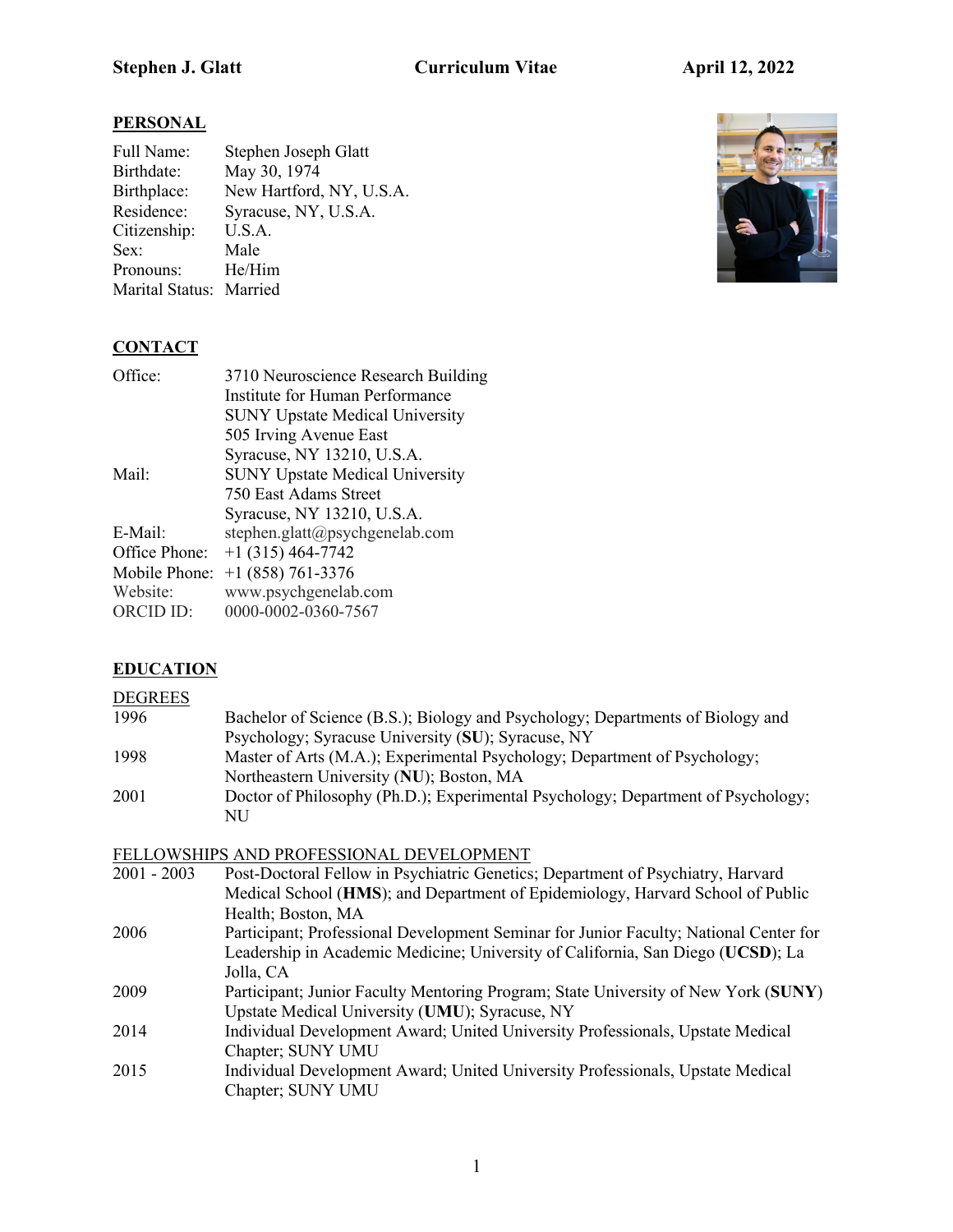2021 QPR (Question, Persuade & Refer) Mental Health Crisis Intervention Training Certification; SUNY UMU

# **POSITIONS**

| <b>ACADEMIC</b>   |                                                                                                     |
|-------------------|-----------------------------------------------------------------------------------------------------|
| 1996 - 2001       | Research Assistant; Department of Psychology; NU                                                    |
| 1997 - 2001       | Teaching Assistant; Department of Psychology; NU                                                    |
| $2003 - 2005$     | Assistant Project Scientist; Center for Behavioral Genomics; Department of Psychiatry;              |
|                   | <b>UCSD</b>                                                                                         |
| $2005 - 2006$     | Assistant Professor; Center for Behavioral Genomics; Department of Psychiatry; UCSD                 |
| $2006 - 2012$     | Assistant Professor; Department of Psychiatry and Behavioral Sciences; SUNY UMU                     |
| 2009 - 2012       | Assistant Professor; Department of Neuroscience and Physiology; SUNY UMU                            |
| $2009$ - present  | Member; Neuroscience Graduate Program Faculty; SUNY UMU                                             |
| $2009$ - present  | Founding Director; Psychiatric Genetic Epidemiology & Neurobiology Laboratory                       |
|                   | (PsychGENe Lab); SUNY UMU                                                                           |
| 2012 - 2019       | Associate Professor; Department of Psychiatry and Behavioral Sciences; SUNY UMU                     |
| 2012 - 2019       | Associate Professor; Department of Neuroscience and Physiology; SUNY UMU                            |
| $2012$ - present  | Member; Physiology Graduate Program Faculty; SUNY UMU                                               |
| $2012$ - present  | Member; Anatomy and Cell Biology Graduate Program Faculty; SUNY UMU                                 |
| $2012$ - present  | Associate Director of Research; Department of Psychiatry and Behavioral Science;<br><b>SUNY UMU</b> |
| $2016 - 2019$     | Associate Professor; Department of Public Health and Preventive Medicine; SUNY                      |
|                   | <b>UMU</b>                                                                                          |
|                   | 2019 - present Professor; Department of Psychiatry and Behavioral Sciences; SUNY UMU                |
|                   | 2019 - present Professor; Department of Neuroscience and Physiology; SUNY UMU                       |
|                   | 2019 - present Professor; Department of Public Health and Preventive Medicine; SUNY UMU             |
| <b>CONSULTING</b> |                                                                                                     |
| 2000              | Statistical Consultant; Department of Psychology; NU                                                |
| $2001 - 2002$     | Scientific and Statistical Consultant; Department of Psychiatry; University of                      |
|                   | Massachusetts Medical Center; Worcester, MA                                                         |
| $2002 - 2004$     | Research Team Leader; Prevention Sciences, Incorporated; Boston, MA                                 |
| $2003 - 2004$     | Scientific and Statistical Consultant; Pediatric Psychopharmacology Department;                     |
|                   | Massachusetts General Hospital; Boston, MA                                                          |
| 2004              | Scientific and Statistical Consultant; MedImpact Healthcare Systems, Incorporated; San              |
|                   | Diego, CA                                                                                           |
| $2004 - 2006$     | Scientific and Statistical Consultant; Department of Psychiatry and Behavioral Sciences;            |
|                   | <b>SUNY UMU</b>                                                                                     |
| $2006 - 2014$     | Scientific and Statistical Consultant; Center for Behavioral Genomics; Department of                |
|                   | Psychiatry; UCSD                                                                                    |
| 2011 - 2014       | Scientific and Statistical Consultant; SynapDx Corporation; Southborough, MA                        |
| $2017$ - present  | Member; Biomedical Informatics Advisory Board; SUNY Oswego; Oswego, NY                              |
| $2017$ - present  | Member; Analytics Core; Cohen Veterans Bioscience; Cambridge, MA                                    |
| $2020$ - present  | Member; Scientific Advisory Board; Tourette Association of America; New York, NY                    |
| <b>VOLUNTEER</b>  |                                                                                                     |
|                   |                                                                                                     |

| 2005 | Volunteer; Big Brothers/Big Sisters of San Diego County; San Diego, CA |
|------|------------------------------------------------------------------------|
| 2007 | Tutor; Literacy Volunteers of Greater Syracuse; Syracuse, NY           |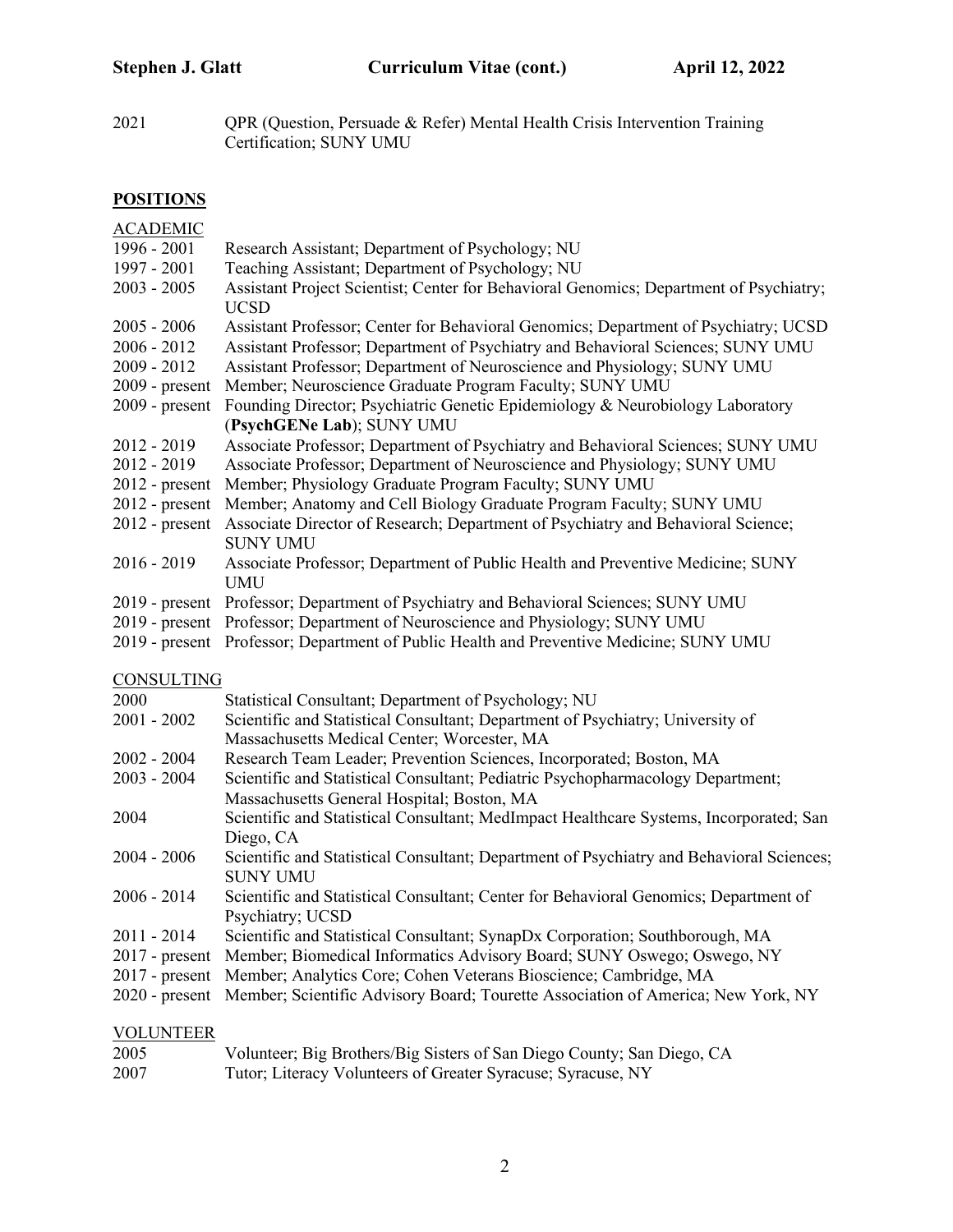|                  | 2009 - present Team Leader; Winkworth-Area Residents (WAR) Against Litter; Earth Day Clean-Up; |
|------------------|------------------------------------------------------------------------------------------------|
|                  | Onondaga County Resource Recovery Agency; Onondaga County, NY                                  |
| $2009$ - present | Member; Project Steve; National Center for Science Education; Oakland, CA                      |
| 2010             | Volunteer Scientist; National Lab Day                                                          |
| $2011 - 2015$    | Board Member; National Alliance on Mental Illness (NAMI) Syracuse; Syracuse, NY                |
| 2014             | Assistant Coach; Grades 1 and 2 Boys and Girls Basketball; Town of Geddes; Syracuse,           |
|                  | NY                                                                                             |
| $2016 - 2017$    | Assistant Coach; Grades 3 and 4 Boys and Girls Basketball; Town of Geddes; Syracuse,           |
|                  | NY                                                                                             |
| $2021$ - present | Clinical Runner; Adult Inpatient Medicine Floor (6k); University Hospital; SUNY UMU            |
| 2021             | Greeter; Upstate Night at Lights on the Lake; SUNY UMU                                         |
| 2022             | Judge; 4 <sup>th</sup> -Grade Science Fair; Syracuse Academy of Science Elementary School;     |
|                  | Syracuse, NY                                                                                   |
|                  |                                                                                                |

#### **SERVICE**

JOURNALS

Editorial Boards

- 2007 2015 Editorial Board Member; *American Journal of Medical Genetics B (Neuropsychiatric Genetics)*
- 2007 present Editor-at-Large for Methodology and Statistics; *Journal of the American Academy of Child & Adolescent Psychiatry*
- 2013 present Editorial Board Member; *Advances in Medicine*
- 2013 present Editorial Board Member; *Experimental Biology and Medicine*
- 2013 present Editorial Board Member; *Journal of the Human Transcriptome*
- 2015 Guest Editor; Special Issue on Research Domain Criteria (**RDoC**) Genetics; *American Journal of Medical Genetics B (Neuropsychiatric Genetics)*
- 2015 present Associate Editor; *American Journal of Medical Genetics B (Neuropsychiatric Genetics)*

#### *Ad Hoc* Reviewer (number of reviews)

*American Journal of Geriatric Psychiatry* (9) *American Journal of Medical Genetics B (Neuropsychiatric Genetics)* (45) *American Journal of Psychiatry* (5) *Annals of Neurology* (1) *Archives of General Psychiatry* (6) *Archives of Gerontology and Geriatrics* (1) *Asian Journal of Psychiatry* (1) *ASN Neuro* (2) *Autism Research* (2) *Behavior Genetics* (1) *Behavioral and Brain Functions* (3) *Bioinformatics* (1) *Biological Psychiatry* (31) *Biomarkers in Medicine* (1) *BioMed Central (BMC) Medical Genetics* (1) *BMC Neuroscience* (1) *BMC Pediatrics* (1) *BMC Psychiatry* (3) *Bipolar Disorders* (2) *Brain, Behavior, and Immunity* (2)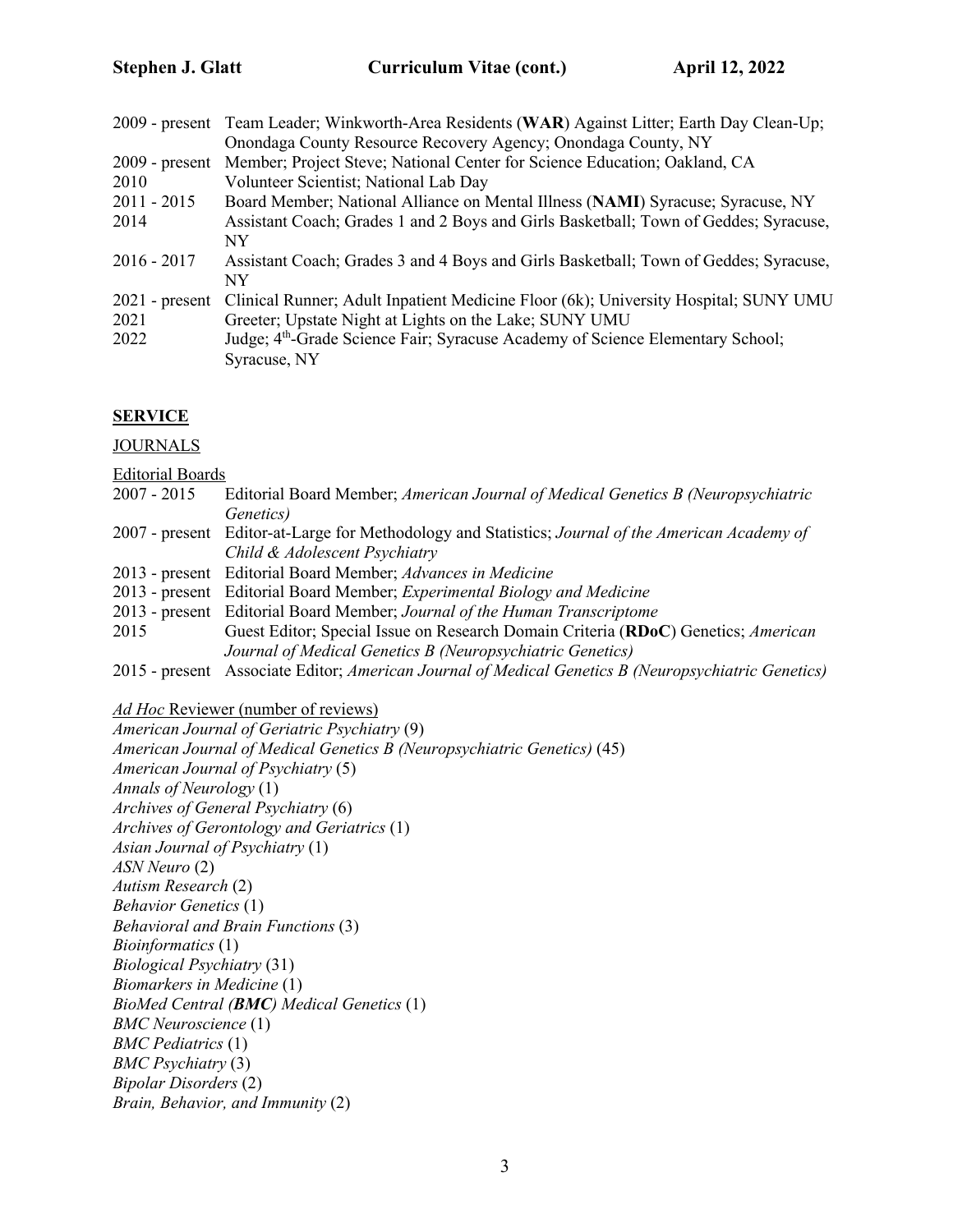*Brain Research* (1) *British Journal of Psychiatry* (4) *Cerebral Cortex* (1) *Circulation* (18) *Current Pharmacogenomics and Personalized Medicine* (3) *Drug and Alcohol Dependence* (2) *Epigenomics* (1) *Experimental Biology and Medicine* (5) *Genes, Brain and Behavior* (4)

*Human Genetics* (1) *Human Molecular Genetics* (2) *Human Psychopharmacology: Clinical and Experimental* (2) *International Journal of Epidemiology* (1) *International Journal of Neuropsychopharmacology* (1) *JAMA Psychiatry* (3) *Journal of Clinical Psychiatry* (3) *Journal of Neural Transmission* (1) *Journal of Neurogenetics* (1) *Journal of Geriatric Psychiatry and Neurology* (1) *Journal of Medical Genetics* (1) *Journal of Psychiatric Research* (3) *Journal of Psychiatry and Neuroscience* (2) *Journal of the American Academy of Child & Adolescent Psychiatry* (104) *Journal of Trauma and Treatment* (1) *Molecular Neuropsychiatry* (1) *Molecular Psychiatry* (16) *Nature Reviews Genetics* (1) *Neurobiology of Learning and Memory* (1) *Neurogenetics* (1) *NeuroMolecular Medicine* (1) *Neuroscience & Biobehavioral Reviews* (1) *Neuropsychopharmacology* (10) *OMICS: A Journal of Integrative Biology* (1) *Pain Research and Treatment* (1) *Pediatrics* (1) *Pharmacogenetics and Genomics* (2) *Pharmacological Research* (2) *Progress in Neuro-Psychopharmacology & Biological Psychiatry* (4) *Psychiatric Genetics* (2) *Psychiatry Research* (1) *Psychopharmacology* (1) *Public Library of Science* (*PLoS) Genetics* (1) *PLoS ONE* (5) *Schizophrenia Bulletin* (3) *Schizophrenia Research* (12) *Science* (1) *Scientific Reports* (1) *The Pharmacogenomics Journal* (3) *Translational Psychiatry* (4)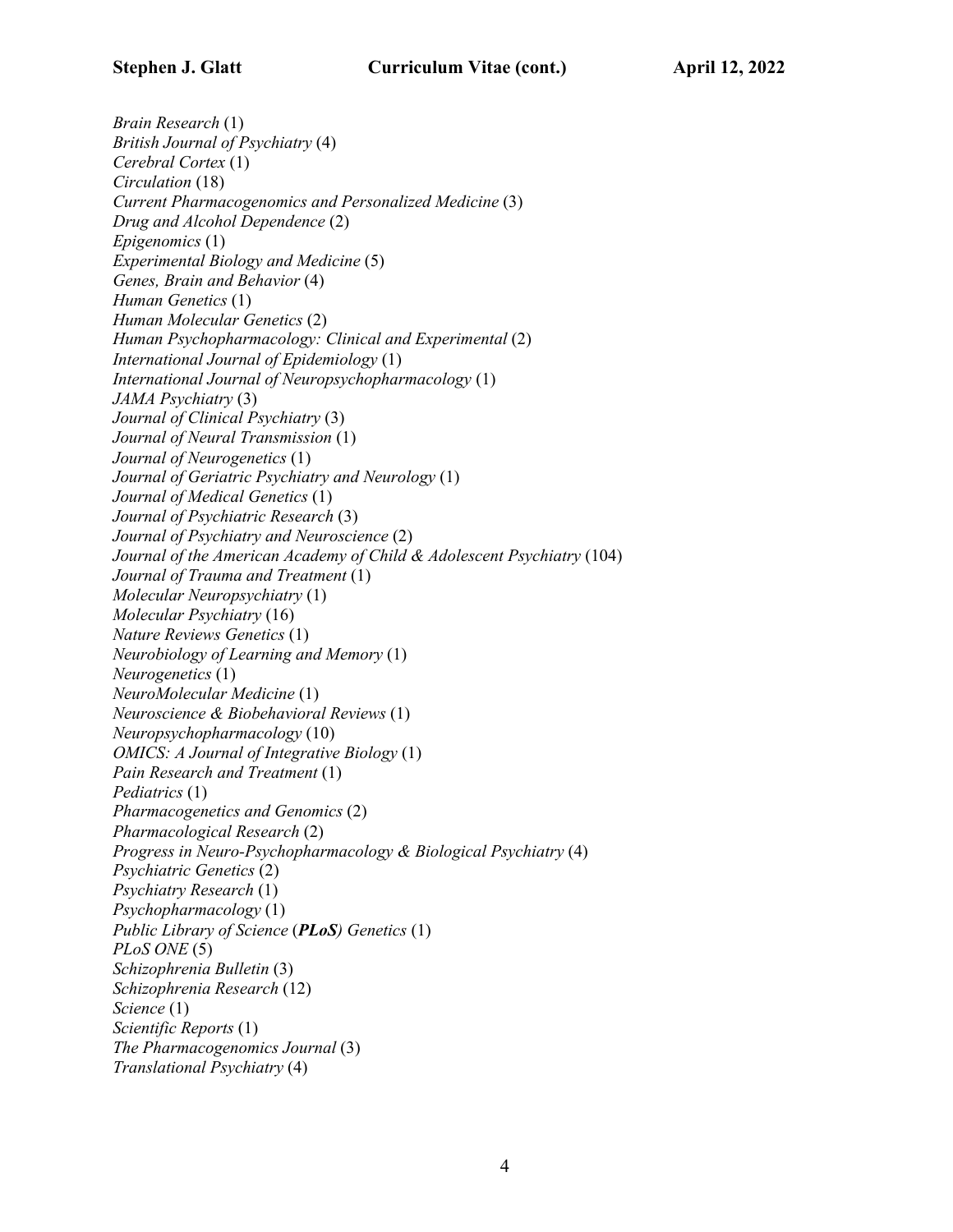# PROFESSIONAL ORGANIZATIONS

|                         | <i>I</i> ROI EBBIOTURE OROHUMENTIOTU                                                                                                                          |
|-------------------------|---------------------------------------------------------------------------------------------------------------------------------------------------------------|
| 1997 - 2004             | Member; Society for Neuroscience                                                                                                                              |
| 1999 - 2019             | Member; New York Academy of Sciences                                                                                                                          |
| 2001                    | Member; Honor Society of Phi Kappa Phi                                                                                                                        |
| $2004$ - present        | Member; International Society of Psychiatric Genetics (ISPG)                                                                                                  |
| 2006                    | Member; Stein Institute for Research on Aging; UCSD                                                                                                           |
| $2008 - 2013$           | Member; Genomics Special Interest Group; National Database for Autism Research;                                                                               |
|                         | National Institutes of Health (NIH); U.S.A.                                                                                                                   |
| $2010 - 2016$           | Core Member; Focus Group on Disorders of the Nervous System; International Institute                                                                          |
|                         | of Biomedical Sciences and Technology (IIBMST)                                                                                                                |
| $2010 - 2016$           | Core Member; Focus Group on Pharmacogenetics and Personalized Medicine; IIBMST                                                                                |
| $2011 - 2013$           | Member; International Society for Autism Research (INSAR)                                                                                                     |
| $2014$ - present        | Member; Schizophrenia Working Group; Psychiatric Genomics Consortium (PGC)                                                                                    |
| $2014$ - present        | Member; Cross-Disorder Working Group; PGC                                                                                                                     |
| $2015 - 2017$           | Member; Program Committee; 2017 World Congress on Psychiatric Genetics (WCPG)                                                                                 |
| <b>FUNDING AGENCIES</b> |                                                                                                                                                               |
| 2007                    | Ad Hoc Grant Reviewer; The Ontario Mental Health Foundation                                                                                                   |
| 2007                    | Ad Hoc Grant Reviewer; Digestive Diseases and Nutrition C Subcommittee; National                                                                              |
|                         | Institute of Diabetes & Digestive & Kidney Diseases (NIDDK); NIH                                                                                              |
| 2009                    | Ad Hoc Grant Reviewer; Triage: Neurosciences and Mental Health Board; Medical                                                                                 |
|                         | Research Council; U.K.                                                                                                                                        |
| 2009                    | Ad Hoc Grant Reviewer; Veni Programme; The Netherlands Organisation for Health                                                                                |
|                         | <b>Research and Development</b>                                                                                                                               |
| 2009                    | Ad Hoc Grant Reviewer; ZMH1 ERB-C (A1) ARRA Autism Review #2; National                                                                                        |
|                         | Institute of Mental Health (NIMH); NIH                                                                                                                        |
| 2009                    | Ad Hoc Grant Reviewer; ZMH1 ERB-S (A1) ARRA Autism Review #1; NIMH; NIH                                                                                       |
| 2009                    | Ad Hoc Grant Reviewer and Editorial Board Member; ZMH1 ERB-B (A1) ARRA                                                                                        |
|                         | Autism Review #3; NIMH; NIH                                                                                                                                   |
| 2009                    | Ad Hoc Grant Reviewer; ZRG1 BDCN-T (58) RFA-OD-09-003 Challenge Grant Panel                                                                                   |
|                         | $11;$ NIH                                                                                                                                                     |
| $2009 - 2013$           | Ad Hoc Grant Reviewer; James & Esther King Biomedical Research Program; Florida                                                                               |
|                         | Department of Health                                                                                                                                          |
| $2009 - 2013$           | Ad Hoc Grant Reviewer; Kansas City Area Life Sciences Institute                                                                                               |
| 2009                    | Ad Hoc Grant Reviewer; Basic and Clinical Research Grants Program; Autism Speaks                                                                              |
| 2009                    | Ad Hoc Grant Reviewer; ZRG1 GGG-H (02) S Genetic Analysis, Systems, and Diseases;                                                                             |
|                         | NIH                                                                                                                                                           |
| 2010<br>2010            | Ad Hoc Grant Reviewer; Pilot Grants Program; Autism Speaks                                                                                                    |
| 2010                    | Ad Hoc Grant Reviewer; Small Grants Program; The Parkes Foundation; Cambridge, UK<br>Grant Reviewer; ZRG1 PSE-B (02) Member Conflict: Population Sciences and |
|                         | Epidemiology; NIH                                                                                                                                             |
| $2011 - 2015$           | Ad Hoc Grant Reviewer; Meixner Postdoctoral Fellowship Program; Autism Speaks                                                                                 |
| 2011                    | Ad Hoc Grant Reviewer; ZRG1 PSE-K (03) Member Conflict: Epidemiology; NIMH;                                                                                   |
|                         | <b>NIH</b>                                                                                                                                                    |
| 2011                    | Ad Hoc Grant Reviewer; ZRR1 CR-3 (01); CTSA Revision; NIH                                                                                                     |
| 2012                    | Ad Hoc Grant Reviewer; AA-4; Neuroscience Review Subcommittee; NIH                                                                                            |
| 2012                    | Ad Hoc Grant Reviewer; ZRG1 GGG-H (02) Genetic and Genomic Variation in Sex,                                                                                  |
|                         | Asthma, and Schizophrenia; NIH                                                                                                                                |
| 2012                    | Ad Hoc Grant Reviewer; ZRG1 EMNR-R(55) PAR-11-246 Translational Research in                                                                                   |
|                         | Pediatric and Obstetric Pharmacology; NIH                                                                                                                     |
| 2013                    | Ad Hoc Grant Reviewer; MNG Molecular Neurogenetics Study Section; NIH                                                                                         |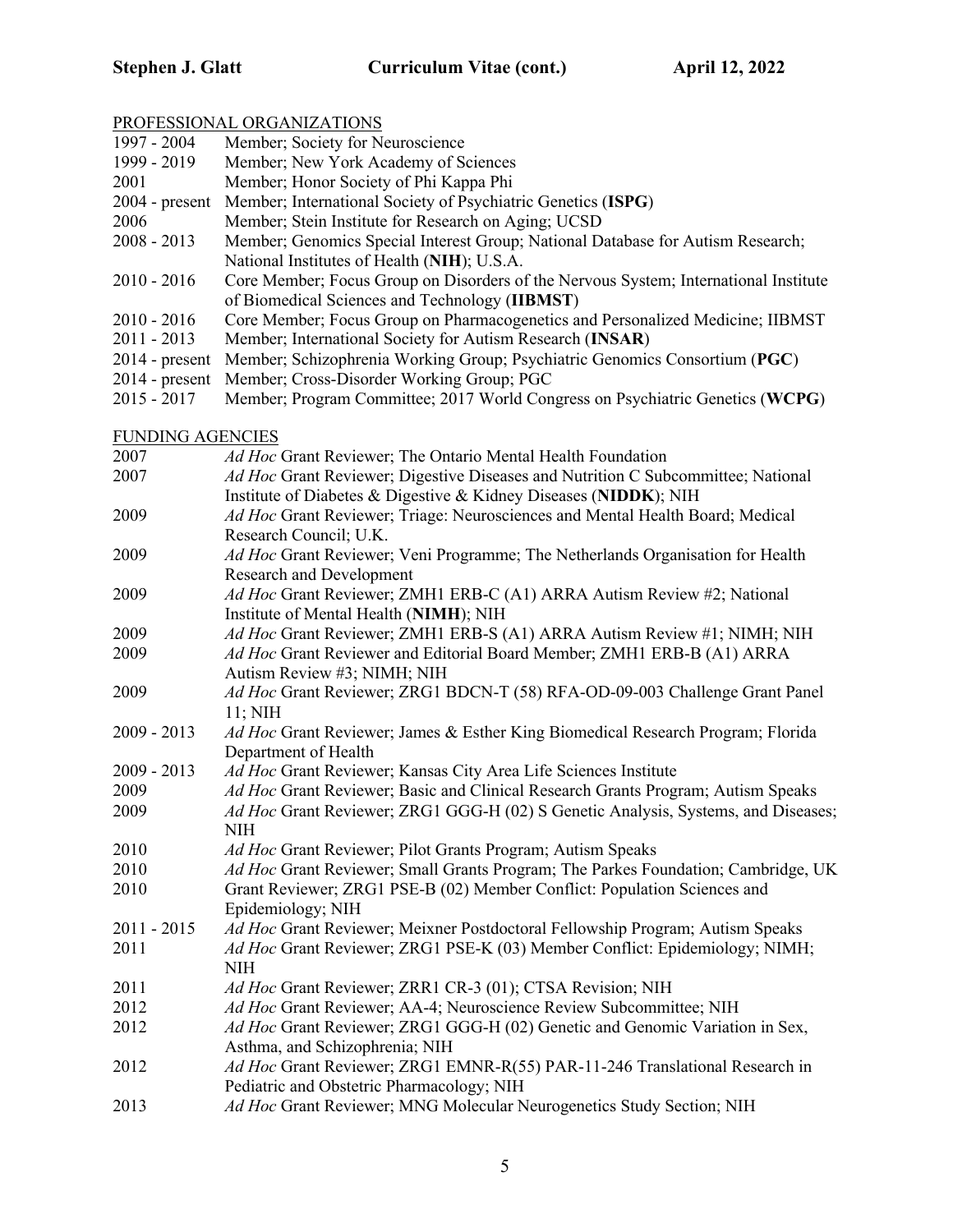| 2013<br>2014  | Chair and Ad Hoc Grant Reviewer; ZRG1 GGG-R (90) Complex Genetics; NIH<br>Ad Hoc Grant Reviewer; GHD Genetics of Health and Disease Study Section; NIH       |
|---------------|--------------------------------------------------------------------------------------------------------------------------------------------------------------|
| $2014 - 2016$ | Ad Hoc Grant Reviewer; SPLC Special Panel for Genomics; U.S. Department of<br>Veterans Affairs (VA)                                                          |
| 2014          | Ad Hoc Grant Reviewer; APDA Adult Psychopathology and Disorders of Aging Study                                                                               |
| 2014          | Section; NIH<br>Ad Hoc Grant Reviewer; Collaborative Pilot Grants Program; SUNY Brain Network of<br>Excellence                                               |
| 2014          | Ad Hoc Grant Reviewer; ZRG1 GHD-C (08) Genetics of Health and Disease Overflow;<br><b>NIH</b>                                                                |
| 2015          | Ad Hoc Grant Reviewer; ZMH1 ERB-S (03) Dimensional Approaches to Research<br>Classification in Psychiatric Disorders; NIMH; NIH                              |
| 2015          | Co-Chair and Ad Hoc Grant Reviewer; ZMH1 ERB-C (02) Psychiatric Gene Networks<br>(R01 and Collaborative R01); NIMH; NIH                                      |
| 2015          | Ad Hoc Grant Reviewer; Mental Health and Behavioral Sciences; VA                                                                                             |
| 2016          | Ad Hoc Grant Reviewer; ZMH1 ERB-D (06) R Longitudinal Study - PTSD; NIMH; NIH                                                                                |
| 2016          | Co-Chair and Ad Hoc Grant Reviewer; 2016/05 ZMH1 ERB-C (05) S Multi-scale<br>Molecular Profiling of Brains from Psychiatric Cohorts                          |
|               |                                                                                                                                                              |
| 2016          | Ad Hoc Grant Reviewer; 2016/10 ZMH1 ERB-D (08) S Interventions/Biomarkers;<br>NIMH; NIH                                                                      |
| $2016 - 2020$ | Permanent Member; Genetics of Health and Disease (GHD) Study Section                                                                                         |
| 2017          | Ad Hoc Grant Reviewer; 2017/08 ZMH1 ERB-X (C1) S National Institute of Mental<br>Health Special Emphasis Panel; NIMH; NIH                                    |
| 2017          | Ad Hoc Grant Reviewer; Health Research Board; Ireland                                                                                                        |
| $2017 - 2018$ | Ad Hoc Grant Reviewer; 2017/08 ZMH1 ERB-X (C1) S NIMH Special Emphasis Panel<br>(Clinical Loan Repayment Program); NIMH; NIH                                 |
| $2018 - 2019$ | Ad Hoc Grant Reviewer; 2017/05 ZCA1 SRO-K (01) 1 CSR/SSI Anonymization Study;<br><b>NIH</b>                                                                  |
| 2019          | Ad Hoc Grant Reviewer; 2019/08 ZMH1 ERB-G (C1) S NIMH Special Emphasis Panel<br>(Clinical Loan Repayment Program); NIMH; NIH                                 |
| 2019          | Ad Hoc Grant Reviewer; SAB Young Investigator Award Program; Tourette Association<br>of America                                                              |
| 2019          | Ad Hoc Grant Reviewer and Co-Chair; Dataset Analysis Grants Program; Autism Speaks                                                                           |
| 2020          | Ad Hoc Grant Reviewer; NIMH Special Emphasis Panel (Clinical Loan Repayment<br>Program); NIMH; NIH                                                           |
| 2020          | Ad Hoc Grant Reviewer; Advanced Research Grants; Puerto Rico Science, Technology,<br>and Research Trust; Puerto Rico                                         |
| 2020          | Ad Hoc Grant Reviewer; Qatar University; Qatar                                                                                                               |
| 2021          | Ad Hoc Grant Reviewer; 2021/08 ZMH1 ERB-G (C1) 1; NIMH Special Emphasis Panel                                                                                |
|               | (Clinical Loan Repayment Program); NIMH; NIH                                                                                                                 |
| 2021          | Ad Hoc Grant Reviewer; 2022/01 ZMH1 ERB-L (01) S; NIMH Pathway to Independence<br>Awards (K99/R00) and Career Transition Awards (K22); NIMH Special Emphasis |
|               | Panel/Scientific Review Group; NIMH; NIH                                                                                                                     |
| 2021`         | Ad Hoc Grant Reviewer; 2022/01 ZMH1 ERB-M (02) S; NRSA Institutional Research                                                                                |
|               | Training (T32); NIMH; NIH                                                                                                                                    |
| 2021          | Ad Hoc Grant Reviewer; SONATA BIS-11 Funding Scheme; NZ5 Panel (Human and                                                                                    |
|               | Animal Non-Infectious Diseases); National Science Centre; Poland                                                                                             |
| 2022          | Ad Hoc Grant Reviewer; 2021/08 ZMH1 ERB-G (C1) 1; NIMH Special Emphasis Panel<br>(Clinical Loan Repayment Program); NIMH; NIH                                |
| 2022          | Ad Hoc Grant Reviewer; Internal Research Grants Program; University of Toledo;<br>Toledo, OH                                                                 |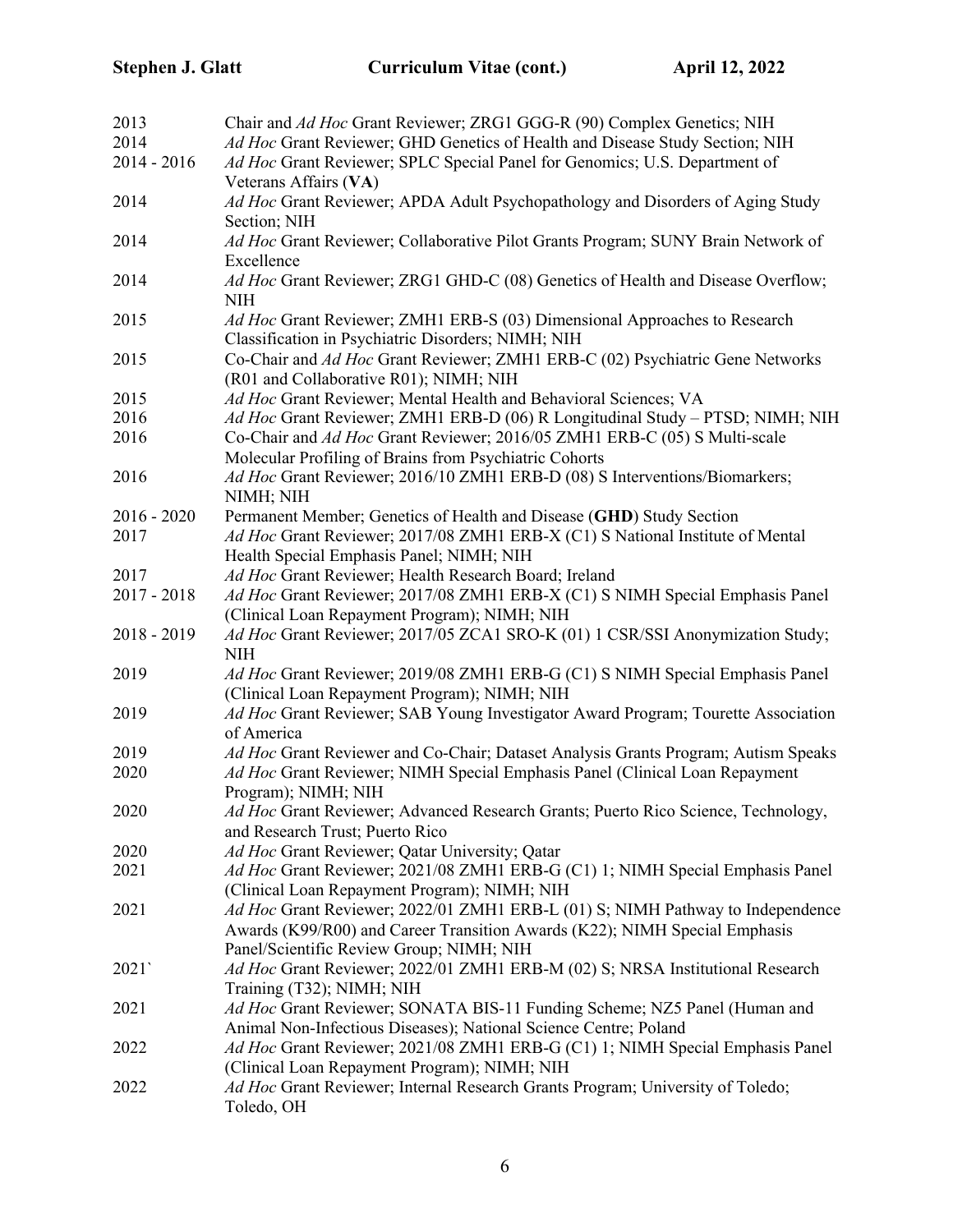| <b>ACADEMIC COMMITTEES</b> |                                                                                                                                  |
|----------------------------|----------------------------------------------------------------------------------------------------------------------------------|
| 2006                       | Member; Faculty Diversity Committee; Department of Psychiatry; UCSD                                                              |
| $2007 - 2008$              | Judge; Graduate Student Association Grant-Writing Competition; SUNY UMU                                                          |
| 2007 - 2014                | Medical School Admissions Interviewer; College of Medicine; SUNY UMU                                                             |
| 2009                       | Reviewer; Institutional Review Board for the Protection of Human Subjects; SUNY<br><b>UMU</b>                                    |
| 2009                       | Panel Member; Facility Programming and Lab Planning Workshop; Institute for Human<br>Performance; SUNY UMU                       |
| 2010                       | Vice-Chair; Committee on the President's Awards for Research; SUNY UMU                                                           |
| $2010 - 2013$              | Member; Doctoral Dissertation Committee of Petya Radoeva, M.D., Ph.D.; M.D./Ph.D.                                                |
|                            | Program in Neuroscience; SUNY UMU                                                                                                |
| $2010 - 2013$              | Member; Research Steering Committee; SUNY UMU                                                                                    |
| 2010 - 2014                | Member; Doctoral Dissertation Committee of Nicole (Randall) Mantella, Ph.D.; Graduate                                            |
|                            | Program in Neuroscience; SUNY UMU                                                                                                |
| 2011                       | Chair; Committee on the President's Awards for Research; SUNY UMU                                                                |
| 2011                       | Chair; Doctoral Dissertation Committee of Kimberly J. Zaccaria; Graduate Program in                                              |
|                            | Cell and Developmental Biology; SUNY UMU                                                                                         |
| 2011                       | Member; Institute for Human Performance Renaming Committee; SUNY UMU                                                             |
| 2011 - 2014                | Member; Doctoral Dissertation Committee of Laura Prestia, Ph.D.; Graduate Program in                                             |
|                            | Neuroscience; SUNY UMU                                                                                                           |
| $2011$ - present           | Member; Research Committee; Department of Psychiatry and Behavioral Sciences;                                                    |
|                            | <b>SUNY UMU</b>                                                                                                                  |
| 2012 - 2014                | Chair; Academic Affairs Committee; Faculty Council; SUNY UMU                                                                     |
| 2012 - 2014                | Graduate Faculty Councilor; Faculty Council; SUNY UMU                                                                            |
| 2012 - 2020                | Member; Curriculum Committee; Neuroscience Graduate Program; SUNY UMU                                                            |
| 2013                       | Member; Upstate Neuroscience Research Building Grand Opening Planning Committee;<br><b>SUNY UMU</b>                              |
| 2013                       | Member; SUNY Brain Network of Excellence Planning Workshop                                                                       |
| 2013 - 2014                | Member; Distance Learning Advisory Committee; SUNY UMU                                                                           |
| 2013 - 2014                | Member; Planning and Budgeting Committee; Middle States Commission on Higher<br>Education Periodic Review Report; SUNY UMU       |
| $2013 - 2015$              | Member; Elections Committee; College of Graduate Studies; SUNY UMU                                                               |
| $2013$ - present           | Member; Research Conflict of Interest and Research Integrity Advisory Committee;<br><b>SUNY UMU</b>                              |
| $2013 - 2016$              | Member; Doctoral Dissertation Committee of Parisa Afshari, M.D., Ph.D.; Graduate<br>Program in Neuroscience; SUNY UMU            |
| 2014                       | Chair; Master's Thesis Committee of Lina Yang; Graduate Program in Neuroscience;<br><b>SUNY UMU</b>                              |
| 2014 - 2016                | Member; Neuroscience Research Building Governing Committee; SUNY UMU                                                             |
| $2014 - 2021$              | Basic Science Advisor; Keuka/Threatte Learning Community; SUNY UMU                                                               |
| 2014 - 2019                | Chair; Faculty Affairs Committee; Faculty Council; SUNY UMU                                                                      |
| $2015 - 2017$              | Member; Empire Innovation Program Faculty Candidate Review Committee; SUNY<br><b>UMU</b>                                         |
| 2015                       | Poster Judge; Undergraduate Poster Session; Department of Psychology; SU                                                         |
| 2015                       | Chair; Doctoral Dissertation Qualifying Examination Committee of Ashis Sinha;<br>Graduate Program in Neuroscience; SUNY UMU      |
| 2016                       | Member; Doctoral Dissertation Qualifying Examination Committee of Jameson Patak;<br>M.D./Ph.D. Program in Neuroscience; SUNY UMU |
| 2016                       | Member; Doctoral Dissertation Committee of Daria LaRocca; Graduate Program in<br>Neuroscience; SUNY UMU                          |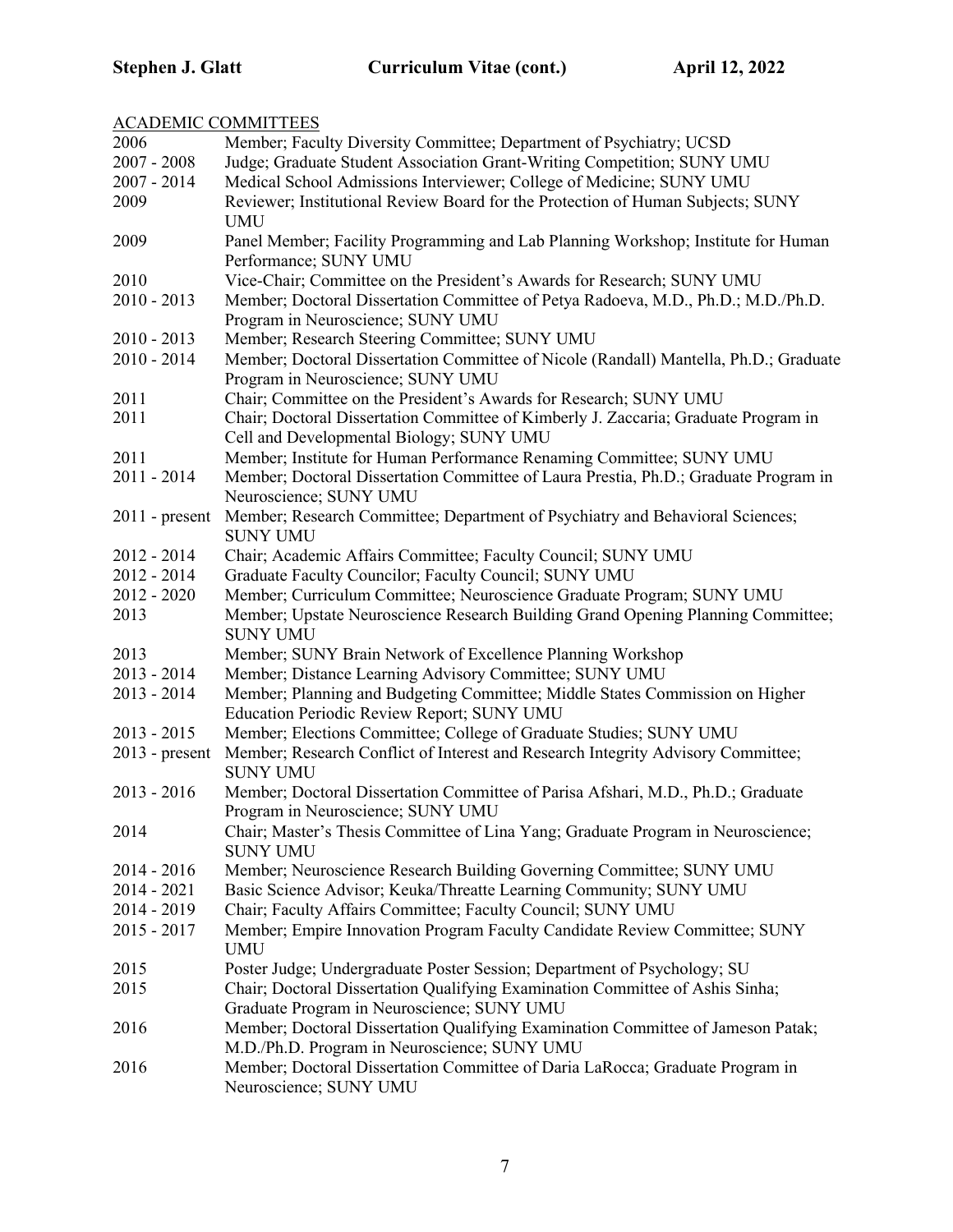| 2016             | Member; Master's Thesis Committee of Shaolin Mei; Graduate Program in<br>Neuroscience; SUNY UMU                                               |
|------------------|-----------------------------------------------------------------------------------------------------------------------------------------------|
| 2016             | Member; Doctoral Dissertation Qualifying Examination Committee of Hannah Phillips;                                                            |
|                  | Graduate Program in Neuroscience; SUNY UMU                                                                                                    |
| 2016             | Member; Doctoral Dissertation Qualifying Examination Committee of Eric Zajicek;<br>Graduate Program in Neuroscience; SUNY UMU                 |
| 2016             | Member; Doctoral Dissertation Qualifying Examination Committee of Dana                                                                        |
|                  | Giannandrea; Graduate Program in Neuroscience; SUNY UMU                                                                                       |
| 2017             | Member; Advisory Board; Graduate Program in Biomedical and Health Informatics;                                                                |
|                  | <b>SUNY Oswego</b>                                                                                                                            |
| 2017             | Member; Gold Standard Award Committee; SUNY UMU                                                                                               |
| $2017$ - present | Member; Committee on the Chancellor's Award for Excellence in Scholarship and                                                                 |
|                  | Creative Activities; SUNY UMU                                                                                                                 |
| 2017 - 2018      | Member; Doctoral Dissertation Advisory Committee of Michelle Zaso; Graduate                                                                   |
|                  | Program in Psychology; SU                                                                                                                     |
| $2017$ - present | Member; Doctoral Dissertation Advisory Committee of Alexis Zajicek; Graduate                                                                  |
|                  | Program in Neuroscience; SUNY UMU                                                                                                             |
| 2018 - 2021      | Member; Executive Committee; Neuroscience Graduate Program; SUNY UMU                                                                          |
| 2018 - 2019      | Doctoral Thesis Examiner; Bei Jun Chen; Graduate Research School; University of New                                                           |
|                  | South Wales; Sydney, Australia                                                                                                                |
| 2019 - 2022      | Alternate Representative; Department of Psychiatry; Medical College Assembly; SUNY<br><b>UMU</b>                                              |
| $2018$ - present | Member; Doctoral Dissertation Advisory Committee of Yunting Zhu; Graduate Program                                                             |
|                  | in Neuroscience; SUNY UMU                                                                                                                     |
| 2019 - 2022      | Chair; Faculty Council; SUNY UMU                                                                                                              |
| 2019             | Member; Doctoral Dissertation Advisory Committee of Jameson Patak; M.D./Ph.D.<br>Program in Neuroscience; SUNY UMU                            |
| 2019 - 2020      | Chair; SUNY Distinguished Professorships Committee; SUNY UMU                                                                                  |
| $2019$ - present | Member; Faculty Appointments and Promotions Committee; Department of Psychiatry                                                               |
|                  | and Behavioral Sciences; SUNY UMU                                                                                                             |
| 2019             | Member; Doctoral Dissertation Qualifying Examination Committee of Yunting Zhu;<br>Graduate Program in Neuroscience; SUNY UMU                  |
| 2020             | Chair; Doctoral Dissertation Qualifying Examination Committee of Csaba Papp; Ph.D.<br>Program in Biochemistry and Molecular Biology; SUNY UMU |
| 2020             | Chair, Committee on the President's Awards for Teaching and for Library Science                                                               |
| 2020             | Member; Doctoral Dissertation Qualifying Examination Committee of Andre Grageda;                                                              |
|                  | Ph.D. Program in Biochemistry and Molecular Biology; SUNY UMU                                                                                 |
| 2020             | Member; Alzheimer's Advisory Council; SUNY                                                                                                    |
| 2020             | Chair; Committee on the Chancellor's and President's Awards for Teaching and for                                                              |
|                  | Library Science; SUNY UMU                                                                                                                     |
| 2020             | Chair; Doctoral Dissertation Advisory Committee of Csaba Papp; Ph.D. Program in                                                               |
|                  | Biochemistry and Molecular Biology; SUNY UMU                                                                                                  |
| 2020 - 2021      | Member; Task Force on Research; Medical College Assembly; SUNY UMU                                                                            |
| 2021             | Facilitator and Presenter; Research Strategic Planning Group; Department of Psychiatry                                                        |
|                  | and Behavioral Sciences; SUNY UMU                                                                                                             |
| 2019             | Member; Doctoral Dissertation Qualifying Examination Committee of Rujia Dai;                                                                  |
|                  | Graduate Program in Neuroscience; SUNY UMU                                                                                                    |
| 2021             | Member; SUNY Distinguished Professorships Committee; SUNY UMU                                                                                 |
| $2021$ - present | Member; Doctoral Dissertation Advisory Committee of Rujia Dai; Graduate Program in<br>Neuroscience; SUNY UMU                                  |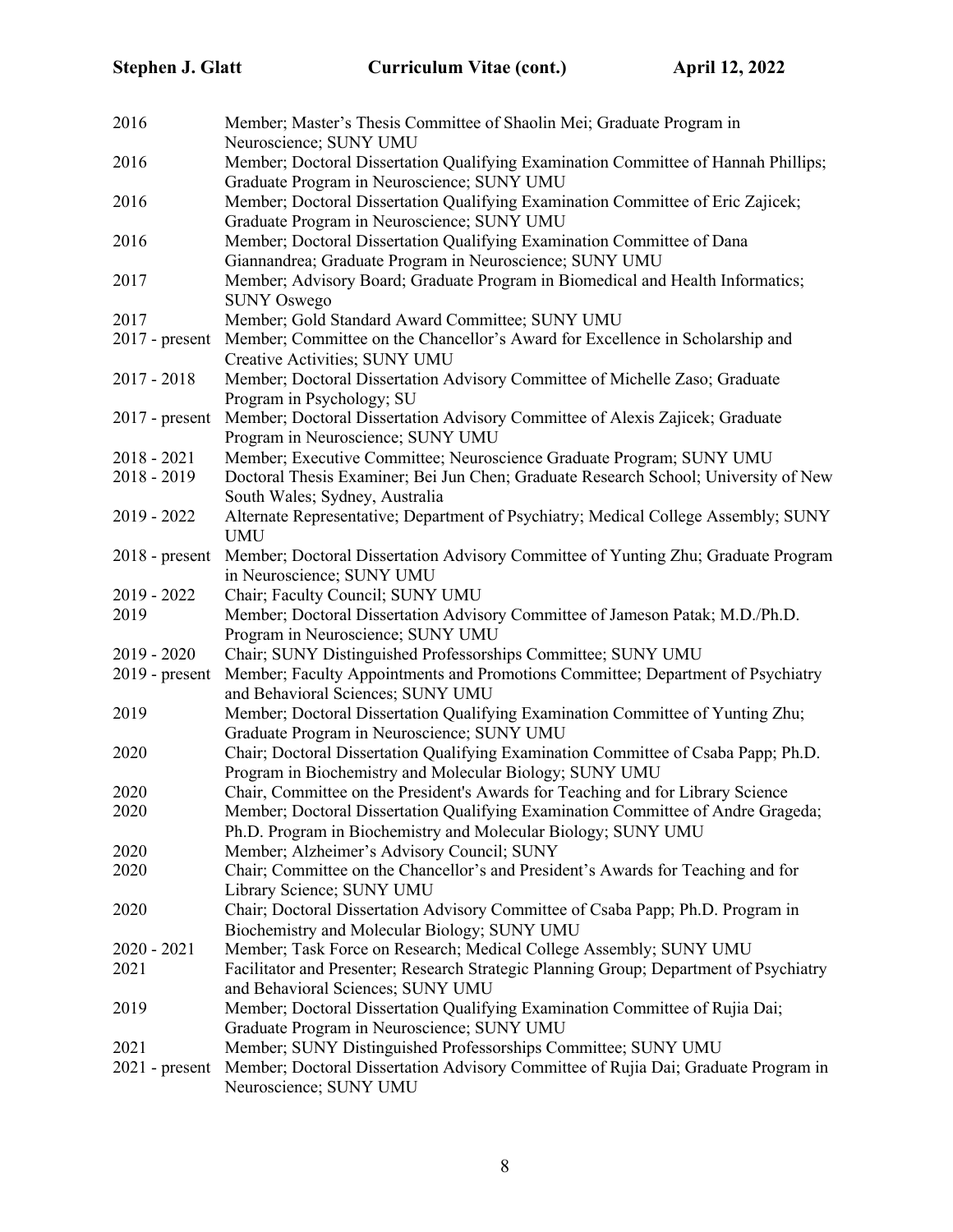2020 Chair; Committee on the Chancellor's and President's Awards for Teaching and for Library Science; SUNY UMU

APPOINTMENT, PROMOTION, AND TENURE REVIEWS

Boston University; Boston, MA Columbia University; New York City, NY Harvard University; Cambridge, MA University of Arizona; Tucson, AZ University of Calgary; Calgary, Alberta, Canada University of Miami; Miami, FL University of Iowa; Iowa City, IA University of California, Davis; Davis, CA

### **INSTRUCTION**

#### **MENTEES**

**Faculty** 

|                                | 2008 - present Seethalakshmi Ramanathan, M.D.; Associate Professor; Department of Psychiatry and<br>Behavioral Sciences; SUNY UMU                                                                              |  |
|--------------------------------|----------------------------------------------------------------------------------------------------------------------------------------------------------------------------------------------------------------|--|
| $2015 - 2016$                  | Lubov V. Leontieva, M.D.; Assistant Professor; Department of Psychiatry and<br>Behavioral Sciences; SUNY UMU                                                                                                   |  |
| $2017$ - present               | Jonathan L. Hess, Ph.D.; Assistant Professor; Department of Psychiatry and Behavioral<br>Sciences; SUNY UMU                                                                                                    |  |
| $2017 - 2018$                  | L. Maria Walton, Ph.D., D.P.T., M.S., M.P.H.; Associate Professor; Department of<br>Physical Therapist Education; SUNY UMU                                                                                     |  |
|                                | 2021 - present Auyon Ghosh, M.D.; Assistant Professor; Department of Medicine; SUNY UMU                                                                                                                        |  |
| <b>Residents and Interns</b>   |                                                                                                                                                                                                                |  |
| $2011 - 2012$                  | Swati Shivali, M.D.; Department of Psychiatry and Behavioral Sciences; SUNY UMU                                                                                                                                |  |
| $2014 - 2015$<br>$2008 - 2010$ | Andy A. Beltran, M.D.; Department of Psychiatry and Behavioral Sciences; SUNY UMU<br>June Gruber, Ph.D.; Clinical Psychology Internship Program; Department of Psychiatry<br>and Behavioral Sciences; SUNY UMU |  |
| Doctoral Students              |                                                                                                                                                                                                                |  |
| $2011 - 2014$                  | Ori S. Cohen, Ph.D.; Graduate Program in Cell and Developmental Biology; SUNY<br><b>UMU</b>                                                                                                                    |  |
| $2012 - 2017$                  | Jonathan Hess; Graduate Program in Neuroscience; SUNY UMU                                                                                                                                                      |  |
| $2012 - 2019$                  | Daniel Tylee; M.D./Ph.D. Program in Neuroscience; SUNY UMU                                                                                                                                                     |  |
| $2014 - 2016$                  | Kayla Wagner; Doctoral Program in Clinical Psychology; SU                                                                                                                                                      |  |
| $2016 - 2018$                  | Avery Albert; Doctoral Program in Clinical Psychology; SU                                                                                                                                                      |  |
| $2017$ - present               | Nicholas Nguyen; M.D./Ph.D. Program in Neuroscience; SUNY UMU                                                                                                                                                  |  |
| $2018$ - present               | Gentry Hearn; M.D./Ph.D. Program in Neuroscience; SUNY UMU                                                                                                                                                     |  |
| $2019$ - present               | Jiahui Hou; Graduate Program in Neuroscience; SUNY UMU                                                                                                                                                         |  |
| <b>Medical Students</b>        |                                                                                                                                                                                                                |  |
| $2009 - 2011$                  | David Roofeh, M.D.; SUNY UMU                                                                                                                                                                                   |  |
| 2010                           | Carey A. Wilson, M.D.; SUNY UMU                                                                                                                                                                                |  |
| 2010                           | Timothy H. Wong, M.D.; SUNY UMU                                                                                                                                                                                |  |
| $2011 - 2012$                  | Christina Shayevitz, M.D.; SUNY UMU                                                                                                                                                                            |  |
| $2012 - 2013$                  | Elizabeth Perkins, M.D.; SUNY UMU                                                                                                                                                                              |  |
| $2013 - 2017$                  | Thomas P. Quinn, M.D.; SUNY UMU                                                                                                                                                                                |  |
| $2013 - 2019$                  | Matthew J. Kovach; SUNY UMU                                                                                                                                                                                    |  |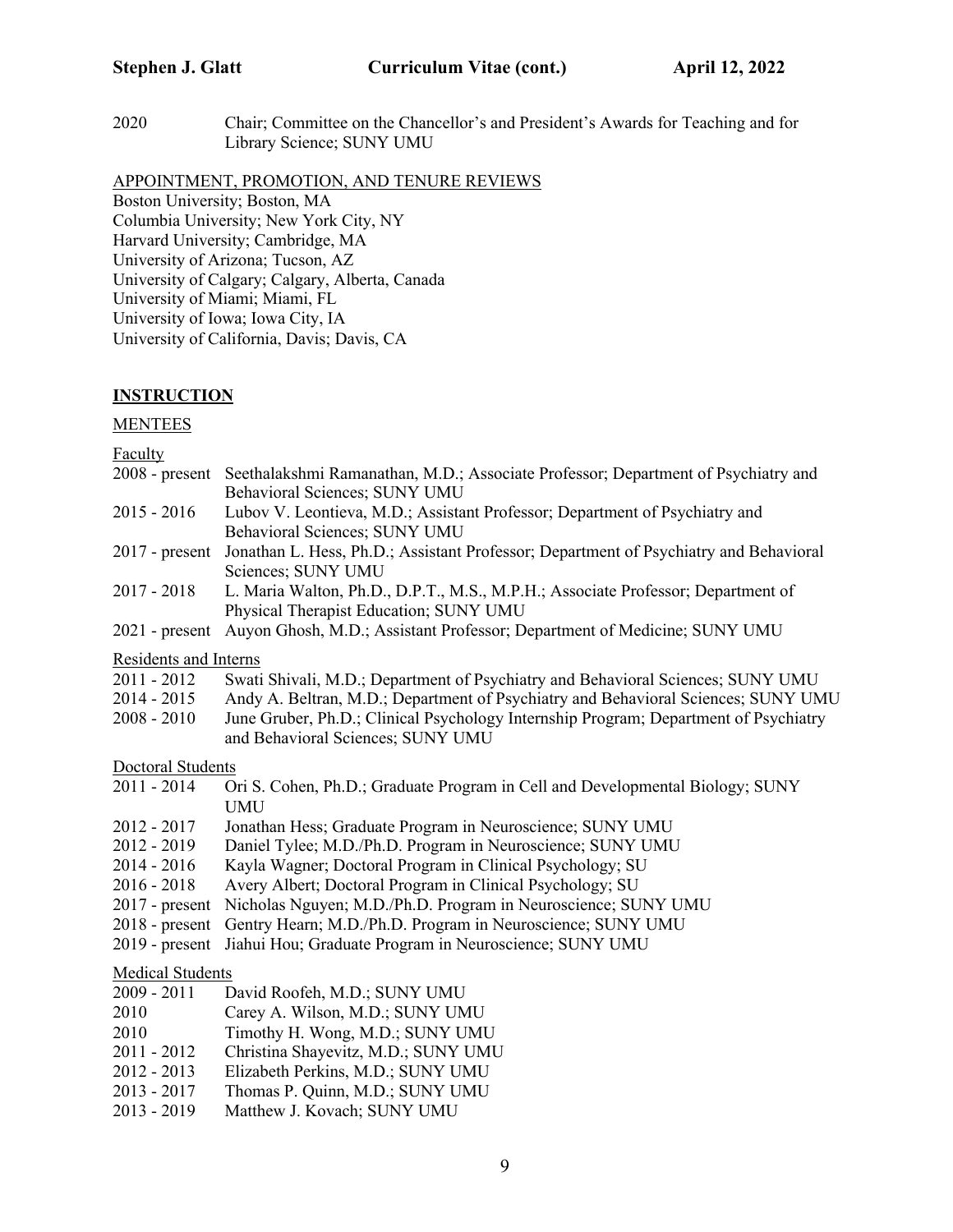| 2015                                 | Konrad Stawiski; Exchange Student; International Federation of Medical Students'<br>Associations; Medical University of Lodz; Lodz, Poland |  |  |  |  |
|--------------------------------------|--------------------------------------------------------------------------------------------------------------------------------------------|--|--|--|--|
| 2015                                 | Joshua Rim; College of Medicine Summer Research Fellow; SUNY UMU                                                                           |  |  |  |  |
| 2015                                 | Nicole Li; SUNY UMU                                                                                                                        |  |  |  |  |
| $2017 - 2018$                        | Vinh Nguyen; College of Medicine Summer Research Fellow; SUNY UMU                                                                          |  |  |  |  |
| 2017                                 | Jiayin Sun; College of Medicine Summer Research Fellow; SUNY UMU                                                                           |  |  |  |  |
| $2018 - 2020$                        | Azwade Rahman; College of Medicine Summer Research Fellow; SUNY UMU                                                                        |  |  |  |  |
| Master's Students                    |                                                                                                                                            |  |  |  |  |
| $2015 - 2016$                        | Nefertiti Tyehemba; Medical Scholars Program; SUNY UMU                                                                                     |  |  |  |  |
| $2016 - 2018$                        | Omoefe Ebhohimen; Medical Scholars Program; SUNY UMU                                                                                       |  |  |  |  |
| <b>Graduate Students on Rotation</b> |                                                                                                                                            |  |  |  |  |
| 2010                                 | Anthony Yuhas; Graduate Program in Neuroscience; SUNY UMU                                                                                  |  |  |  |  |
| 2011                                 | Kimberly Wong; Graduate Program in Neuroscience; SUNY UMU                                                                                  |  |  |  |  |
| 2012                                 | Yue Yang; Graduate Program in Neuroscience; SUNY UMU                                                                                       |  |  |  |  |
| 2013                                 | Qinglan Ling; Graduate Program in Neuroscience; SUNY UMU                                                                                   |  |  |  |  |
| 2013                                 | Lina Yang; Graduate Program in Neuroscience; SUNY UMU                                                                                      |  |  |  |  |
| 2014                                 | Ashis Sinha; Graduate Program in Neuroscience; SUNY UMU                                                                                    |  |  |  |  |
| 2014                                 | Robert Wallace; Graduate Program in Neuroscience; SUNY UMU                                                                                 |  |  |  |  |
| 2014                                 | Alexis (Eric) Zajicek; Graduate Program in Neuroscience; SUNY UMU                                                                          |  |  |  |  |
| 2015                                 | Eric Barnett; M.D./Ph.D. Program in Neuroscience; SUNY UMU                                                                                 |  |  |  |  |
| 2018                                 | Csaba Papp; Graduate Program in Neuroscience; SUNY UMU                                                                                     |  |  |  |  |
| Postbaccalaureate Volunteers         |                                                                                                                                            |  |  |  |  |
| $2010 - 2011$                        | Justin R. Zelenka, M.D.; SUNY UMU                                                                                                          |  |  |  |  |
| 2012 - 2014                          | Daniel Kawaguchi; SUNY UMU                                                                                                                 |  |  |  |  |
| 2012 - 2014                          | Jeffrey Chang, M.D.; Visiting Scholar; National Yang Ming University; Taipei, Taiwan                                                       |  |  |  |  |
| 2014 - 2016                          | Rahul Barve; Odessa National Medical University; Odessa, Ukraine                                                                           |  |  |  |  |
| $2015 - 2018$                        | Muhammad A. Tahir, M.B.B.S.; Visiting Scholar; Punjab Medical College; Faisalabad,<br>Pakistan                                             |  |  |  |  |
| $2015 - 2019$                        | Esha R. Sharma, M.B.B.S.; Visiting Scholar; K. J. Somaiya Medical College and                                                              |  |  |  |  |
|                                      | Research Center; Mumbai, India                                                                                                             |  |  |  |  |
| $2015 - 2019$                        | Shikha R. Gandhi, M.D.; Visiting Scholar; St. Petersburg State Pediatric Medical                                                           |  |  |  |  |
|                                      | Academy; St. Petersburg, Russia                                                                                                            |  |  |  |  |
|                                      | <b>Summer Undergraduate Research Fellows</b>                                                                                               |  |  |  |  |
|                                      | 2007 - 2008 Laura Straw, M.P.H.; Dickinson College; Carlisle, PA                                                                           |  |  |  |  |
| 2009                                 | Caitlin Bodelson; Fort Lewis College; Durango, CO                                                                                          |  |  |  |  |
| 2010                                 | Elizabeth Sergison; Mt. Holyoke College; South Hadley, MA                                                                                  |  |  |  |  |
| 2011                                 | Patrick Sweeney; University of Rochester                                                                                                   |  |  |  |  |
| 2012                                 | Emma Schmitt, M.P.H.; University of Vermont; Burlington, VT                                                                                |  |  |  |  |
| 2014 - 2015                          | Monica Brimley; SU                                                                                                                         |  |  |  |  |
| 2015                                 | Lauren Chilcott; SU                                                                                                                        |  |  |  |  |
| 2015                                 | Jonathan Winfield; SUNY Stony Brook; Stony Brook, NY                                                                                       |  |  |  |  |
| 2016                                 | Monica Drever; University of Maryland, Baltimore County; Baltimore, MD                                                                     |  |  |  |  |
| 2016                                 | Rachel Shaw; Binghamton University; Binghamton, NY                                                                                         |  |  |  |  |
| 2018                                 | Matthew Ruhnke; University of New Haven; New Haven, CT                                                                                     |  |  |  |  |
| 2018                                 | Tyler Johnston; University of Southern California; Los Angeles, CA                                                                         |  |  |  |  |
| 2019                                 | Samantha Berg; University of Central Florida; Orlando, FL                                                                                  |  |  |  |  |
| 2019                                 | Camden Waterhouse; Simmons University; Boston, MA                                                                                          |  |  |  |  |
| 2021                                 | Nicholas Walenga; Cornell University; Ithaca, NY                                                                                           |  |  |  |  |
| 2021                                 | Sydney White; Johns Hopkins University; Baltimore, MD                                                                                      |  |  |  |  |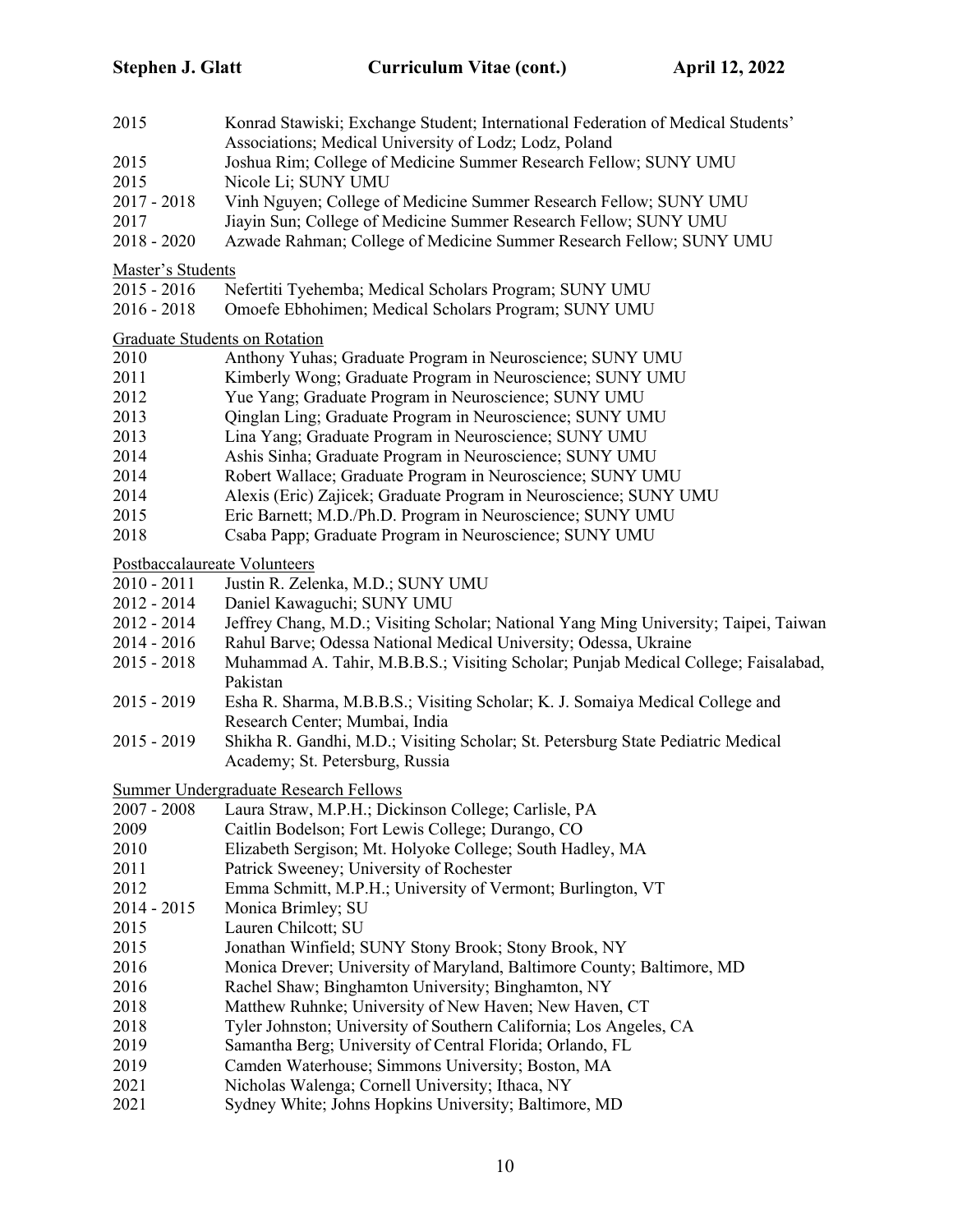| Undergraduate Students      |                                                                                                                    |
|-----------------------------|--------------------------------------------------------------------------------------------------------------------|
| 2010                        | Dara Seelig; SU                                                                                                    |
| 2011 - 2012                 | Lauren M. Paish, M.D.; The Renee Crown University Honors Program; SU                                               |
| 2012                        | Laura Braun; SU                                                                                                    |
| $2012 - 2013$               | Michelle DiLella; The Renee Crown University Honors Program; SU                                                    |
| 2013                        | Angel-Arial Casas; Presidential Scholar; Ithaca College; Ithaca, NY                                                |
| $2013 - 2014$               | Janelle V. Lemon; SU                                                                                               |
| 2014                        | Rachel Johnston; SUNY Oswego                                                                                       |
| 2014                        | Karl Miller; Binghamton University; Binghamton, NY                                                                 |
| $2014 - 2015$               | Lauren Leonard; SU                                                                                                 |
| $2014 - 2016$               | Alfred J. Espinoza; SU                                                                                             |
| 2014                        | Oluwakemi Mogaji; Presidential Scholar; SUNY Oswego                                                                |
| 2014 - 2017                 | Matthew Weinerth; Lemoyne College; Syracuse, NY                                                                    |
| $2014 - 2016$               | Azada Wan; The Renee Crown University Honors Program; SU                                                           |
| $2015 - 2019$               | Stephen Glennon; SU                                                                                                |
| 2015                        | Mathew Spindler; University of Guelph; Guelph, ON; Canada                                                          |
| 2015                        | Samuel T. Farfaglia; Lemoyne College                                                                               |
| $2015 - 2016$               | Totadri Dhimal; SU                                                                                                 |
| $2016 - 2019$               | Matthew Kahn; The Renee Crown University Honors Program; SU                                                        |
| $2017 - 2019$               | Emma Cleary; The Renee Crown University Honors Program; SU                                                         |
|                             |                                                                                                                    |
| <b>High School Students</b> |                                                                                                                    |
| $2007 - 2008$               | Conor Davis; Science Research in the High School Program; Greenwich Central High<br>School; Greenwich, NY          |
| $2011 - 2013$               | Rachel Karwelat; Science Research in the High School Program; Columbia High School;<br>East Greenbush, NY          |
| $2015 - 2017$               | Marisa Peryer; Christian Brothers Academy; Syracuse, NY                                                            |
| $2016 - 2018$               | Megan Fey; Science Research in the High School Program; Columbia High School; East                                 |
|                             | Greenbush, NY                                                                                                      |
| $2018 - 2020$               | Madelyn Walters; Union Springs High School; Union Springs, NY                                                      |
| $2022$ - present            | Eva Chapman; Marcellus High School; Marcellus, NY                                                                  |
| <b>TEACHING</b>             |                                                                                                                    |
| 2001                        | Psychiatric Genetic Epidemiology: I. A Brief Overview of Behavioral Genetics.                                      |
|                             | Psychiatry Residency Program Neuroscience Seminar; Beth-Israel/Deaconess Medical                                   |
|                             | Center; Boston, MA                                                                                                 |
| 2001                        | Psychiatric Genetic Epidemiology: II. A Brief Overview of Molecular Genetics.                                      |
|                             | Psychiatry Residency Program Neuroscience Seminar; Beth-Israel/Deaconess Medical                                   |
|                             | Center                                                                                                             |
| 2006                        | Meta-Analysis: Principles and Applications. Graduate Course: Clinical Research 261;                                |
|                             | <b>UCSD</b>                                                                                                        |
| 2007                        | Genetics and Neurobiology of Attention-Deficit/Hyperactivity Disorder. Graduate                                    |
|                             | Course: Neurobiology of Disease (N619); Department of Neuroscience and Physiology;                                 |
|                             | <b>SUNY UMU</b>                                                                                                    |
| $2007 - 2012$               | Developmental Biology and Genetics of Mental Disorders. Psychiatric Clerkship Lecture                              |
|                             | Series; Department of Psychiatry and Behavioral Sciences; SUNY UMU                                                 |
| $2008 - 2013$               | An Overview of Psychiatric Genetic Epidemiology. MSII Behavioral Science Lecture;<br>College of Medicine; SUNY UMU |
| $2009$ - present            | Neurobiology of Disease: Autism. Graduate Course: Neurobiology of Disease (N619);                                  |
|                             | Department of Neuroscience and Physiology; SUNY UMU                                                                |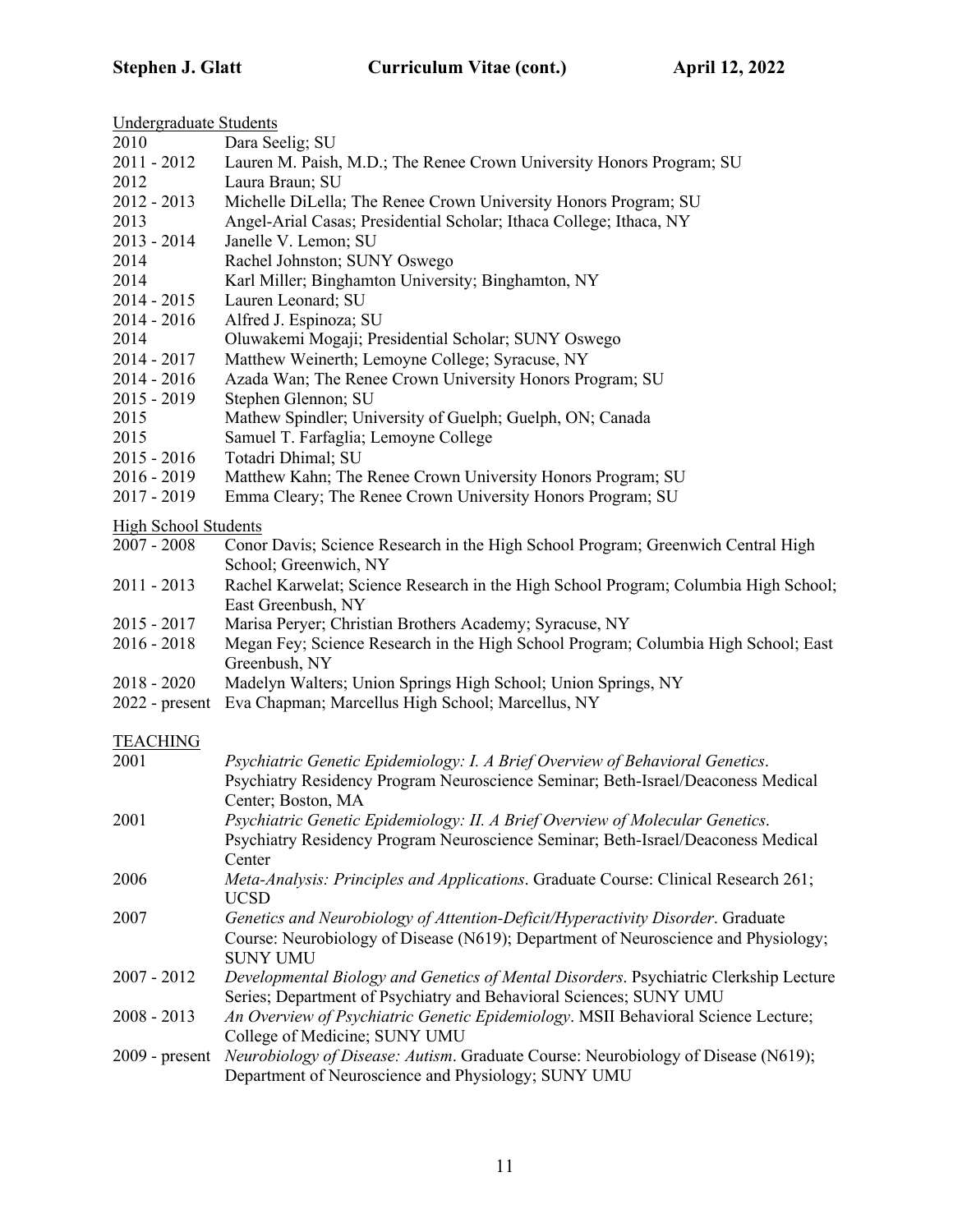| $2009 - 2010$    | Genome-Wide Association Studies of Common Psychiatric Disorders. Personalized                                                                                                                    |
|------------------|--------------------------------------------------------------------------------------------------------------------------------------------------------------------------------------------------|
|                  | Medicine 101: Digitizing Diagnosis for Doctors. MSIV Elective Course (BIOC1205);<br>College of Medicine; SUNY UMU                                                                                |
| $2009$ - present | Psychiatric Genetics. Residency Research Course; Department of Psychiatry and                                                                                                                    |
|                  | Behavioral Sciences; SUNY UMU                                                                                                                                                                    |
| $2011$ - present | Neurobiology of Disease: Schizophrenia. Graduate Course: Neurobiology of Disease<br>(N619); Department of Neuroscience and Physiology; SUNY UMU                                                  |
| 2011             | Transcriptomic Medicine as a Prelude to Personalized Medicine. Personalized Medicine<br>101: Digitizing Diagnosis for Doctors. MSIV Elective Course (BIOC1205); College of<br>Medicine; SUNY UMU |
| 2013             | Transcriptomics: The Analysis of Gene Expression. Graduate Course: Methods in                                                                                                                    |
|                  | Neuroscience (N617); Department of Neuroscience and Physiology; SUNY UMU                                                                                                                         |
| $2013$ - present | Genomics and Other -Omics. Clinical Neuroscience for Residents (PGY-3); Department<br>of Psychiatry and Behavioral Sciences; SUNY UMU                                                            |
| 2014             | Psychiatry Research. Child Psychiatry Fellowship Training Program; SUNY UMU                                                                                                                      |
| 2016             | Ethical, Legal and Social Issues. Foundations of Reasoning in Medicine; SUNY UMU                                                                                                                 |
| $2016$ - present | Genomics Research. Pediatrics 5640, Genetics Selective; SUNY UMU                                                                                                                                 |
| $2018$ - present | Quality Improvement. Residency Research Course; Department of Psychiatry and<br>Behavioral Sciences; SUNY UMU                                                                                    |
| 2020             | Introduction to Machine Learning II; Introduction to Machine Learning Nanocourse;<br><b>SUNY UMU</b>                                                                                             |
| 2020             | Support Vector Machines & Applications to Transcriptomics; Introduction to Machine<br>Learning Nanocourse; SUNY UMU                                                                              |
| 2020             | Methods and Statistics Reviewer; Journal Club; Department of Psychiatry and Behavioral<br>Sciences; SUNY UMU                                                                                     |
| $2020$ - present | Genetic Epidemiology of Substance Use Disorders; Addiction Psychiatry Fellowship<br>Seminar; Department of Psychiatry and Behavioral Sciences; SUNY UMU                                          |
| 2021             | Psychiatry Resident-In-Training Examination (PRITE) Genetics Review; Department of                                                                                                               |
|                  | Psychiatry and Behavioral Sciences; SUNY UMU                                                                                                                                                     |
|                  | <b>INVITED PRESENTATIONS</b>                                                                                                                                                                     |
| 2001/12/20       | The Use of Animals in Biomedical Research: Dangers of Carelessness and                                                                                                                           |
|                  | Complacency. Round-Table Discussion; The Responsible Conduct of Research<br>Committee; Schepens Eye Research Institute; Boston, MA                                                               |
| 2002/11/14       | Narrowing the Search for Schizophrenia Susceptibility Genes with Linkage and                                                                                                                     |
|                  |                                                                                                                                                                                                  |

- *Association Studies*. Behavioral Neuroscience Seminar Series; Brigham and Women's Hospital; Boston, MA
- 2003/05/12 *Narrowing the Search for Schizophrenia Susceptibility Genes with Linkage and Association Studies*. Department of Psychiatry; UCSD
- 2003/11/20 *Narrowing the Search for Risk Genes for Bipolar Disorder and Schizophrenia: Focus on Smoking Loci*. Addictions Research Seminar; VA San Diego Healthcare System; La Jolla, CA
- 2005/05/05 *Epigenetics and Vulnerability to Drugs of Abuse: Can the Power of Genetic Studies of Substance Use Phenotypes be Increased by Incorporating Epigenetic Markers?* Epigenetics & Adaptation to Drugs of Abuse Workshop; NIH/National Institute on Drug Abuse (**NIDA**); Chevy Chase; MD
- 2005/06/21 *Psychiatric Genetic Epidemiology: A Brief Overview*. Methods in Genetics and Neuroimaging; UCSD
- 2005/07/03 *Glutamate System Candidate Genes for Schizophrenia*. Research Retreat; VA Mental Illness Research, Education, and Clinical Center; Long Beach, CA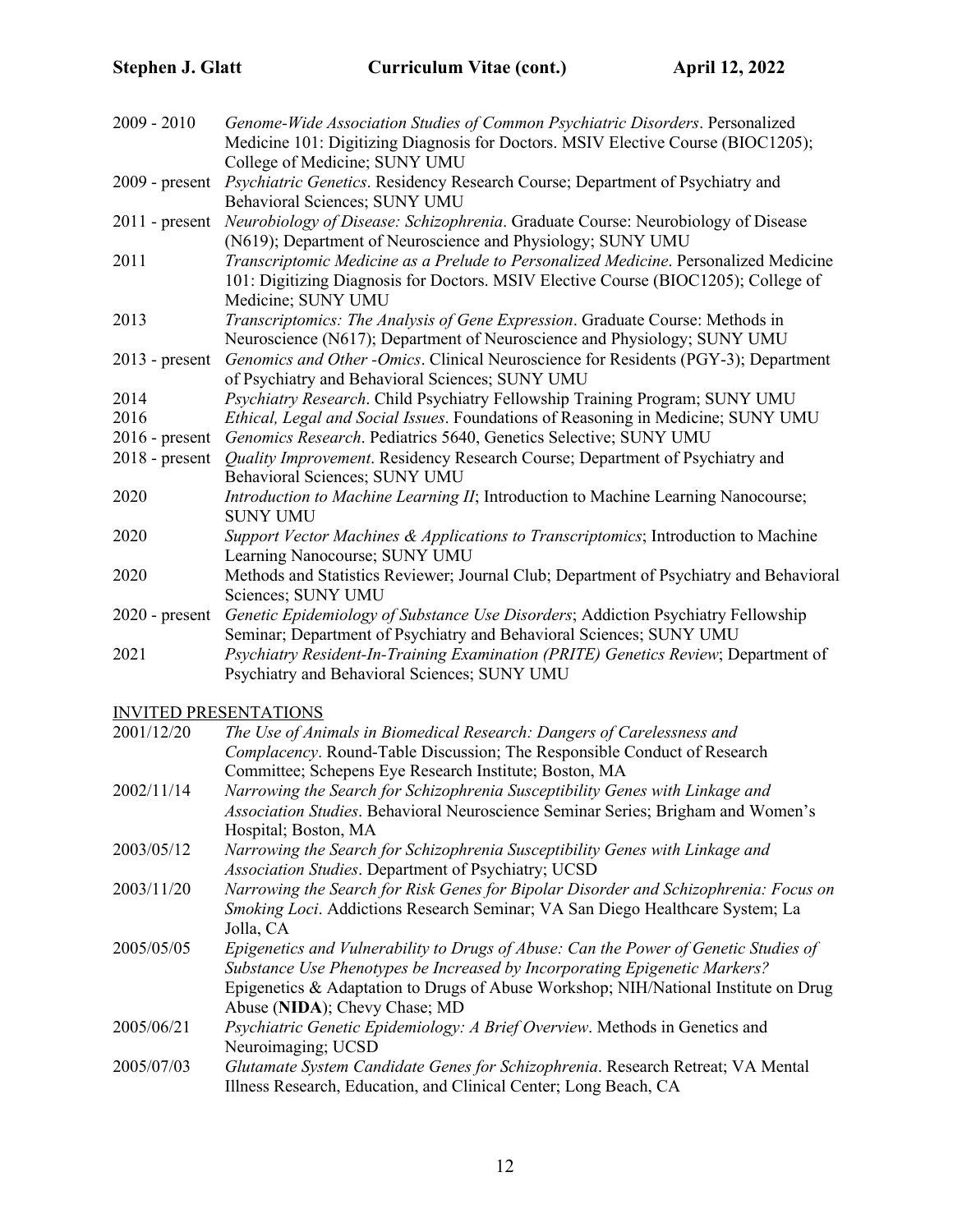| 2005/11/29 | Alternative Phenotypes of Substance Abuse. NIDA Phenotypes Consortium Meeting;<br>NIH/NIDA; Bethesda, MD                                                                                                                                                    |
|------------|-------------------------------------------------------------------------------------------------------------------------------------------------------------------------------------------------------------------------------------------------------------|
| 2005/12/07 | Comparative Gene Expression Analysis of Blood and Brain Provides Concurrent<br>Validation of SELENBP1 Up-Regulation in Schizophrenia. Special Psychiatry Seminar;                                                                                           |
| 2006/03/27 | University of Texas Southwestern Medical Center; Dallas, TX<br>The Genetics of Successful Aging. SIRA: Past, Present, & Future; Stein Institute for                                                                                                         |
|            | Research on Aging; UCSD                                                                                                                                                                                                                                     |
| 2006/06/01 | Genomic Biomarkers for Schizophrenia and Bipolar Disorder: Prospects for Diagnosis,<br>Early Identification, and Intervention. Grand Rounds; Department of Psychiatry and<br>Behavioral Sciences; SUNY UMU                                                  |
| 2006/06/07 | Genome-Wide Linkage Analysis of Heroin Dependence in Han Chinese:<br>Results from Wave One of a Multi-Stage Study. NIDA Genetics Consortium Meeting;<br>NIH/NIDA; Bethesda, MD                                                                              |
| 2006/08/16 | The Genetics of Successful Aging. Medical Student Summer Research Training Retreat;<br><b>UCSD</b>                                                                                                                                                          |
| 2006/10/17 | Behavioral and Molecular Genetics of Heroin Dependence. The Lowell P. Weicker, Jr.<br>General Clinical Research Center Seminar Series on Methods in Clinical Research;<br>University of Connecticut Health Center; Farmington, CT                           |
| 2007/02/26 | Genetic Epidemiologic Investigations of Major Mental Illnesses. Research Committee<br>Meeting; Department of Psychiatry and Behavioral Sciences; SUNY UMU                                                                                                   |
| 2007/05/17 | Overlapping Gene Dysregulation in Schizophrenia and Bipolar Disorder. Biomarkers<br>and 'Genetical Genomics': Combined Approaches for Complex Disorders; Society of<br>Biological Psychiatry's 62nd Annual Scientific Convention and Program; San Diego, CA |
| 2007/06/13 | Alternative Phenotypes of Substance Abuse: Ordered Subsets Analysis of COGA Data.<br>NIDA Phenotypes Consortium Meeting; NIH/NIDA; Bethesda, MD                                                                                                             |
| 2007/06/13 | Molecular Genetics of Heroin Dependence: Linkage and Association Analyses. NIDA<br>Genetics Consortium Meeting; NIH/NIDA; Bethesda, MD                                                                                                                      |
| 2007/09/28 | Genetic Approaches to Classification of Opioid Dependence. Opioid Risk Management<br>Program Summit; Tufts Health Care Institute; Boston, MA                                                                                                                |
| 2007/11/28 | Phenotypic Expression of the Susceptibility to Schizophrenia. Neuroscience Colloquium;<br>Florida State University; Tallahassee, FL                                                                                                                         |
| 2007/11/29 | Gene-Based Biomarkers for Psychiatric Disorders. Howard Baker Research Seminar;<br>Department of Psychology; Florida State University; Tallahassee, FL                                                                                                      |
| 2008/06/03 | Alternative Phenotypes of Substance Abuse. NIDA Phenotypes Consortium Meeting;<br>NIH/NIDA; Bethesda, MD                                                                                                                                                    |
| 2008/06/04 | Molecular Genetics of Heroin Dependence: Linkage Analyses I and II. NIDA Genetics<br>Consortium Meeting; NIH/NIDA; Bethesda, MD                                                                                                                             |
| 2009/03/13 | DRD2: The Gene that Wouldn't Die. Neuro Research Day; SUNY UMU                                                                                                                                                                                              |
| 2009/10/05 | Biomarkers for Psychiatric Disorders: Prospects for Diagnosis, Early Identification, and<br>Intervention. NAMI Syracuse Educational Conference; Syracuse, NY                                                                                                |
| 2010/09/16 | Dysfunctional Gene Splicing as a Mechanism for the Convergence and Divergence of<br>Major Psychotic Disorders. Biomedical Sciences Retreat; College of Graduate Studies;<br>SUNY UMU; Skaneateles, NY                                                       |
| 2010/03/11 | Blood-Based Biomarkers for Mental Disorders: Progress and Prospects. Grand Rounds;<br>Department of Psychiatry and Behavioral Sciences; SUNY UMU                                                                                                            |
| 2010/10/29 | A Journey Toward Biomarkers for Schizophrenia. NARSAD 22 <sup>nd</sup> Annual National                                                                                                                                                                      |
|            | Mental Health Research Symposium; New York City, NY                                                                                                                                                                                                         |
| 2010/12/02 | Roles of Alternative Splicing in Major Mental Disorders: Behavior, Biology, and<br>Biomarkers. Research in Progress Seminar Series; Department of Neuroscience and<br>Physiology; SUNY UMU                                                                  |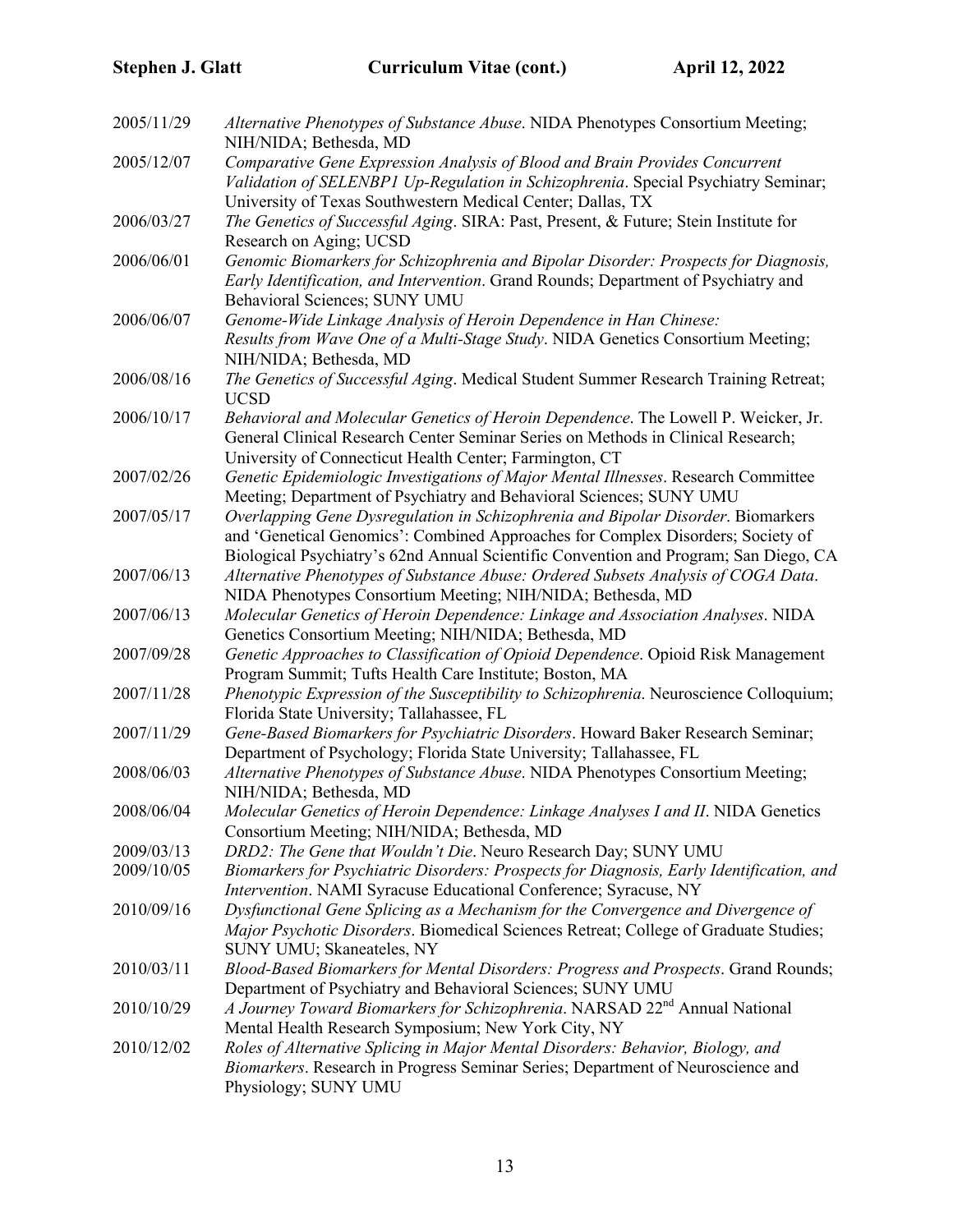| 2011/01/05 | Rethinking Schizophrenia. Journal Club Presentation; Department of Psychiatry and<br>Behavioral Sciences; SUNY UMU                                                                                                                                                                            |
|------------|-----------------------------------------------------------------------------------------------------------------------------------------------------------------------------------------------------------------------------------------------------------------------------------------------|
| 2011/04/15 | The Value of Interdisciplinary WorkorCan a Structure Change a Culture? Ground-<br>Breaking Celebration for the Expansion of the Institute for Human Performance; SUNY                                                                                                                         |
|            | <b>UMU</b>                                                                                                                                                                                                                                                                                    |
| 2011/06/21 | Causes and Consequences of Collaboration. Faculty Research Collaboration Day; SUNY<br><b>UMU</b>                                                                                                                                                                                              |
| 2011/07/28 | Blood-Based Transcriptomic Biomarker Profiles of Autistic Spectrum and Other<br>Developmental Disorders. Center for Biomedical Informatics; Harvard Medical School;<br>Boston, MA                                                                                                             |
| 2011/11/02 | Biomarkers for Marine PTSD Risk and Resilience. NIH/NIMH PTSD Risk Prediction<br>Meeting; Baltimore, MD                                                                                                                                                                                       |
| 2011/11/07 | Biomarkers for Neuropsychiatric Disorder. SUNY UMU College of Graduate Studies<br>Visiting Lecture Series; SUNY Oswego                                                                                                                                                                        |
| 2012/02/24 | Biomarkers for Neuropsychiatric Disorders. SUNY UMU College of Graduate Studies<br>Visiting Lecture Series; Long Island University; Brooklyn, NY                                                                                                                                              |
| 2012/03/30 | Challenges in Identifying Biomarkers and Causal Mechanisms for Complex Mental<br>Disorder. Symposium on Challenges in the Analysis of -Omics Data; National Taiwan<br>University; Taipei, Taiwan                                                                                              |
| 2012/04/13 | Points of Convergence in the Molecular Genetics of Schizophrenia- and Autism-Spectrum<br>Disorders. Rushton Lecture Series; Florida State University; Tallahassee, FL                                                                                                                         |
| 2012/10/09 | Peripheral Sources of Biomarkers for Neuropsychiatric Disorders. Research in Progress<br>Seminar Series; Department of Psychiatry and Behavioral Sciences; SUNY UMU                                                                                                                           |
| 2013/08/23 | PTSD Markers of Disease: Genetics, Epigenetics and Genomics. BIOSTRESS.MIL, The<br>Use of Biomarkers in the Military: From PTSD Susceptibility to Disease; International<br>Society of Psychoneuroendocrinology (ISPNE) Satellite Symposium; Royal Marine<br>Base; Amsterdam, The Netherlands |
| 2013/11/08 | Biomarkers for Developmental and Neuropsychiatric Disorders. Department of                                                                                                                                                                                                                    |
| 2014/07/29 | Psychology Colloquium; SU; Syracuse, NY<br>The De-Stigmatization of Mental Illness. Manlius Senior Center; Manlius, NY                                                                                                                                                                        |
| 2014/08/14 | Research Domain Criteria: What They Are and Why They Matter. Grand Rounds;<br>Department of Psychiatry and Behavioral Sciences; SUNY UMU                                                                                                                                                      |
| 2014/10/27 | Biomarkers for Neuropsychiatric Disorders. SUNY UMU College of Graduate Studies<br>Visiting Lecture Series; LeMoyne College                                                                                                                                                                   |
| 2014/11/19 | Dysfunctional Gene Splicing as a Potential Contributor to Neuropsychiatric Disorders.<br>Wednesday Colloquium Series; Department of Biological Sciences; Fordham University;<br>New York, NY                                                                                                  |
| 2015/01/15 | Genetic Predictors and Biomarkers of PTSD. Grand Rounds; Department of Psychiatry<br>and Behavioral Sciences; SUNY UMU                                                                                                                                                                        |
| 2015/04/20 | Toward Understanding and Preventing Mental Disorders. NAMI SU; Syracuse,<br>University; Syracuse, NY                                                                                                                                                                                          |
| 2015/05/15 | Mental Health and Stigma. 27 <sup>th</sup> Annual Central New York Prevention Conference;<br>Syracuse, NY                                                                                                                                                                                     |
| 2015/11/17 | International Collaboration within the Psychiatric Genomics Consortium. Symposium on<br>International Networking on Psychiatric Research; National Taiwan University; Taipei,<br>Taiwan                                                                                                       |
| 2015/11/30 | Biomarkers for Neuropsychiatric Disorders. Asa Gray Biological Society Seminar<br>Series; Utica College; Utica, NY                                                                                                                                                                            |
| 2016/02/11 | Genetic Epidemiology of Psychiatric Disorders. Grand Rounds; Department of Public<br>Health and Preventive Medicine; SUNY UMU                                                                                                                                                                 |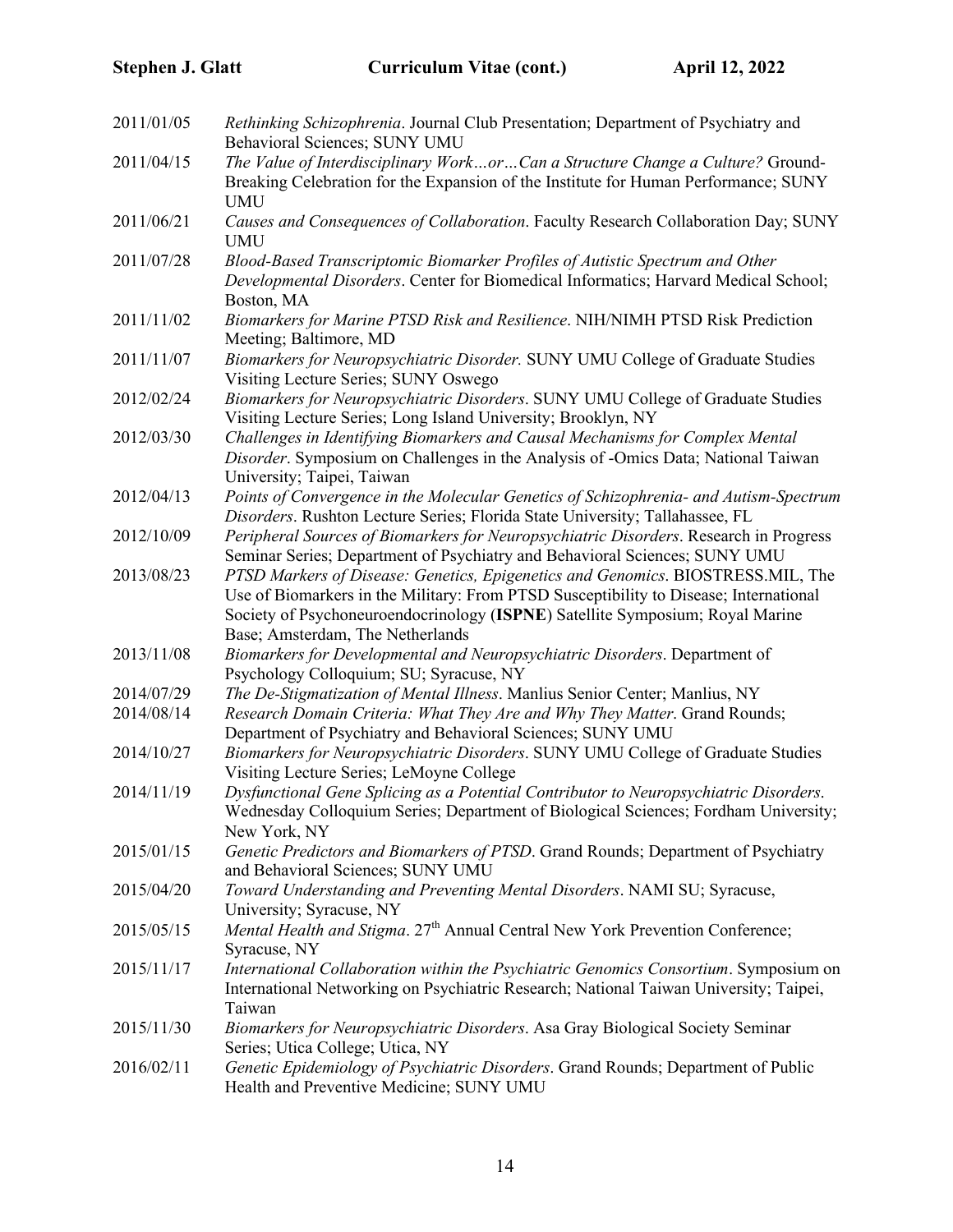| 2016/04/07 | Stopping Stigma: A Journey Toward Understanding Mental Illness. TEDxYouth@CBA;<br>Christian Brothers Academy; Syracuse, NY                                                                                                                                                                                                            |
|------------|---------------------------------------------------------------------------------------------------------------------------------------------------------------------------------------------------------------------------------------------------------------------------------------------------------------------------------------|
| 2016/04/14 | Genetic Risk Factors, Genomic Biomarkers, and Biological Mechanisms of Major<br>Psychiatric Disorders. Vice Chancellor for Research Distinguished Lecture Series; The                                                                                                                                                                 |
| 2016/08/31 | University of Tennessee Health Science Center; Memphis, TN<br>Bio-Assay Challenges and Optimal Design Recommendations I: RNA/miRNA Expression.<br>PTSD Biomarkers Collaborative Working Group Meeting; Research Alliance for Post-<br>Traumatic Stress Disorder Innovation and Discovery in Diagnostics (RAPID-Dx); San<br>Diego, CA. |
| 2017/01/20 | Genetic Risk Factors, Genomic Biomarkers, and Biological Mechanisms of Major<br>Psychiatric Disorders. Neuroscience Seminar; Brigham Young University; Provo, UT                                                                                                                                                                      |
| 2017/02/28 | Biomarkers for Neuropsychiatric Disorders; Current Research in Biology Club; SUNY<br>Cortland; Cortland, NY                                                                                                                                                                                                                           |
| 2017/03/02 | Schizophrenia Genomics: Coming of Age. Grand Rounds; Department of Psychiatry and<br>Behavioral Sciences; SUNY UMU                                                                                                                                                                                                                    |
| 2017/03/24 | Research Domain Criteria: What They Are and Why They Matter. Superintendent's<br>Conference; Jamesville-Dewitt School District; Jamesville, NY                                                                                                                                                                                        |
| 2017/04/18 | Genetic Risk Factors, Genomic Biomarkers, and Biological Mechanisms of Major<br>Psychiatric Disorders; Research Seminar; Department of Chemistry; SUNY Oswego;<br>Oswego, NY                                                                                                                                                          |
| 2017/05/15 | Genetic Risk Factors, Transcriptomic Biomarkers, and Biological Mechanisms of Major<br>Psychiatric Disorders. Research Seminar; Department of Neuroscience and Regenerative<br>Medicine; Medical College of Georgia; Augusta University; Augusta, GA                                                                                  |
| 2017/10/07 | The Genetics of Mental Disorders. NAMI Finger Lakes; Ithaca, NY                                                                                                                                                                                                                                                                       |
| 2017/12/12 | Genetic Risk Factors, Transcriptomic Biomarkers, and Biological Mechanisms of Major<br>Psychiatric Disorders. Molecular & Human Genetics Seminar Series; Baylor College of<br>Medicine; Houston, TX                                                                                                                                   |
| 2018/02/12 | Biomarkers for Neuropsychiatric Disorders. SUNY UMU College of Graduate Studies<br>Visiting Lecture Series; SUNY Alfred; Alfred, NY                                                                                                                                                                                                   |
| 2018/05/02 | Psychiatric Genomics. Keynote Address; International School on Neurogenetics; Bogota,<br>Colombia                                                                                                                                                                                                                                     |
| 2018/05/03 | International Publication. Conference Presentation; International School on<br>Neurogenetics; Bogota, Colombia                                                                                                                                                                                                                        |
| 2018/05/02 | Future Perspectives in Neuropsychiatric Genetics. Conference Presentation; International<br>School on Neurogenetics; Bogota, Colombia                                                                                                                                                                                                 |
| 2018/09/13 | Data-Analytic Strategies for Optimizing Biomarker Discovery. Presentation and<br>Moderated Debate on "Application of Big Data Analytics and Modeling in Trauma-<br>Related Brain Disorders"; State of the Science Summit; Cohen Veterans Bioscience;<br>Silver Spring, MD                                                             |
| 2018/10/27 | Schizophrenia. Disease Focus Workshop Session; NAMI New York State 2018<br>Education Conference; Albany, NY                                                                                                                                                                                                                           |
| 2018/11/02 | Molecular Markers of Risk and Resilience to Mental Disorders. Lightning Talk;<br>Population Health Symposium; SU                                                                                                                                                                                                                      |
| 2019/05/06 | Transcriptomic Biomarkers & Assays. Research Alliance for Post-Traumatic Stress<br>Disorder Innovation and Discovery in Diagnostics (RAPID-Dx)-sponsored Workshop on<br>Understanding Technologies for Biomarker Discovery and Development; Cohen<br>Veterans Bioscience; Cambridge, MA                                               |
| 2019/07/30 | Behavioral Health and Epigenetics. Program to Increase Diversity in Behavioral<br>Medicine and Sleep Disorders Research (PRIDE) Summer Institute; New York<br>University; New York, NY                                                                                                                                                |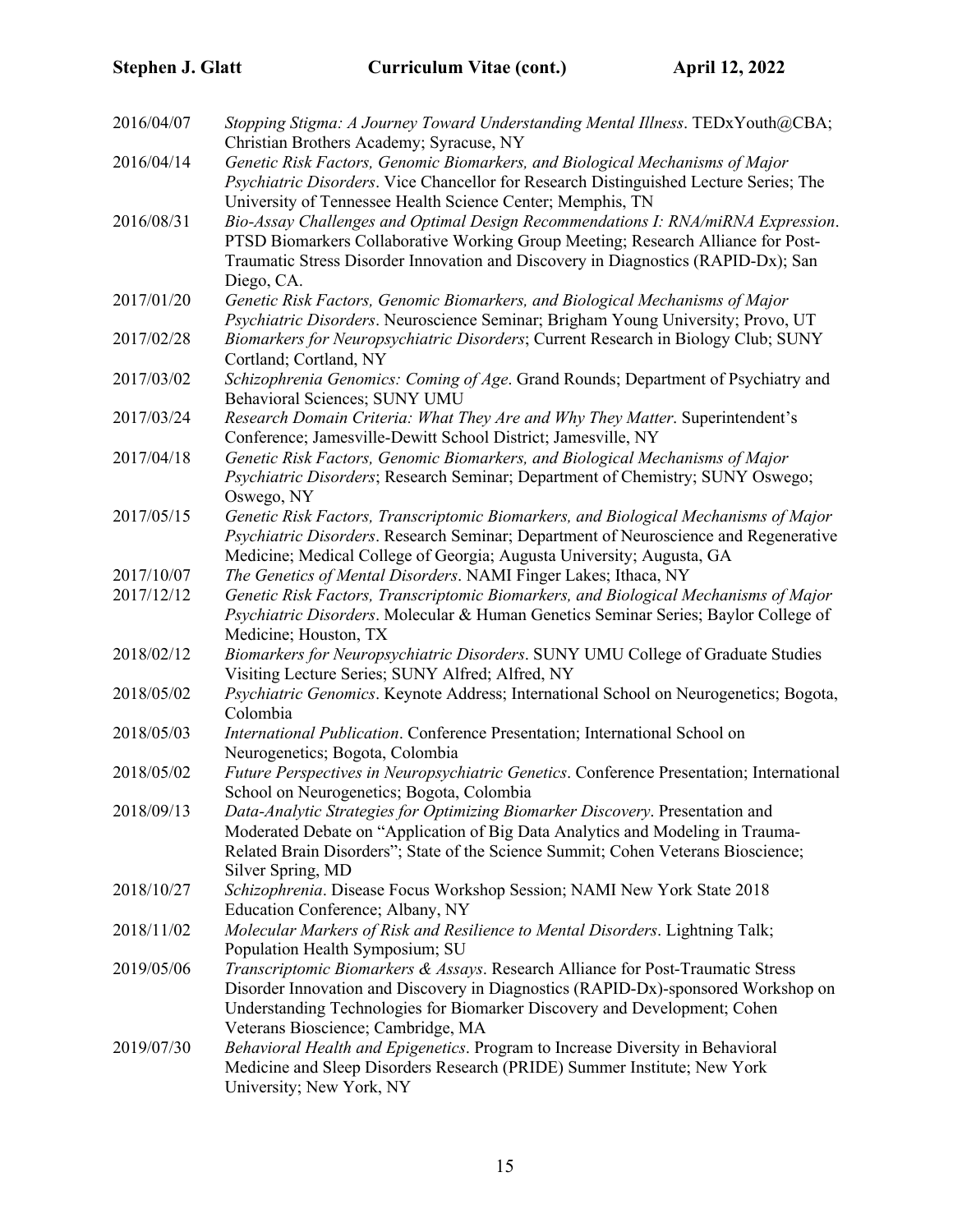| Genetic Epidemiology and Architecture of Mental Disorders. Biology Department           |
|-----------------------------------------------------------------------------------------|
| Seminar Series; SU                                                                      |
| BrainGENIE: The Brain Gene Expression and Network Imputation Engine. Systems            |
| Biology Group; PTSD Working Group; PGC                                                  |
| Resilience Genes Protect Unaffected Individuals at High Genetic Risk for Schizophrenia. |
| Grand Rounds; Department of Psychiatry and Behavioral Sciences; SUNY UMU                |
| Resilience Genes Protect Unaffected Individuals at High Genetic Risk for Brain          |
| Disorders; Neuroscience Research Day; SU                                                |
| Genomic Risk Factors and Biomarkers for Mental Disorders; 117th Annual Meeting of       |
| the Japanese Society of Psychiatry and Neurology; Kyoto, Japan                          |
| Biomarkers of Risk and Resilience to Mental Disorders; Wednesday Colloquium Series;     |
| Department of Biological Sciences; Fordham University; New York, NY                     |
| Biomarkers of Risk and Resilience to Mental Disorders; Masonic Medical Research         |
| Institute and SUNY UMU Seminar Series; Masonic Medical Research Institute; Utica,       |
| <b>NY</b>                                                                               |
|                                                                                         |

### ABSTRACTS SELECTED FOR ORAL PRESENTATION

| 2005/10/25 | Novel Biostatistical and Bioinformatic Approaches to Identifying and Profiling<br>Differentially Expressed Genes in the Brain in Schizophrenia. WCPG XIII; Boston, MA                                                                                                                   |
|------------|-----------------------------------------------------------------------------------------------------------------------------------------------------------------------------------------------------------------------------------------------------------------------------------------|
| 2007/10/10 | Family-Based Association Testing Strongly Implicates DRD2 as a Risk Gene for                                                                                                                                                                                                            |
|            | Schizophrenia. WCPG XIV; New York, NY                                                                                                                                                                                                                                                   |
| 2008/10/14 | Alternatively Spliced Genes as Biomarkers for Schizophrenia and Bipolar Disorder.<br>WCPG XV; Osaka, Japan                                                                                                                                                                              |
| 2009/11/06 | Biomarker Discovery in Schizophrenia and Bipolar Disorder: Transcriptomic,<br>Spliceomic, and Pathway Analysis Findings. WCPG XVI; San Diego, CA                                                                                                                                        |
| 2010/10/03 | Schizophrenia-Associated Intronic Variants of DRD2 Differentially Bind Alternative<br>Splicing Regulators and Alter the Expression of Short and Long D2 Receptor Isoforms.<br>WCPG XVII; Athens, Greece                                                                                 |
| 2011/05/13 | Blood-Based Transcriptomic Biomarker Profiles of Autistic Spectrum and Other<br>Developmental Disorders. International Meeting for Autism Research (IMFAR) 2011;<br>San Diego, CA.                                                                                                      |
| 2013/08/22 | Blood-Based Gene-Expression Predictors of PTSD Risk and Resilience among Deployed<br>Marines: A Pilot Study. 43 <sup>rd</sup> Annual Meeting of the ISPNE; Leiden, The Netherlands                                                                                                      |
| 2013/10/18 | Replication and Extension of Blood-Based Biomarkers and Classifiers of Autism<br>Spectrum Disorders, Developmental and Language Delays, and Typical Development.<br>WCPG XXI; Boston, MA                                                                                                |
| 2013/10/18 | Interactions among Candidate SNPs for ADHD and Schizophrenia: Comparison of<br>Family-Based and Case-Control Methods. WCPG XXI; Boston, MA                                                                                                                                              |
| 2013/12/10 | Blood-Based Gene-Expression Predictors of PTSD Risk and Resilience among Deployed<br>Marines. 52 <sup>nd</sup> Annual Meeting of the American College of Neuropsychopharmacology<br>(ACNP); Hollywood, FL                                                                               |
| 2014/12/11 | On the Outside Looking in: Comparison of Blood and Brain Gene Expression in<br>Schizophrenia and Other Neuropsychiatric Disorders. 53 <sup>rd</sup> Annual Meeting of the<br>ACNP; Phoenix, AZ                                                                                          |
| 2015/03/07 | Gene Expression Data Analysis in Relation to PTSD Emergence in the Military. Clinical<br>Symposium: NSF (REU) Training Diverse Teams of Veterans and Non-Veterans to<br>Research Trauma: Student Success and Research Endeavors; Eastern Psychological<br>Association; Philadelphia, PA |
| 2015/11/18 | Transcriptome-Wide Mega-Analyses Reveal Joint Dysregulation of Immunologic Genes<br>and Transcription Regulators in Brain and Blood in Schizophrenia. Symposium on Gene                                                                                                                 |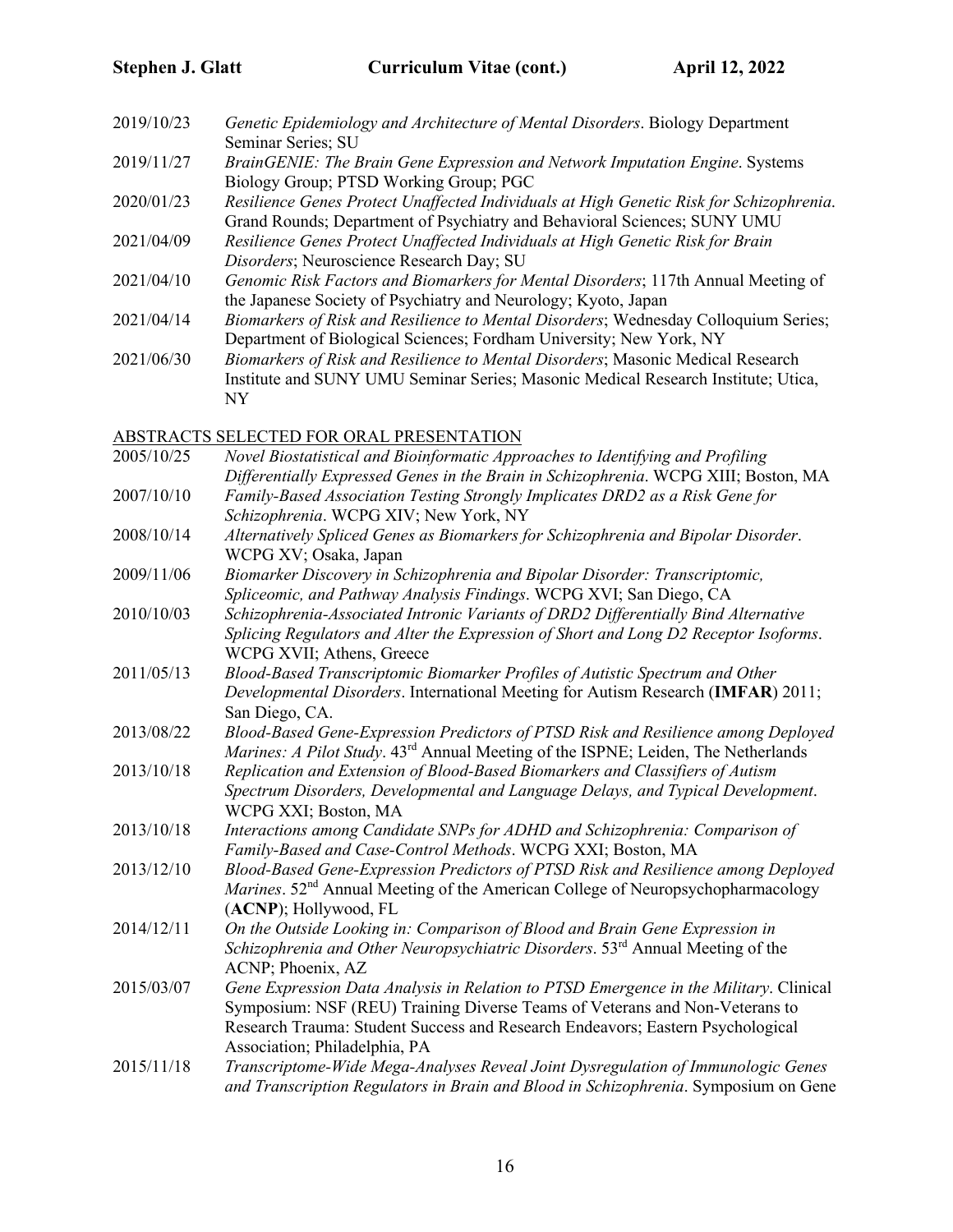Dysregulations as Potential Biomarkers for Schizophrenia: From Peripheral Blood to Cortical Tissue; 4th Asian Congress on Schizophrenia Research; Taipei, Taiwan 2016/03/04 *Military Veteran/Non-Veteran Teams of Undergraduates Identifying Genomic Biomarkers of PTSD in Peripheral Blood*. Clinical Symposium I: Training Diverse Teams of Veterans and Non-Veterans to Research Trauma: Studies, Outcomes and Challenges; Eastern Psychological Association; New York, NY 2016/05/13 *Machine-Learning Lessons Learned: Optimizing Transcriptomic Classifiers of Mental Disorders*. 71<sup>st</sup> Annual Meeting of the Society of Biological Psychiatry; Atlanta, GA. SESSION LEADERSHIP 2005/10/25 Co-Coordinator; "COMT Workshop"; WCPG XIII; ISPG; Boston, MA 2010/10/05 Symposium Chair; "Alternative Splicing as a Mechanism for Psychiatric Disorders"; WCPG XVIII; ISPG; Athens, Greece 2015/10/19 Symposium Moderator; "Genetics of Research Domain Criteria (RDoC)"; WCPG XXIII; ISPG; Toronto, Canada 2017/10/14 Oral Session Chair; "Autism"; WCPG XXV; ISPG; Orlando, FL

- 2019/05/06 Moderator/Session Lead; "Transcriptomic Biomarkers & Assays"; Research Alliance for Post-Traumatic Stress Disorder Innovation and Discovery in Diagnostics (RAPID-Dx) sponsored Workshop on Understanding Technologies for Biomarker Discovery and Development; Cohen Veterans Bioscience; Cambridge, MA
- 2019/10/26 Symposium Co-Chair; "Genomics of Psychiatric Resilience: Novel Approaches and Findings"; WCPG XXVII; Anaheim, CA
- 2020/10/16 Symposium Chair; "Resilience across Ontogeny and Phylogeny"; WCPG XXVIII; Florence, Italy/Online

### **AWARDS**

ACTIVE GRANTS

| $2010/10/29$ - indefinite | Grant:<br>Source:<br>PI:<br>Title:<br>Award: | Sidney R. Baer, Jr. Prize for Schizophrenia Research<br>NARSAD: The Brain and Behavior Research Foundation<br>Stephen J. Glatt<br>Biomarkers for Schizophrenia<br>\$40,000 (total direct costs) |
|---------------------------|----------------------------------------------|-------------------------------------------------------------------------------------------------------------------------------------------------------------------------------------------------|
| 2011/07/01 - 2022/03/31   | Grant:<br>Source:<br>PI:<br>Title:<br>Role:  | SMA 1063014<br>National Science Foundation (NSF)<br>Brooks Gump (PI)<br>Training Veterans to Conduct Trauma-Related Research with<br><b>Fellow Veterans</b><br>Co-Investigator                  |
| 2016/07/01 - 2022/06/30   | Award:<br>Grant:<br>Source:<br>PI:<br>Title: | \$15,000 (total direct costs)<br>R01 AA 024844<br>NIH/NIAAA<br>Joseph W. Ditre<br>The Alcohol-Pain Connection: Mechanisms and                                                                   |
|                           | Award:<br>Role:                              | Genetic/Psychological Correlates<br>\$204,764 (total direct costs)<br>Co-Investigator                                                                                                           |
| 2018/09/24 - 2022/09/23   | Grant:<br>Source:                            | APP1147894<br>National Health and Medical Research Council (Australia)                                                                                                                          |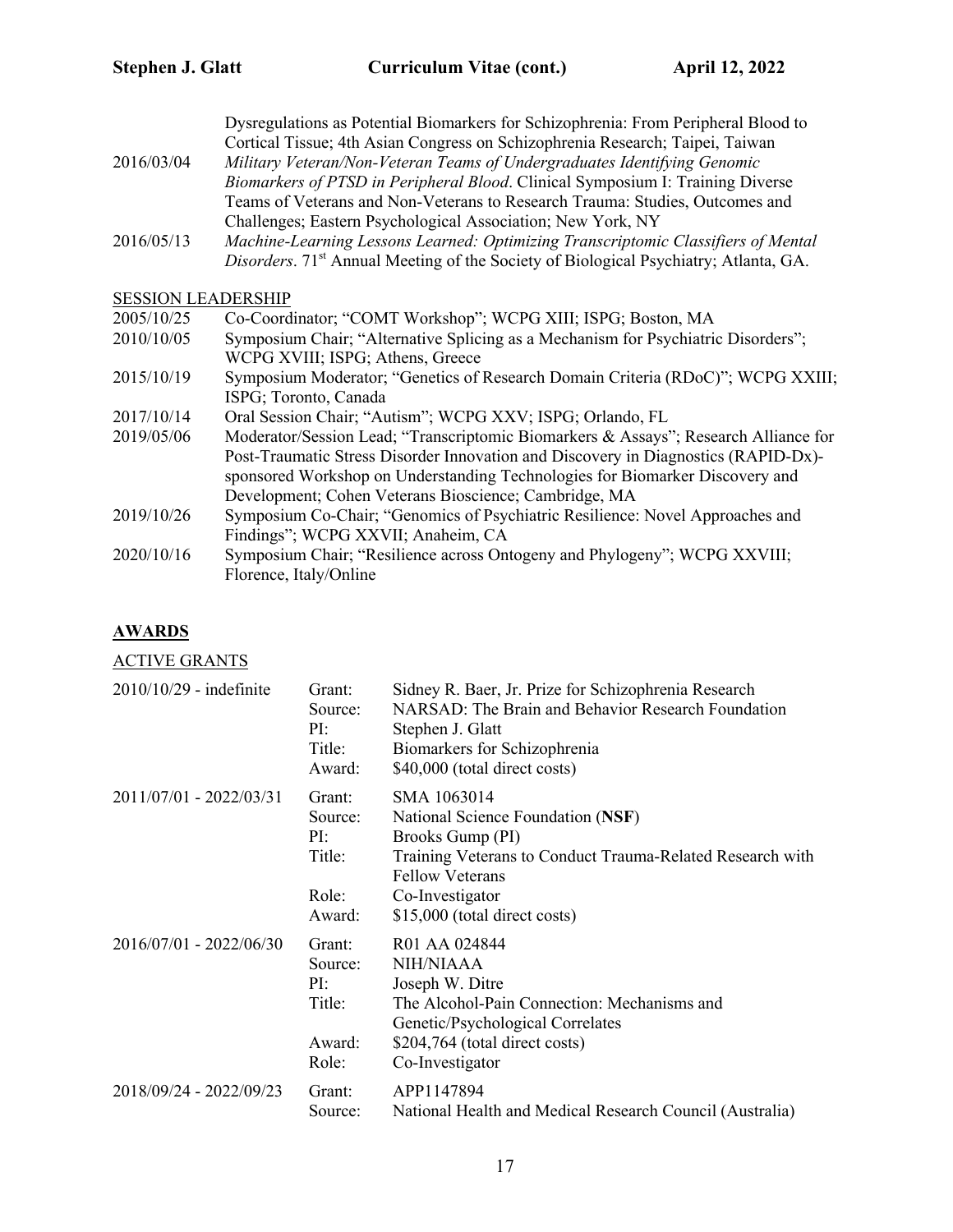|                         | PI:<br>Title:<br>Role:                                | Murray Cairns<br>Network biomarkers of traumatic stress resilience and sensitivity<br>Co-Investigator                                                                                                                                                |
|-------------------------|-------------------------------------------------------|------------------------------------------------------------------------------------------------------------------------------------------------------------------------------------------------------------------------------------------------------|
| 2019/09/15 - 2024/05/31 | Grant:<br>Source:<br>PIs:<br>Title:<br>Award:         | R01 AG 064955<br>NIH/NIA<br>Stephen J. Glatt, William S. Kremen, & Ming T. Tsuang<br>Genetic Predictors, Transcriptomic Biomarkers, &<br>Neurobiological Signatures of Resilience to Alzheimer's Disease<br>\$2,995,541 (total direct costs)         |
| 2021/06/21 - 2023/05/31 | Grant:<br>Source:<br>PIs:<br>Title:<br>Award:         | R21 MH 126494<br>NIH/NIMH<br>Stephen J. Glatt & Jonathan L. Hess<br>Profiling the Functional Genetics of Health and Disease using<br>BrainGENIE: The Brain Gene Expression and Network<br><b>Imputation Engine</b><br>\$275,000 (total direct costs) |
| <b>COMPLETED GRANTS</b> |                                                       |                                                                                                                                                                                                                                                      |
| 1999/09/10 - 2001/09/10 | Grant:<br>Source:<br>PI:<br>Title:<br>Award:          | F31 DA 005981<br><b>NIH/NIDA</b><br>Stephen J. Glatt<br>Striatal Dopaminergic Function after Prenatal Cocaine<br>\$51,222 (total direct costs)                                                                                                       |
| 2003/08/01 - 2008/10/31 | Grant:<br>Source:<br>PI:<br>Title:<br>Award:<br>Role: | R01 DA 012846<br><b>NIH/NIDA</b><br>Ming T. Tsuang<br>Molecular Genetics of Heroin Dependence<br>$$2,201,298$ (total direct costs)<br>Co-Investigator                                                                                                |
| 2004/09/02 - 2007/10/31 | Grant:<br>Source:<br>PI:<br>Title:<br>Award:<br>Role: | R01 MH 071912<br>NIH/NIMH<br>Ming T. Tsuang<br>Translational Studies of Cycling in Bipolar Disorder<br>$$1,749,966$ (total direct costs)<br>Co-Investigator                                                                                          |
| 2004/09/15 - 2007/10/31 | Grant:<br>Source:<br>PI:<br>Title:<br>Award:<br>Role: | R01 DA 018662<br><b>NIH/NIDA</b><br>Ming T. Tsuang<br>Alternate Phenotypes of Substance Abuse<br>\$767,191 (total direct costs)<br>Co-Investigator                                                                                                   |
| 2005/09/27 - 2007/10/31 | Grant:<br>Source:<br>PI:<br>Title:<br>Award:<br>Role: | R21 MH 075027<br>NIH/NIMH<br>Ming T. Tsuang<br>Schizophrenia Biomarkers: Blood vs Brain Gene Expression<br>\$215,716 (total direct costs)<br>Co-Investigator                                                                                         |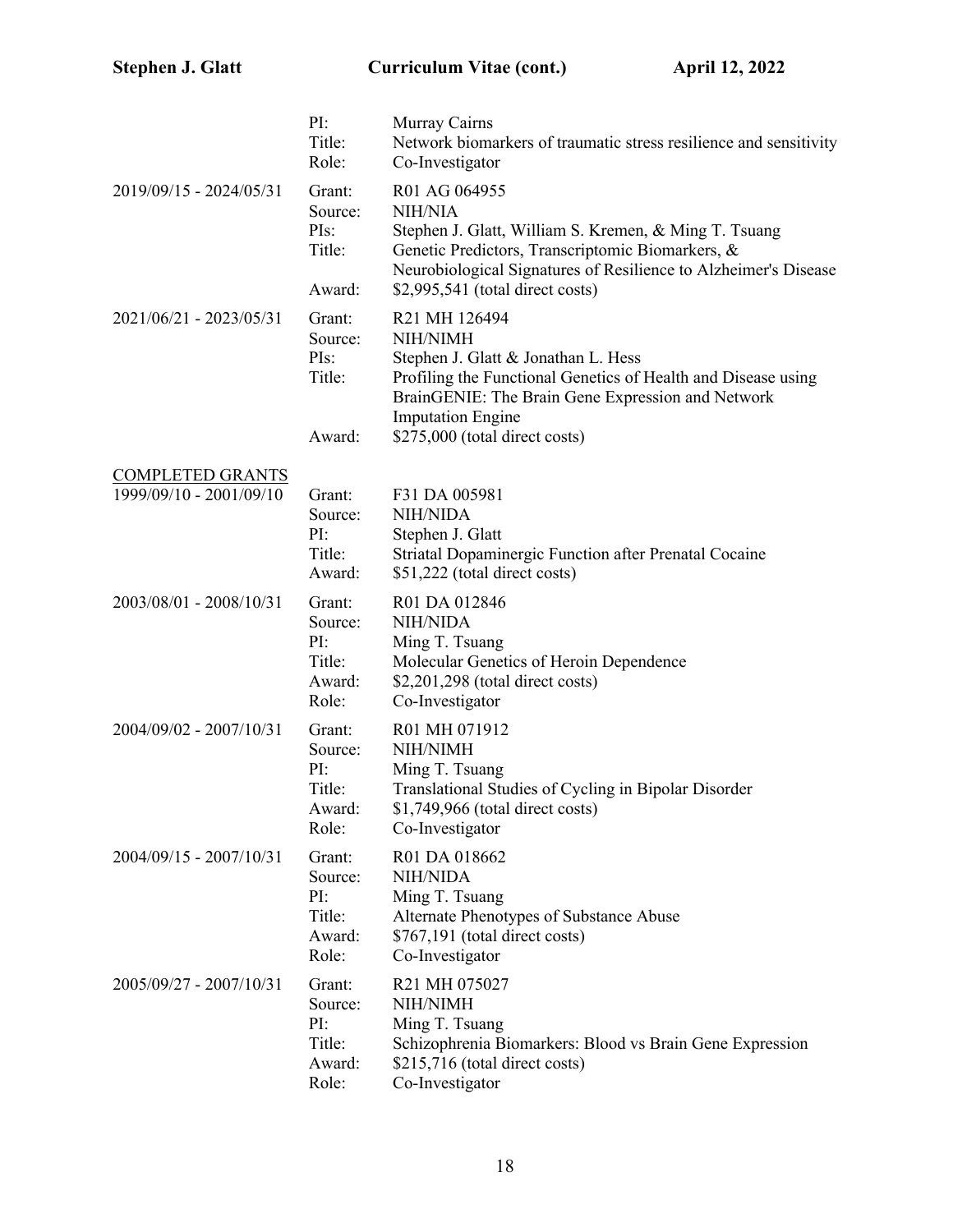| 2005/10/01 - 2006/11/01 | Grant:<br>Source:<br>PI:<br>Title:<br>Award:          | Junior Faculty Pilot Grant<br>Stein Institute for Research on Aging<br>Stephen J. Glatt<br>Focused Analysis and High-Throughput Screening of Genes for<br>Successful Aging<br>\$10,000 (total direct costs)                                                                                |
|-------------------------|-------------------------------------------------------|--------------------------------------------------------------------------------------------------------------------------------------------------------------------------------------------------------------------------------------------------------------------------------------------|
| 2006/07/01 - 2009/06/30 | Grant:<br>Source:<br>PI:<br>Title:<br>Award:          | Young Investigator Award<br>NARSAD: The Mental Health Research Association<br>Stephen J. Glatt<br>Re-Establishing DRD2 as a Risk Gene for Schizophrenia<br>\$60,000 (total direct costs)                                                                                                   |
| 2006/11/01 - 2007/07/31 | Grant:<br>Source:<br>PI:<br>Title:<br>Award:<br>Role: | R21 MH 066191<br>NIH/NIMH<br>Stephen V. Faraone<br>ADHD: Genetics, Cognition, and Neuroimaging<br>\$228,000 (total direct costs)<br>Co-Investigator                                                                                                                                        |
| 2009/07/10 - 2011/06/30 | Grant:<br>Source:<br>PI:<br>Title:<br>Award:          | R21 MH 085240<br>NIH/NIMH<br>Ming T. Tsuang<br>Biomarkers for Marine PTSD Risk and Resilience<br>\$250,000 (total direct costs)                                                                                                                                                            |
| 2007/08/06 - 2012/07/31 | Grant:<br>Source:<br>PI:<br>Title:<br>Award:          | P50 MH 081755-020003<br>NIH/NIMH, National Institute of Neurological Disorders and<br>Stroke, National Institute of Child Health and Human<br>Development<br>Stephen J. Glatt<br>Biomarkers of Autism at 12 Months: From Brain Overgrowth to<br>Genes<br>$$1,049,160$ (total direct costs) |
| 2010/01/01 - 2012/12/31 | Grant:<br>Source:<br>PI:<br>Title:<br>Award:          | Young Investigator Award<br>NARSAD: The Brain and Behavior Research Foundation<br>Stephen J. Glatt<br>Functional Evaluation of DRD2 Variants Conferring Risk for<br>Schizophrenia<br>\$60,000 (total direct costs)                                                                         |
| 2008/09/30 - 2015/05/31 | Grant:<br>Source:<br>PI:<br>Title:<br>Award:          | R01 MH 085521<br>NIH/NIMH<br>Stephen J. Glatt<br>2/2-Expanding Rapid Ascertainment Networks of Schizophrenia<br>Families In Taiwan<br>\$950,000 (total direct costs)                                                                                                                       |
| 2012/05/31 - 2015/05/30 | Grant:<br>Source:<br>PI:<br>Title:                    | Research Grant<br>The Gerber Foundation<br>Stephen J. Glatt<br>Blood-Based Biomarkers for Early Autism and Autism<br><b>Spectrum Disorders</b>                                                                                                                                             |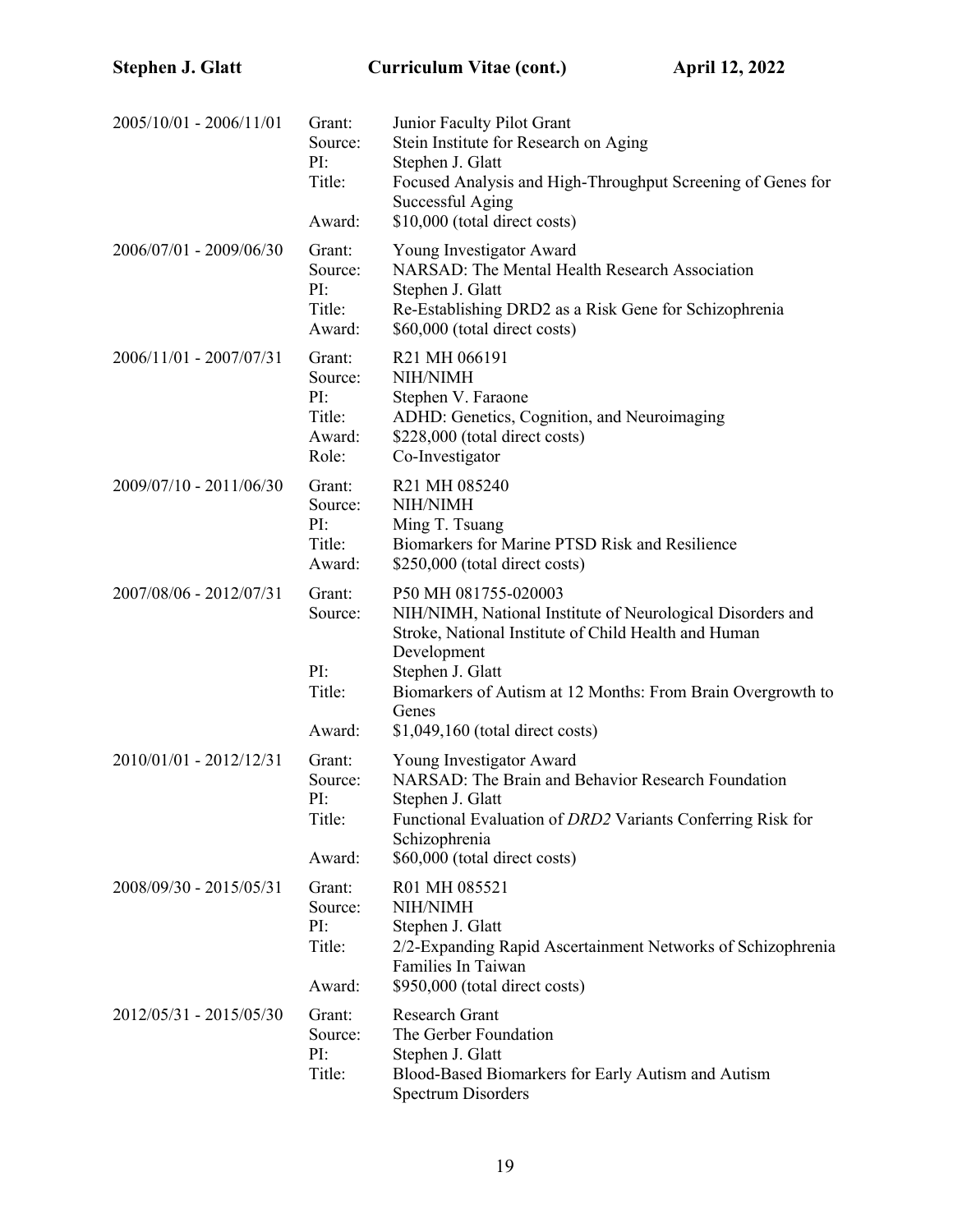|                         | Award:                                                 | \$272,513 (total direct costs)                                                                                                                                                                                                                    |
|-------------------------|--------------------------------------------------------|---------------------------------------------------------------------------------------------------------------------------------------------------------------------------------------------------------------------------------------------------|
| 2014/09/01 - 2015/05/31 | Grant:<br>Source:<br>PIs:<br>Title:<br>Award:          | R01 MH 101519-01A1S1<br>NIH/NIMH<br>Stephen V. Faraone & Stephen J. Glatt<br>Longitudinal Family/Molecular Genetic Study to Validate<br>Research Domain Criteria<br>\$75,641 (total direct costs)                                                 |
| 2008/08/15 - 2015/07/31 | Grant:<br>Source:<br>PI:<br>Title:<br>Award:           | R01 MH 081861<br>NIH/NIMH<br>Ming T. Tsuang<br>Genetic Predictors of Neuropsychological and Functional<br>Outcomes in Schizophrenia<br>$$1,835,043$ (total direct costs)                                                                          |
| 2015/09/01 - 2016/05/31 | Role:<br>Grant:<br>Source:<br>PIs:<br>Title:<br>Award: | Subcontract PI<br>R01 MH 101519-02S1<br>NIH/NIMH<br>Stephen V. Faraone & Stephen J. Glatt<br>Longitudinal Family/Molecular Genetic Study to Validate<br>Research Domain Criteria<br>\$103,427 (total direct costs)                                |
| 2013/07/15 - 2017/09/14 | Grant:<br>Source:<br>PI:<br>Title:<br>Award:           | Independent Investigator Grant<br>NARSAD: The Brain and Behavior Research Foundation<br>Stephen J. Glatt<br>Interactome of DRD2 Variants Conferring Risk for<br>Schizophrenia: Toward a New Dopamine Hypothesis<br>\$100,000 (total direct costs) |
| 2016/07/01 - 2017/05/31 | Grant:<br>Source:<br>PIs:<br>Title:<br>Award:          | R01 MH 101519-03S1<br>NIH/NIMH<br>Stephen V. Faraone & Stephen J. Glatt<br>Longitudinal Family/Molecular Genetic Study to Validate<br>Research Domain Criteria<br>\$158,355 (total direct costs)                                                  |
| 2015/09/30 - 2018/09/29 | Grant:<br>Source:<br>PIs:<br>Title:<br>Award:          | H79 SM 062648<br><b>SAMHSA</b><br>Seethalakshmi Ramanathan & Stephen J. Glatt<br>A University-State Department Collaboration to improve<br>Community Mental Health Literacy<br>\$347,223 (total direct costs)                                     |
| 2014/06/25 - 2020/05/31 | Grant:<br>Source:<br>PIs:<br>Title:<br>Award:          | R01 MH 101519<br>NIH/NIMH<br>Stephen V. Faraone & Stephen J. Glatt<br>Longitudinal Family/Molecular Genetic Study to Validate<br>Research Domain Criteria<br>\$1,792,764 (total direct costs)                                                     |
| 2016/09/15 - 2021/04/30 | Grant:<br>Source:<br>PIs:                              | R01 AG 054002<br><b>NIH/NIA</b><br>Ming T. Tsuang & Stephen J. Glatt                                                                                                                                                                              |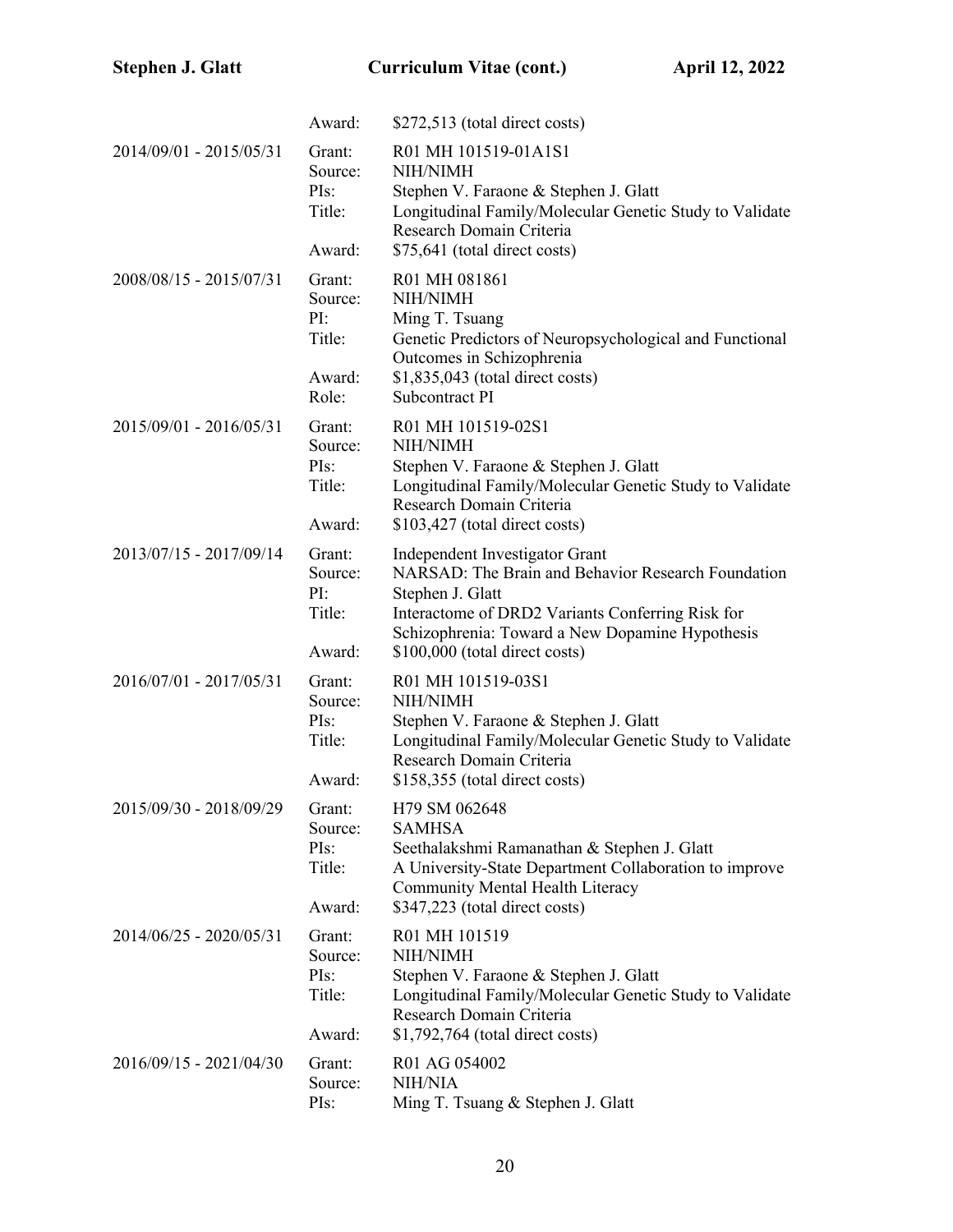|                           | Title:<br>Award:                            | Gene Expression Biomarkers for Early Identification of Mild<br>Cognitive Impairment: A Twin Study<br>\$521,371 (total direct costs) |
|---------------------------|---------------------------------------------|-------------------------------------------------------------------------------------------------------------------------------------|
| $2016/09/15 - 2021/07/31$ | Grant:<br>Source:<br>PI:<br>Title:<br>Role: | R01 DK 083345<br>NIH/NIDDK<br>Mira Krendel<br>Role of Myosin 1e in Podocyte Biology and Renal Filtration<br>Co-Investigator         |

# **HONORS**

| HONORS        |                                                                                                                                 |
|---------------|---------------------------------------------------------------------------------------------------------------------------------|
| 1992 - 1996   | Chancellor's Scholarship; SU                                                                                                    |
| 1992 - 1995   | Dean's List; College of Arts & Sciences; SU                                                                                     |
| 1997          | Travel Fellowship; Gordon Research Conference on Catecholamines                                                                 |
| 1997          | Honorable Mention, Predoctoral Fellowship; NSF                                                                                  |
| 1999          | Travel Fellowship; Gordon Research Conference on Catecholamines                                                                 |
| 1999 - 2001   | Predoctoral Fellowship; NIH/NIDA                                                                                                |
| 2001          | Elected Member; Honor Society of Phi Kappa Phi                                                                                  |
| 2003          | Young Investigator Award; Eli Lilly Schizophrenia Global Medical Conference                                                     |
| 2003          | Travel Fellowship; WCPG XI                                                                                                      |
| 2004          | Elected Member; American Psychopathological Association                                                                         |
| $2004 - 2006$ | Clinical Research Loan Repayment Award; NIH/NIDA                                                                                |
| 2006 - 2007   | Clinical Research Loan Repayment Award; NIH/NIDA                                                                                |
| 2007          | Listee; Who's Who in America                                                                                                    |
| $2007 - 2008$ | Clinical Research Loan Repayment Award; NIH/NIMH                                                                                |
| 2008 - 2009   | Clinical Research Loan Repayment Award; NIH/NIMH                                                                                |
| 2009          | Upstate Stars Research Value Representative; SUNY UMU                                                                           |
| 2009          | University Nominee; Sinsheimer Scholar Award; SUNY UMU                                                                          |
| 2009          | President's Award for Excellence in Basic Research by a Young Investigator; SUNY<br><b>UMU</b>                                  |
| 2010          | Katowitz/Radin Young Investigator Award; NARSAD                                                                                 |
| 2010          | Upstate Author Spotlight; SUNY UMU                                                                                              |
| 2010          | Sidney R. Baer, Jr. Prize for Schizophrenia Research; NARSAD                                                                    |
| 2011          | Profiled Young Investigator; Support a Young Investigator Campaign; NARSAD                                                      |
| 2012          | Honorable Mention; Bruce Dearing Writing Award for Poetry by a Faculty Member or                                                |
| 2012          | Employee; SUNY UMU<br>Tesla K20 GPU Early Access Winner; Petaflop Supercomputer Blog Contest; NVidia<br>Corporation; Austin, TX |
| 2012          | Finalist; Theodore Reich Young Investigator Award; ISPG                                                                         |
| 2013          | Elected Fellow; American Psychopathological Association                                                                         |
| 2013          | Finalist; Theodore Reich Young Investigator Award; ISPG                                                                         |
| 2013          | Sidney R. Baer, Jr. Foundation Independent Investigator Award; NARSAD                                                           |
| 2014          | Finalist; Theodore Reich Young Investigator Award; ISPG                                                                         |
| 2014          | Connie Lieber Research Award; NAMI New York State                                                                               |
| 2015          | Gold Standard Award; SUNY UMU                                                                                                   |
| 2015          | University Nominee; Blavatnik National Award for Young Scientists; SUNY UMU                                                     |
|               |                                                                                                                                 |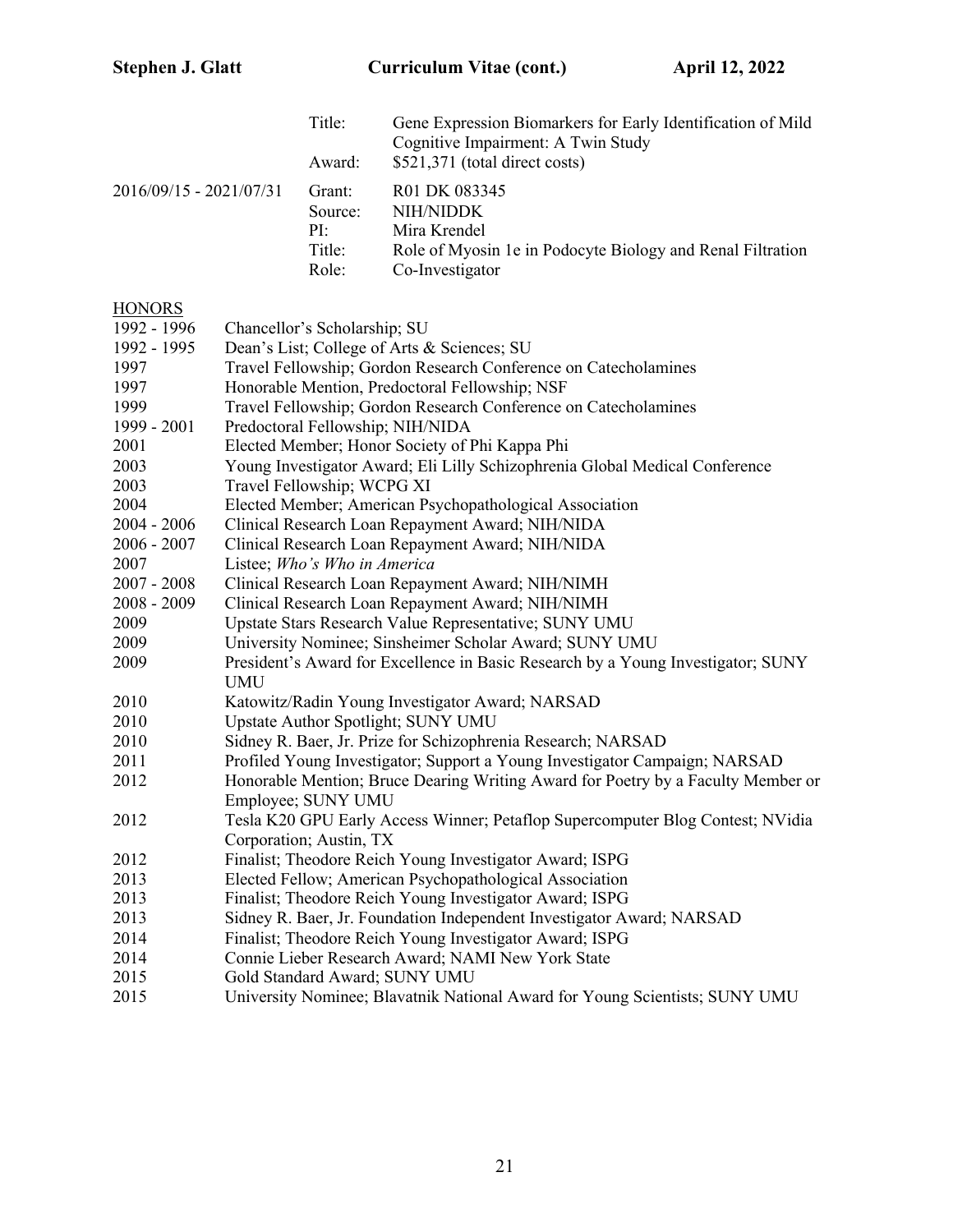### **PUBLICATIONS**

### PEER-REVIEWED MANUSCRIPTS

- 1. Bolanos CA, **Glatt SJ**, & Jackson D (1998) Subsensitivity to dopaminergic drugs in periadolescent rats: a behavioral and neurochemical analysis. *Brain Research: Developmental Brain Research,*  111(1), 25-33.
- 2. **Glatt SJ**, Bolanos CA, Trksak GH, Crowder-Dupont C, & Jackson D (2000) Prenatal cocaine exposure alters behavioral and neurochemical sensitization to amphetamine in adult rats. *Neuropharmacology,* 39(4), 599-610.
- 3. Bolanos CA, Trksak GH, **Glatt SJ**, & Jackson D (2000) Prenatal cocaine exposure increases serotonergic inhibition of electrically evoked acetylcholine release from rat striatal slices at adulthood. *Synapse,* 36(1), 1-11.
- 4. **Glatt SJ**, Bolanos CA, Trksak, GH, & Jackson D (2000) Effects of prenatal cocaine exposure on dopamine system development: a meta-analysis. *Neurotoxicology and Teratology,* 22(5), 617-629.
- 5. Connor DF, **Glatt SJ**, Lopez ID, Jackson D, & Melloni RH Jr. (2002) Psychopharmacology and aggression. I: A meta-analysis of stimulant effects on overt/covert aggression-related behaviors in ADHD. *Journal of the American Academy of Child & Adolescent Psychiatry,* 41(3), 253-261.
- 6. Faraone SV, Brown CH, **Glatt SJ**, & Tsuang MT (2002) Preventing schizophrenia and psychotic behaviour: definitions and methodological issues. *Canadian Journal of Psychiatry,* 47(6), 527-537.
- 7. **Glatt SJ**, Faraone SV, & Tsuang MT (2003) Association between a functional catechol Omethyltransferase gene polymorphism and schizophrenia: meta-analysis of case-control and familybased studies. *American Journal of Psychiatry,* 160(3), 469-476.
- 8. Qian Q, Wang Y, Zhou R, Li J, Wang B, **Glatt S**, & Faraone SV (2003) Family-based and casecontrol association studies of catechol-O-methyltransferase in attention deficit hyperactivity disorder suggest genetic sexual dimorphism. *American Journal of Medical Genetics B Neuropsychiatric Genetics,* 118B(1), 103-109.
- 9. Faraone SV, **Glatt SJ**, & Tsuang MT (2003) The genetics of pediatric-onset bipolar disorder. *Biological Psychiatry,* 53(11), 970-977.
- 10. **Glatt SJ**, Faraone SV, & Tsuang MT (2003) CAG-repeat length in exon 1 of KCNN3 does not influence risk for schizophrenia or bipolar disorder: a meta-analysis of association studies. *American Journal of Medical Genetics B Neuropsychiatric Genetics,* 121B(1), 14-20.
- 11. **Glatt SJ**, Faraone SV, & Tsuang MT (2003) Schizophrenia is not associated with DRD4 48-basepair-repeat length or individual alleles: results of a meta-analysis. *Biological Psychiatry,* 54(6), 629-635.
- 12. **Glatt SJ**, Faraone SV, & Tsuang MT (2003) Meta-analysis identifies an association between the dopamine D2 receptor gene and schizophrenia. *Molecular Psychiatry,* 8(11), 911-915.
- 13. Abdolmaleky HM, Faraone SV, **Glatt SJ**, & Tsuang MT (2004) Meta-analysis of association between the T102C polymorphism of the 5HT2a receptor gene and schizophrenia. *Schizophrenia Research,* 67(1), 53-62.
- 14. Faraone SV, **Glatt SJ**, Su J, & Tsuang MT (2004) Three potential susceptibility loci shown by a genome-wide scan for regions influencing the age at onset of mania. *American Journal of Psychiatry,* 161(4), 625-630.
- 15. Abdolmaleky HM, Smith CL, Faraone SV, Shafa R, Stone W, **Glatt SJ**, & Tsuang MT (2004) Methylomics in psychiatry: modulation of gene-environment interactions may be through DNA methylation. *American Journal of Medical Genetics B Neuropsychiatric Genetics,* 127B(1), 51-59.
- 16. **Glatt SJ**, Faraone SV, & Tsuang MT (2004) DRD2 -141C insertion/deletion polymorphism is not associated with schizophrenia: results of a meta-analysis. *American Journal of Medical Genetics B Neuropsychiatric Genetics,* 128B(1), 21-23.
- 17. **Glatt SJ**, Trksak GH, Cohen OS, Simeone BP, & Jackson D (2004) Prenatal cocaine exposure decreases nigrostriatal dopamine release in vitro: effects of age and sex. *Synapse, 53*(2), 74-89.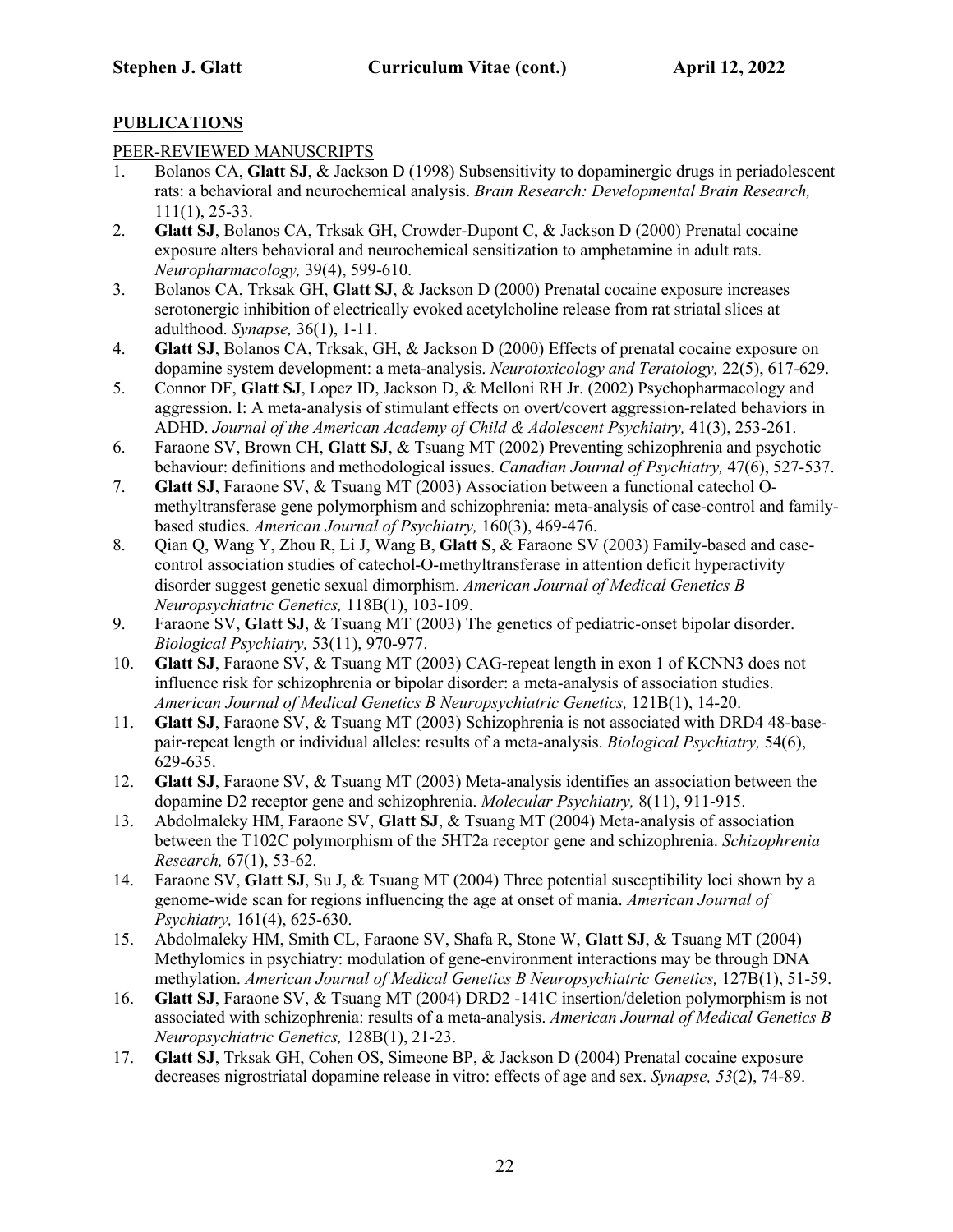- 18. Bulayeva KB, Leal SM, Pavlova TA, Kurbanov RM, **Glatt SJ**, Bulayev OA, & Tsuang MT (2005) Mapping genes of complex psychiatric diseases in Daghestan genetic isolates. *American Journal of Medical Genetics B Neuropsychiatric Genetics,* 132B(1), 76-84.
- 19. Gamma, F., Faraone SV, **Glatt SJ**, Yeh YC, & Tsuang MT (2005) Meta-analysis shows schizophrenia is not associated with the 40-base-pair repeat polymorphism of the dopamine transporter gene. *Schizophrenia Research,* 73(1), 55-58.
- 20. Lasky-Su JA, Faraone SV, **Glatt SJ**, & Tsuang MT (2005) Meta-analysis of the association between two polymorphisms in the serotonin transporter gene and affective disorders. *American Journal of Medical Genetics B Neuropsychiatric Genetics,* 133B(1), 110-115.
- 21. Tsuang MT, Nossova N, Yager T, Tsuang MM, Guo SC, Shyu KG, **Glatt SJ**, & Liew CC (2005) Assessing the validity of blood-based gene expression profiles for the classification of schizophrenia and bipolar disorder: a preliminary report. *American Journal of Medical Genetics B Neuropsychiatric Genetics,* 133B(1), 1-5.
- 22. **Glatt SJ**, Wang RS, Yeh YC, Tsuang MT, & Faraone SV (2005) Five NOTCH4 polymorphisms show weak evidence for association with schizophrenia: evidence from meta-analyses. *Schizophrenia Research,* 73(2-3), 281-290.
- 23. Abdolmaleky HM, Cheng KH, Russo A, Smith CL, Faraone SV, Wilcox M, Shafa R, **Glatt SJ**, Nguyen G, Ponte JF, Thiagalingam S, & Tsuang MT (2005) Hypermethylation of the reelin (RELN) promoter in the brain of schizophrenic patients: a preliminary report. *American Journal of Medical Genetics B Neuropsychiatric Genetics,* 134B(1), 60-66.
- 24. Faraone SV, Biederman J, Spencer T, Michelson D, Adler L, Reimherr F, & **Glatt SJ** (2005) Efficacy of atomoxetine in adult attention-deficit/hyperactivity disorder: a drug-placebo response curve analysis. *Behavioral and Brain Functions,* 1, 16.
- 25. **Glatt SJ**, Everall IP, Kremen WS, Corbeil J, Šášik R, Khanlou N, Han M, Liew CC, & Tsuang MT (2005) Comparative gene expression analysis of blood and brain provides concurrent validation of SELENBP1 up-regulation in schizophrenia. *Proceedings of the National Academy of Sciences of the United States of America,* 102(43), 15533-15538.
- 26. Spencer TJ, Faraone SV, Michelson D, Adler LA, Reimherr FW, **Glatt SJ**, & Biederman J (2006) Atomoxetine and adult attention-deficit/hyperactivity disorder: the effects of comorbidity. *Journal of Clinical Psychiatry,* 67(3), 415-420.
- 27. **Glatt SJ** & Jonsson EG (2006) The Cys allele of the DRD2 Ser311Cys polymorphism has a dominant effect on risk for schizophrenia: evidence from fixed- and random-effects meta-analyses. *American Journal of Medical Genetics B Neuropsychiatric Genetics,* 141B(2), 149-154.
- 28. Faraone SV, Lasky-Su J, **Glatt SJ**, Van Eerdewegh P, & Tsuang MT (2006) Early onset bipolar disorder: possible linkage to chromosome 9q34. *Bipolar Disorders,* 8(2), 144-151.
- 29. Beseler C, Jacobson KC, Kremen WS, Lyons MJ, **Glatt SJ**, Faraone SV, Gillespie NA, & Tsuang MT (2006) Is there heterogeneity among syndromes of substance use disorder for illicit drugs? *Addictive Behaviors,* 31(6), 929-947.
- 30. Seidman LJ, Giuliano AJ, Smith CW, Stone WS, **Glatt SJ**, Meyer E, Faraone SV, Tsuang MT, & Cornblatt B (2006) Neuropsychological functioning in adolescents and young adults at genetic risk for schizophrenia and affective psychoses: results from the Harvard and Hillside Adolescent High Risk Studies. *Schizophrenia Bulletin,* 32(3), 507-524.
- 31. Luczak SE, **Glatt SJ**, & Wall TL (2006) Meta-analyses of ALDH2 and ADH1B with alcohol dependence in Asians. *Psychological Bulletin,* 132(4), 607-621.
- 32. Ozdemir V, Williams-Jones B, **Glatt SJ**, Tsuang MT, Lohr JB, & Reist C (2006) Shifting emphasis from pharmacogenomics to theragnostics. *Nature Biotechnology,* 24(8), 942-946.
- 33. **Glatt SJ**, Su JA, Zhu SC, Zhang R, Zhang B, Li J, Yuan X, Lyons MJ, Faraone SV, & Tsuang MT (2006) Genome-wide linkage analysis of heroin dependence in Han Chinese: results from wave one of a multi-stage study. *American Journal of Medical Genetics B Neuropsychiatric Genetics,*  141B(6), 648-652.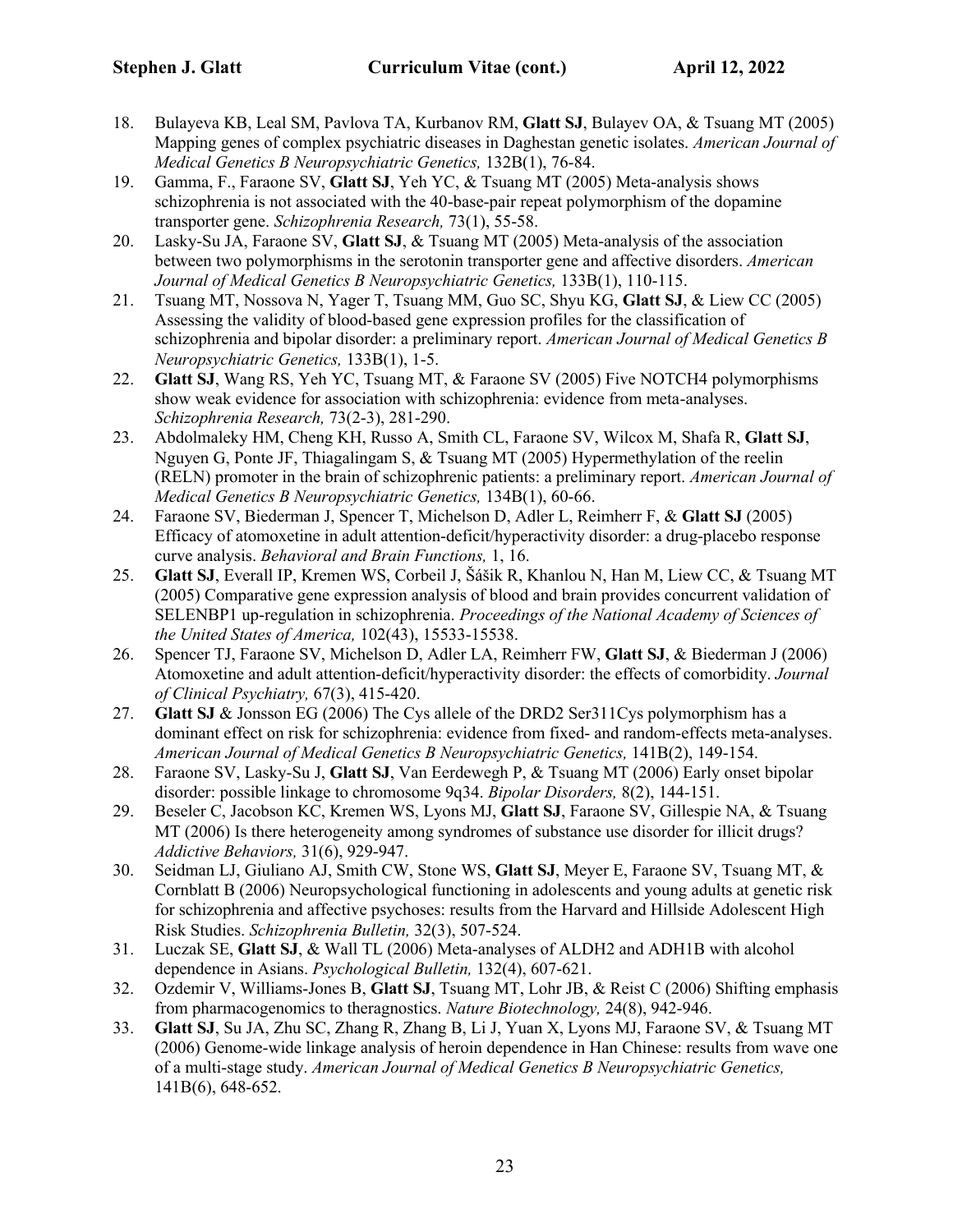- 34. **Glatt SJ**, Stone WS, Faraone SV, Seidman LJ, & Tsuang MT (2006) Psychopathology, personality traits and social development of young first-degree relatives of patients with schizophrenia. *British Journal of Psychiatry,* 189, 337-345.
- 35. Abdolmaleky HM, Cheng KH, Faraone SV, Wilcox M, **Glatt SJ**, Gao F, Smith CL, Shafa R, Aeali B, Carnevale J, Pan H, Papageorgis P, Ponte JF, Sivaraman V, Tsuang MT, & Thiagalingam S (2006) Hypomethylation of MB-COMT promoter is a major risk factor for schizophrenia and bipolar disorder. *Human Molecular Genetics,* 15(21), 3132-3145.
- 36. Kanazawa T, **Glatt SJ**, Tsutsumi A, Kikuyama H, Koh J, Yoneda H, & Tsuang MT (2007) Schizophrenia is not associated with the functional candidate gene ERBB3: results from a casecontrol study. *American Journal of Medical Genetics B Neuropsychiatric Genetics,* 144B(1), 113- 116.
- 37. Bulayeva KB, **Glatt SJ**, Bulayev OA, Pavlova TA, & Tsuang MT (2007) Genome-wide linkage scan of schizophrenia: a cross-isolate study. *Genomics,* 89(2), 167-177.
- 38. Depp CA, **Glatt SJ**, & Jeste DV (2007) Recent advances in research on successful or healthy aging. *Current Psychiatry Reports,* 9(1), 7-13.
- 39. Qian Q, Wang Y, Li J, Yang L, Wang B, Zhou R, **Glatt SJ**, & Faraone SV (2007) Evaluation of potential gene-gene interactions for attention deficit hyperactivity disorder in the Han Chinese population. *American Journal of Medical Genetics B Neuropsychiatric Genetics,* 144B(2), 200-206.
- 40. Ozdemir V, Williams-Jones B, Graham JE, Preskorn SH, Gripeos D, **Glatt SJ**, Friis RH, Reist C, Szabo S, Lohr JB, & Someya T (2007) Asymmetry in scientific method and limits to crossdisciplinary dialogue: toward a shared language and science policy in pharmacogenomics and human disease genetics. *Journal of Investigative Medicine,* 55(3), 130-141.
- 41. Kanazawa T, **Glatt SJ**, Kia-Keating B, Yoneda H, & Tsuang MT (2007) Meta-analysis reveals no association of the Val66Met polymorphism of brain-derived neurotrophic factor with either schizophrenia or bipolar disorder. *Psychiatric Genetics,* 17(3), 165-170.
- 42. Domschke K, Deckert J, O'Donovan MC, & **Glatt SJ** (2007) Meta-analysis of COMT val158met in panic disorder: ethnic heterogeneity and gender specificity. *American Journal of Medical Genetics B Neuropsychiatric Genetics,* 144B(5), 667-673.
- 43. **Glatt SJ**, Chayavichitsilp P, Depp C, Schork NJ, & Jeste DV (2007) Successful aging: from phenotype to genotype. *Biological Psychiatry,* 62(4), 282-293.
- 44. Trksak GH, **Glatt SJ**, Mortazavi F, & Jackson D (2007) A meta-analysis of animal studies on disruption of spatial navigation by prenatal cocaine exposure. *Neurotoxicology and Teratology,*  29(5), 570-577.
- 45. **Glatt SJ**, Bousman C, Wang RS, Murthy KK, Rana BK, Lasky-Su JA, Zhu SC, Zhang R, Li J, Zhang B, Lyons MJ, Faraone SV, & Tsuang MT (2007) Evaluation of OPRM1 variants in heroin dependence by family-based association testing and meta-analysis. *Drug and Alcohol Dependence,*  90(2-3), 159-165.
- 46. Kia-Keating BM, **Glatt SJ**, & Tsuang MT (2007) Meta-analyses suggest association between COMT, but not HTR1B, alleles, and suicidal behavior. *American Journal of Medical Genetics B Neuropsychiatric Genetics,* 144B(8), 1048-1053.
- 47. Le-Niculescu H, McFarland MJ, Ogden CA, Balaraman Y, Patel S, Tan J, Rodd ZA, Paulus M, Geyer MA, Edenberg HJ, **Glatt SJ**, Faraone SV, Nurnberger JI, Kuczenski R, Tsuang MT, & Niculescu AB (2008) Phenomic, convergent functional genomic, and biomarker studies in a stressreactive genetic animal model of bipolar disorder and co-morbid alcoholism. *American Journal of Medical Genetics B Neuropsychiatric Genetics,* 147B(2), 134-166.
- 48. Adler LA, Faraone SV, Spencer TJ, Michelson D, Reimherr FW, **Glatt SJ**, Marchant BK, & Biederman J (2008) The reliability and validity of self- and investigator ratings of ADHD in adults. *Journal of Attention Disorders,* 11(6), 711-719.
- 49. Kanazawa T, Chana G, **Glatt SJ**, Mizuno H, Masliah E, Yoneda H, Tsuang MT, & Everall IP (2008) The utility of SELENBP1 gene expression as a biomarker for major psychotic disorders: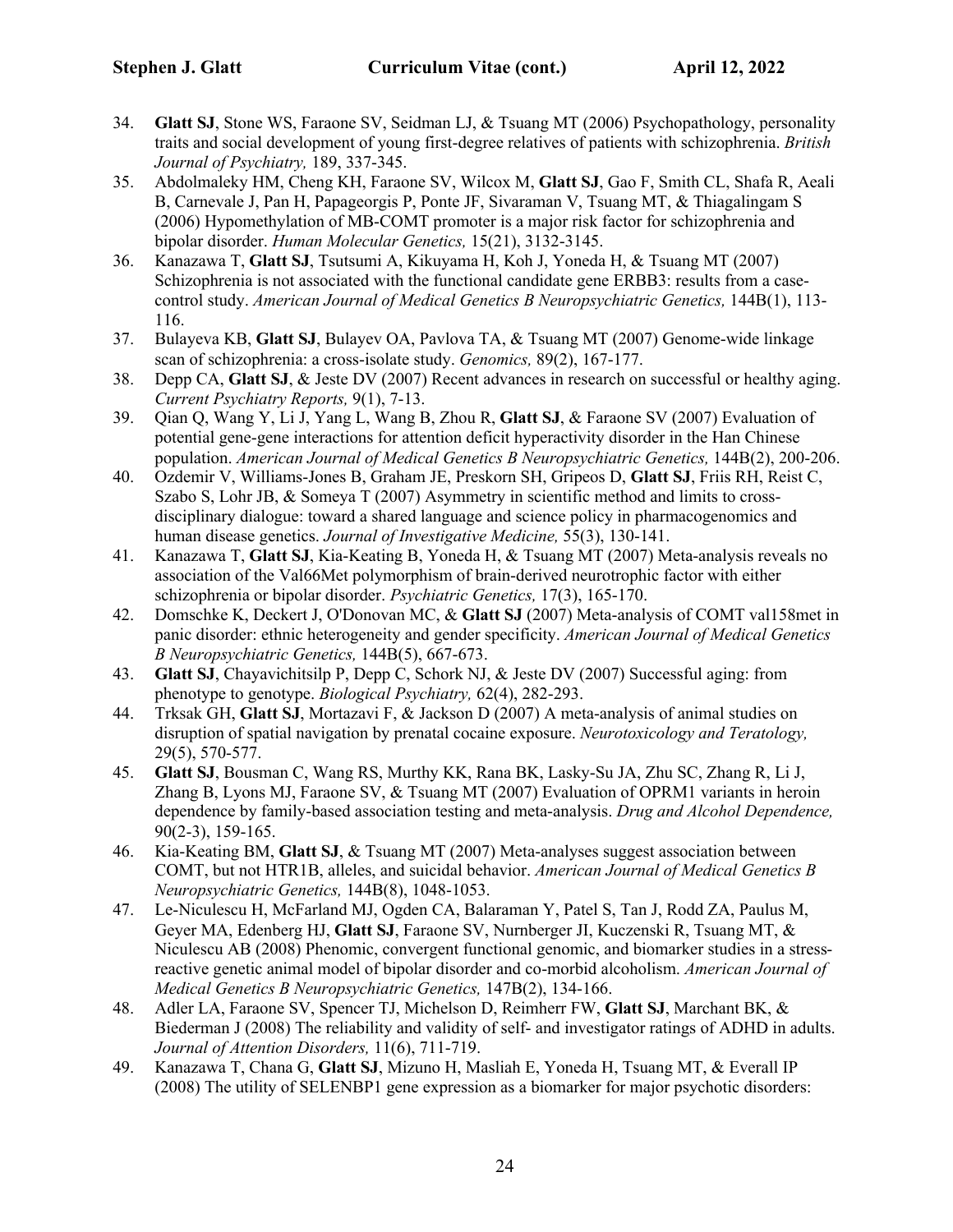replication in schizophrenia and extension to bipolar disorder with psychosis. *American Journal of Medical Genetics B Neuropsychiatric Genetics,* 147B(6), 686-689.

- 50. Jacobson KC, Beseler CL, Lasky-Su J, Faraone SV, **Glatt SJ**, Kremen WS, Lyons MJ, & Tsuang MT (2008) Ordered subsets linkage analysis of antisocial behavior in substance use disorder among participants in the Collaborative Study on the Genetics of Alcoholism. *American Journal of Medical Genetics B Neuropsychiatric Genetics,* 147B(7), 1258-1269.
- 51. **Glatt SJ**, Lasky-Su, JA, Zhu SC, Zhang R, Zhang B, Li J, Yuan X, Lyons MJ, Faraone SV, & Tsuang MT (2008) Genome-wide linkage analysis of heroin dependence in Han Chinese: results from Wave Two of a multi-stage study. *Drug and Alcohol Dependence,* 98(1-2), 30-34.
- 52. Chen C, **Glatt SJ**, & Tsuang MT (2008) The tryptophan hydroxylase gene influences risk for bipolar disorder but not major depressive disorder: results of meta-analyses. *Bipolar Disorders,*  10(7), 816-821.
- 53. Faraone SV, **Glatt SJ**, Bukstein OG, Lopez FA, Arnold LE, & Findling RL (2009) Effects of oncedaily oral and transdermal methylphenidate on sleep behavior of children with ADHD. *Journal of Attention Disorders,* 12(4), 308-315.
- 54. Pierce K, **Glatt SJ**, Liptak GS, & McIntyre LL (2009) The power and promise of identifying autism early: insights from the search for clinical and biological markers. *Annals of Clinical Psychiatry,* 21(3), 132-147.
- 55. **Glatt SJ**, Faraone SV, Lasky-Su JA, Kanazawa T, Hwu HG, & Tsuang MT (2009) Family-based association testing strongly implicates DRD2 as a risk gene for schizophrenia in Han Chinese from Taiwan. *Molecular Psychiatry,* 14(9), 885-893.
- 56. Kanazawa T, **Glatt SJ**, Faraone SV, Hwu HG, Yoneda H, & Tsuang MT (2009) Family-based association study of SELENBP1 in schizophrenia. *Schizophrenia Research,* 113(2-3), 268-272.
- 57. **Glatt SJ**, Chandler SD, Bousman CA, Chana G, Lucero GR, Tatro E, May T, Lohr JB, Kremen WS, Everall IP, & Tsuang MT (2009) Alternatively spliced genes as biomarkers for schizophrenia, bipolar disorder and psychosis: a blood-based spliceome-profiling exploratory study. *Current Pharmacogenomics and Personalized Medicine*, 7(3), 164-188.
- 58. Ramanathan S & **Glatt SJ** (2009) Serotonergic system genes in psychosis of Alzheimer dementia: meta-analysis. *American Journal of Geriatric Psychiatry,* 17(10), 839-846.
- 59. McGrath CL, **Glatt SJ**, Sklar P, Le-Niculescu H, Kuczenski R, Doyle AE, Biederman J, Mick E, Faraone SV, Niculescu AB, & Tsuang MT (2009) Evidence for genetic association of RORB with bipolar disorder. *BMC Psychiatry,* 9, 70.
- 60. Bousman CA, **Glatt SJ**, Everall IP, & Tsuang MT (2009) Genetic association studies of methamphetamine use disorders: systematic review and synthesis. *American Journal of Medical Genetics B Neuropsychiatric Genetics,* 150B(8), 1025-1049.
- 61. Adler LA, Spencer TJ, Biederman J, Kollins C, Weisler R, Goodman D, **Glatt SJ** & Faraone SV (2009) The internal consistency and validity of the Attention-Deficit/Hyperactivity Disorder Rating Scale (ADHD-RS) with adult ADHD prompts as assessed during a clinical treatment trial. *Journal of ADHD and Related Disorders*, 1, 14-24.
- 62. Faraone SV, Spencer TJ, Kollins SH, & **Glatt SJ** (2010) Effects of lisdexamfetamine dimesylate treatment for ADHD on growth. *Journal of the American Academy of Child & Adolescent Psychiatry*, 49, 24-32*.*
- 63. Bousman CA, Cherner M, **Glatt SJ**, Atkinson H, Grant I, Tsuang MT, & Everall IP (2010) Impact of COMT Val158Met on executive functioning in the context of HIV and methamphetamine. *Neurobehavioral HIV Medicine*, 2, 1-11.
- 64. Faraone SV & **Glatt SJ** (2010) Effects of extended-release guanfacine on ADHD symptoms and sedation-related adverse events in children with ADHD. *Journal of Attention Disorders,* 13(5), 532- 538.
- 65. Bousman CA, Chana G, **Glatt SJ**, Chandler SD, Lucero GR, Tatro E, May T, Lohr JB, Kremen WS, Tsuang MT, & Everall IP (2010) Preliminary evidence of ubiquitin proteasome system dysregulation in schizophrenia and bipolar disorder: convergent pathway analysis findings from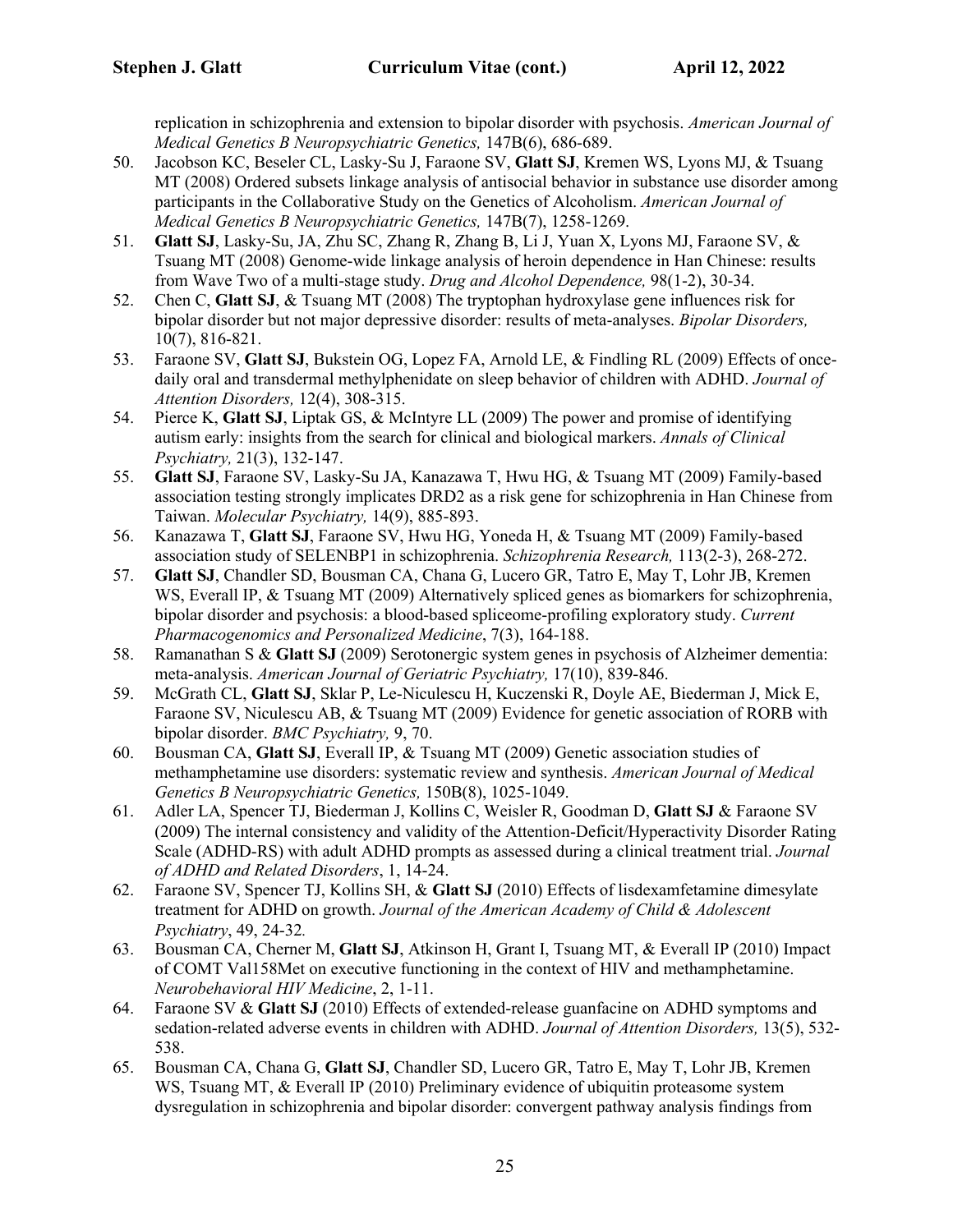two independent samples. *American Journal of Medical Genetics B Neuropsychiatric Genetics,*  153B(2), 494-502.

- 66. Faraone SV & **Glatt SJ** (2010) A comparison of the efficacy of medications for adult attentiondeficit/hyperactivity disorder using meta-analysis of effect sizes. *Journal of Clinical Psychiatry*, 71(6), 754-763.
- 67. Bousman CA, **Glatt SJ**, Cherner M, Atkinson JH, Grant I, Tsuang MT, Everall IP, & the HNRC Group (2010) Preliminary evidence of ethnic divergence in associations of putative genetic variants for methamphetamine dependence. *Psychiatry Research*, 178, 295-298.
- 68. Faraone SV, Spencer TJ, Kollins SH, & **Glatt SJ** (2010) Moderators of dose-response effects of lisdexamfetamine dimesylate treatment in children with ADHD. *Journal of ADHD and Related Disorders*, 1, 16-24.
- 69. Hokyo A, Kanazawa T, Uenishi H, Tsutsumi A, Kawashige S, Kikuyama H, **Glatt SJ**, Koh J, Nishimoto Y, Matsumura H, Motomura N, & Yoneda H (2010) Habituation in prepulse inhibition is affected by a polymorphism on the NMDA receptor 2B subunit gene (GRIN2B) *Psychiatric Genetics*, 20(5), 191-198.
- 70. Bousman CA, Chana G, **Glatt SJ**, Chandler SD, May T, Lohr J, Kremen WS, Tsuang MT, & Everall IP (2010) Positive symptoms of psychosis correlate with expression of ubiquitin proteasome genes in peripheral blood. *American Journal of Medical Genetics B Neuropsychiatric Genetics*, 153B(7), 1336-1341*.*
- 71. Bousman CA, Chana G, **Glatt SJ**, Chandler SD, May T, Lohr J, Everall IP, Kremen WS, & Tsuang MT (2010) Exploration of a genomic expression and pathway analysis approach to neurocognitive performance: preliminary findings. *Neurobehavioral HIV Medicine*, 2, 23-32.
- 72. Woelk CH, Singhania A, Pérez-Santiago J, **Glatt SJ**, & Tsuang MT (2011) The utility of gene expression in blood cells for diagnosing neuropsychiatric disorders. *International Review of Neurobiology*, 101, 41-63.
- 73. **Glatt SJ**, Cohen OS, Faraone SV, & Tsuang MT (2011) Dysfunctional gene splicing as a potential contributor to neuropsychiatric disorders. *American Journal of Medical Genetics B Neuropsychiatric Genetics*, 156(4), 382-392.
- 74. Liu L, Guan LL, Chen Y, Ji N, Li HM, Li ZH, Qian QJ, Yang L, **Glatt SJ**, Faraone SV, &Wang YF. (2011) Association analyses of MAOA in Chinese Han subjects with attentiondeficit/hyperactivity disorder: family-based association test, case-control study, and quantitative traits of impulsivity. *American Journal of Medical Genetics B Neuropsychiatric Genetics*, 156(6), 737-748.
- 75. Waxmonsky J, Waschbusch DA, **Glatt SJ**, & Faraone SV (2011) Prediction of placebo response in clinical trials of lisdexamfetamine dimesylate for the treatment of ADHD. *Journal of Clinical Psychiatry*, 72(10), 1366-1375.
- 76. Tsutsumi A, **Glatt SJ**, Kanazawa T, Kawashige S, Uenishi H, Hokyo A, Kaneko T, Moritani K, Kikuyama H, Matsumura H, Koh J, & Yoneda H (2011) The genetic validation of heterogeneity in schizophrenia. *Behavioral and Brain Functions*, 7, 43.
- 77. Adler LA, Shaw DM, Faraone SV, Spencer TJ, Newcorn JH, Sitt DJ, **Glatt SJ**, Morrill MS, & Davidow J (2011) Reliability and validity of the Time-Sensitive ADHD Symptom Scale (TASS) in adults. *Comprehensive Psychiatry*, 52(6), 769-73.
- 78. **Glatt SJ**, Stone WS, Nossova N, Liew C-C, Seidman LJ, & Tsuang MT (2011) Similarities and differences in peripheral blood gene expression signatures of individuals with schizophrenia and their first-degree biological relatives. *American Journal of Medical Genetics B Neuropsychiatric Genetics*, 156(8), 869-887*.*
- 79. Faraone SV, Spencer TJ, Kollins SH, **Glatt SJ**, & Goodman D (2012) Dose-response effects of lisdexamfetamine dimesylate treatment in adults with ADHD: an exploratory study. *Journal of Attention Disorders*, 16(2), 118-27.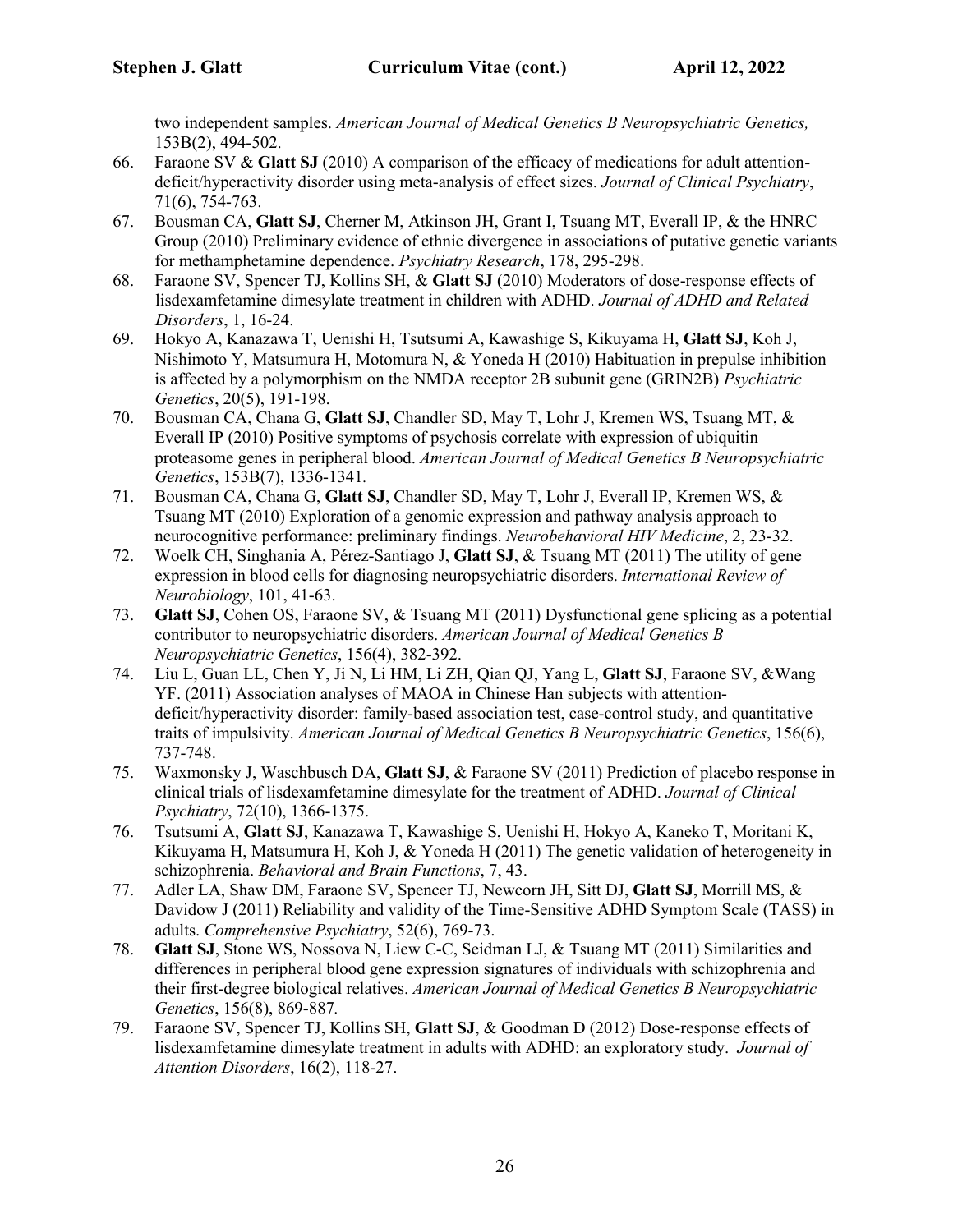- 80. Franz CE, Panizzon MS, Eaves LJ, Thompson W, Lyons MJ, Jacobson KC, Tsuang M, **Glatt SJ**, & Kremen WS (2012) Genetic and environmental multidimensionality of well- and ill- being in middle aged twin men. *Behavior Genetics*, 42(4), 579-591.
- 81. Shayevitz C, Cohen OS, Faraone SV & **Glatt SJ** (2012) A re-review of the association between the *NOTCH4* locus and schizophrenia. *American Journal of Medical Genetics B Neuropsychiatric Genetics*, 159(5), 477-483.
- 82. **Glatt SJ**, Tsuang MT, Winn M, Chandler SD, Collins M, Lopez L, Weinfeld M, Carter C, Schork N, Pierce K, & and Courchesne E (2012) Blood-based gene expression signatures of autistic infants and toddlers. *Journal of the American Academy of Child & Adolescent Psychiatry*, 51(9), 934-944.
- 83. Pérez-Santiago J, Diez-Alarcia R, Callado LF, Zhang JX, Chana G, White CH, **Glatt SJ**, Tsuang MT, Everall IP, Meana JJ, & Woelk CH (2012) A combined analysis of microarray gene expression studies of the human prefrontal cortex identifies genes implicated in schizophrenia. *Journal of Psychiatric Research*, 46(11), 1464-1474.
- 84. Cohen OS, Mccoy SY, Middleton FA,Bialosuknia S, Zhang-James Y, Liu L, Tsuang MT, Faraone SV, & **Glatt SJ** (2012) Transcriptomic analysis of *postmortem* brain identifies dysregulated splicing events in novel candidate genes for schizophrenia. *Schizophrenia Research*, 142(1-3), 188- 199.
- 85. Bousman C, **Glatt S**, Chandler S, Lohr JB, Kremen WS, Tsuang M, & Everall I (2013) Negative symptoms of psychosis correlate with gene expression of the wnt/b-catenin signaling pathway in peripheral blood. *Psychiatry Journal*, 2013, 852930*.*
- 86. Bulayeva K, Lencz T, **Glatt S**, Takumi T, Gurgenova F, Kawakami H, & Bulayev O (2012) [Mapping genes related to early onset major depressive disorder in dagestan genetic isolates]. *Türk Psikiyatri Dergisi*, 23(3), 161-170.
- 87. **Glatt SJ**, Tylee D, Chandler SD, Pazol J, Nievergelt CM, Woelk CH, Baker DG, Lohr JB, Kremen WS, Litz BT, Marine Resiliency Study Investigators, & Tsuang MT (2013) Blood-based geneexpression predictors of PTSD risk and resilience among deployed Marines: a pilot study. *American Journal of Medical Genetics B Neuropsychiatric Genetics*, 162(4), 313-326.
- 88. Shiffrin ND, Gruber J, **Glatt SJ**, & Faraone SV (2013) No association between MspI allele of the ADRA2A polymorphism and ADHD: meta-analysis of family-based studies. *Psychiatric Genetics*, 23(4), 174-175.
- 89. Faraone SV, Seidman LJ, Buka S, Goldstein JM, Lyons M, Kremen WS, & **Glatt SJ** (2013) Festschrift celebrating the career of Ming T. Tsuang. *American Journal of Medical Genetics B Neuropsychiatric Genetics*, 162(7), 551-558.
- 90. Tylee DS, Kawaguchi DM, & **Glatt SJ** (2013) On the outside, looking in: a review and evaluation of the comparability of blood and brain "-omes". *American Journal of Medical Genetics B Neuropsychiatric Genetics*, 162(7), 595-603.
- 91. Kanazawa T, Ikeda M, **Glatt SJ**, Tsutsumi A, Kikuyama H, Kawamura Y, Nishida N, Miyagawa T, Hashimoto R, Takeda M, Sasaki T, Tokunaga K, Koh J, Iwata N, & Yoneda H (2013) Genomewide association study of atypical psychosis. *American Journal of Medical Genetics B Neuropsychiatric Genetics*, 162(7), 679-686.
- 92. Bulayeva K, **Glatt S**, Walsh C, Gurgenova F, Berdichevets I, Bulayev O, & Thompson (2013) Significant linkage and structural genomic variants at 12q24.21-q24.32 found in genetic isolate with aggregation of unspecific mental retardation. *Open Journal of Genomics*, 2-1.
- 93. Liu L, Chen Y, Li H, Qian Q, Yang L, **Glatt SJ**, Faraone SV, & Wang Y (2013) Association between SYP with attention-deficit/hyperactivity disorder in Chinese Han subjects: differences among subtypes and genders. *Psychiatry Research*, S0165-1781(13), 257-256.
- 94. Cohen OS, Varlinskaya EI, Wilson CA, **Glatt SJ**, & Mooney SM (2013) Acute prenatal exposure to a moderate dose of valproic acid increases social behavior and alters gene expression in rats. *International Journal of Developmental Neuroscience*. 31(8), 740-750.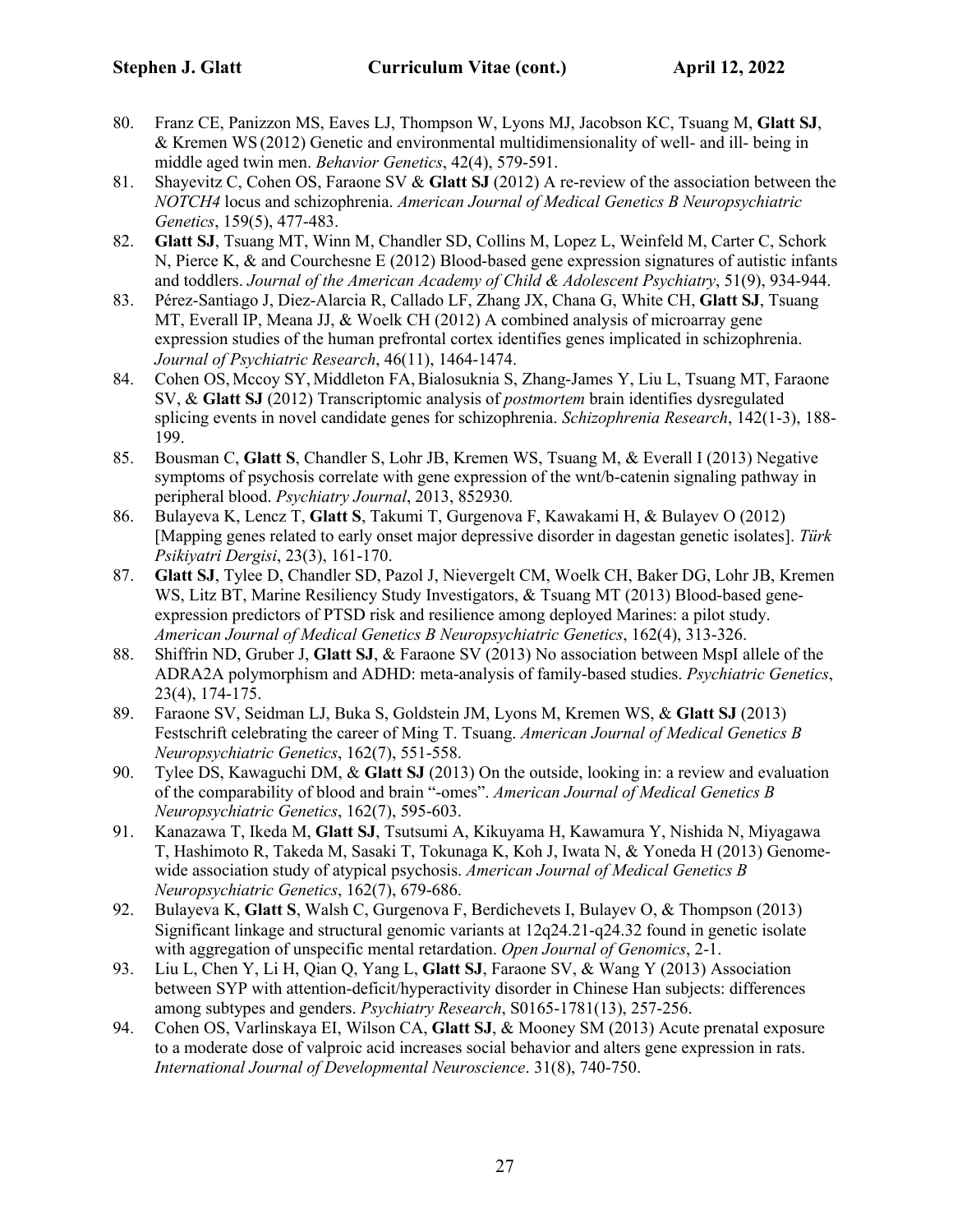- 95. **Glatt SJ** (2013) How should we interpret and value the pursuit of blood-based biomarkers for autism spectrum disorders? *Journal of the American Academy of Child & Adolescent Psychiatry*, 52(12), 1248-1250.
- 96. Hess JL & **Glatt SJ** (2014) How might *ZNF804A* variants influence risk for schizophrenia and bipolar disorder? A literature review, synthesis, and bioinformatic analysis. *American Journal of Medical Genetics B Neuropsychiatric Genetics*, 165(1), 28-40.
- 97. Walder DJ, Faraone SV, **Glatt SJ**, Tsuang MT, & Seidman LJ (2014) Genetic liability, prenatal health, and social environmental risk factors in the Harvard Adolescent Family High Risk for Schizophrenia Study. *Schizophrenia Research*, 157(1-3), 142-148.
- 98. Kawaguchi DM & **Glatt SJ** (2014) *GRIK4* polymorphism and its association with antidepressant response in depressed patients: A meta-analysis. *Pharmacogenomics*, 15(11), 1451-1459.
- 99. Tylee DS, Chandler SD, Nievergelt CM, Liu X, Pazol J, Woelk CH, Lohr JB, Kremen WS, Marine Resiliency Study Investigators, Baker DG, **Glatt SJ**, & Tsuang MT (2015) Blood-based geneexpression biomarkers of post-traumatic stress disorder among deployed Marines. *Psychoneuroendocrinology*, 51, 472-494.
- 100. Hess JL, Quinn, TP, Akbarian S, & **Glatt SJ** (2015) Bioinformatic analyses and conceptual synthesis of evidence linking ZNF804A to risk for schizophrenia and bipolar disorder. *American Journal of Medical Genetics B Neuropsychiatric Genetics*, 168(1), 14-35.
- 101. Kim J, Park A, **Glatt SJ**, Eckert TL, Vanable P, Scott-Sheldon L, Carey KB, Ewart CK, & Carey MP (2015) Interaction effects between the 5-HTTLPR genotype and family conflict on adolescent alcohol use and misuse. *Addiction*, 110(2), 289-299.
- 102. Bulayeva K, Lesch KP, Bulayev O, Walsh C, **Glatt S**, Gurgenova F, Omarova J, Berdichevets I, & Thompson PM (2015) Genomic structural variants are linked with intellectual disability. *Journal of Neural Transmission*, 122(9), 1289-1301.
- 103. Joseph J, Kremen WS, **Glatt SJ**, Franz CE, Chandler SD, Liu X, Johnson BK, Tsuang MT & Twamley EW (2015). Assessment of Lifespan Functioning Attainment (ALFA) Scale: A quantitative interview for self-reported current and functional decline in schizophrenia. *Journal of Psychiatric Research*, 65, 102-107.
- 104. Rees E, Kirov G, Walters JT, Richards AL, Howrigen D, Kavanagh DH, Pocklington AJ, Fromer M, Ruderfer DM, Georgieva L, Carrera N, Gormley P, Palta P, Williams H, Dwyer S, Johnson JS, Roussos P, Barker DD, Banks E, Milanova V, Rose SA, Chambert K, Mahajan M, Scolnick EM, Moran JL, Tsuang MT, **Glatt SJ**, Chen WJ, Hwu H-G, The Taiwanese Trios Exome Sequencing Consortium, Neale BM, Palotie A, Sklar P, Purcell SM, McCarroll SA, Holmans P, Owen MJ & O'Donovan MC (2015) Analysis of exome sequence in 604 trios for recessive genotypes in schizophrenia. *Translational Psychiatry*, 5(7), e607.
- 105. Manschreck TC, Chun J, Merrill AM, Maher BA, Boshes RA, **Glatt SJ**, Faraone SV, Tsuang MT, & Seidman LJ (2015) Impaired motor performance in adolescents at familial high-risk for schizophrenia. *Schizophrenia Research*, 168(1-2), 44-49.
- 106. Takahashi S, **Glatt SJ**, Uchiyama M, Faraone SV, & Tsuang MT (2015) Meta-analysis of data from the Psychiatric Genomics Consortium and additional samples supports association of *CACNA1C* SNPs with risk for schizophrenia. *Schizophrenia Research*, 168(1-2), 429-433.
- 107. Breen M, Maihofer A, **Glatt SJ**, Tylee DS, Chandler SD, Tsuang MT, Risbrough V, Baker DG, O'Connor D, Nievergelt C, & Woelk CH (2015) Gene networks specific for innate immunity define post-traumatic stress disorder. *Molecular Psychiatry*, 20(12), 1538-1545.
- 108. Hess JL, Kawaguchi DM, Wagner KM, Faraone SV, & **Glatt SJ** (2016) The influence of genes on "Positive Valence Systems" Constructs: A systematic review. *American Journal of Medical Genetics B Neuropsychiatric Genetics*, 171(1), 92-110.
- 109. van de Leemput J, Hess JL, **Glatt SJ**, & Tsuang MT (2016) Genetics of schizophrenia: Historical insights and prevailing evidence. *Advances in Genetics*, 96, 99-141.
- 110. Schwantes-An TH, Zhang J, Chen LS, Hartz SM, Culverhouse RC, Chen X, Coon H, Frank J, Kamens HM, Konte B, Kovanen L, Latvala A, Legrand LN, Maher BS, Melroy WE, Nelson EC,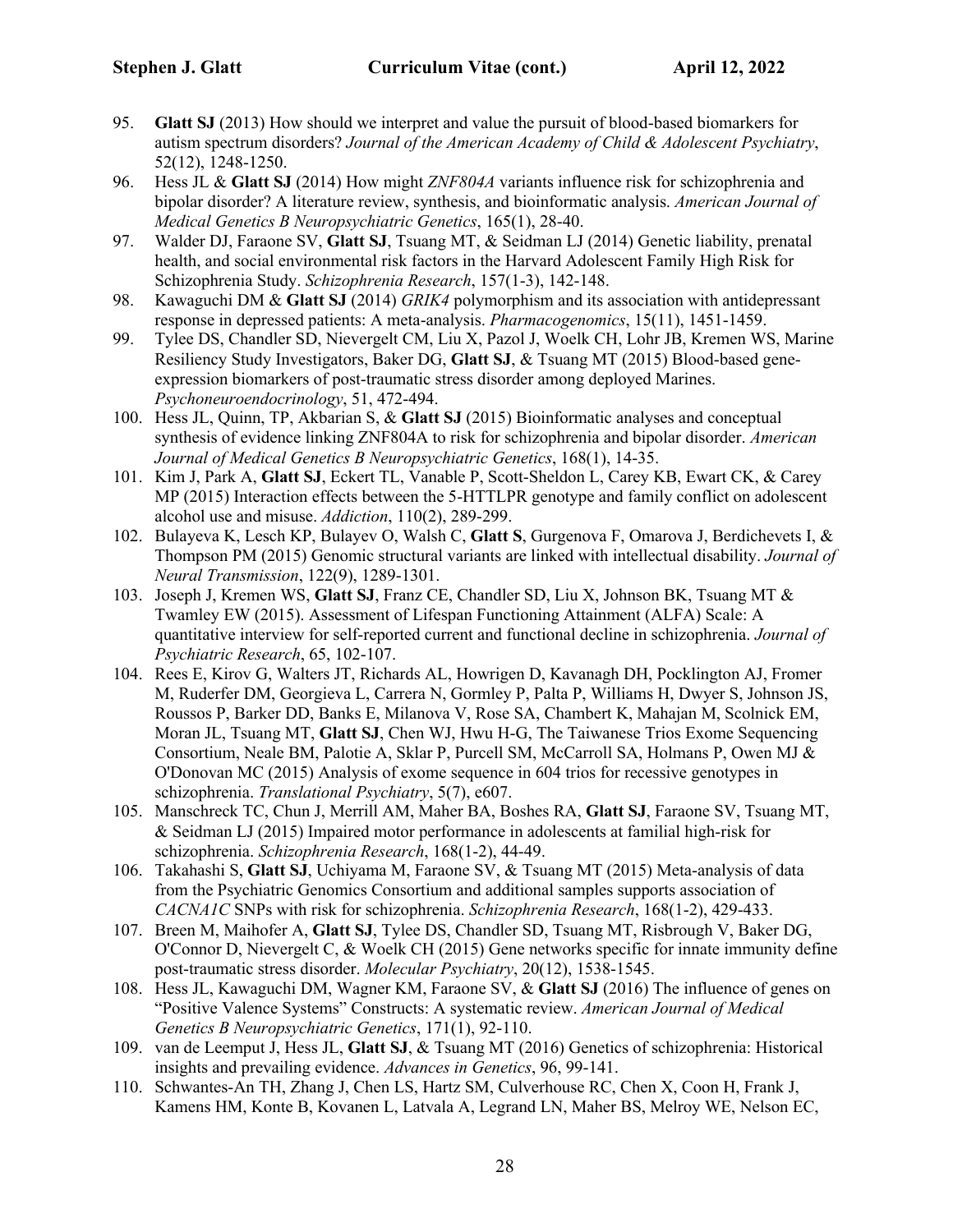Reid MW, Robinson JD, Shen PH, Yang BZ, Andrews JA, Aveyard P, Beltcheva O, Brown SA, Cannon DS, Cichon S, Corley RP, Dahmen N, Degenhardt L, Foroud T, Gaebel W, Giegling I, **Glatt SJ**, Grucza RA, Hardin J, Hartmann AM, Heath AC, Herms S, Hodgkinson CA, Hoffmann P, Hops H, Huizinga D, Ising M, Johnson EO, Johnstone E, Kaneva RP, Kendler KS, Kiefer F, Kranzler HR, Krauter KS, Levran O, Lucae S, Lynskey MT, Maier W, Mann K, Martin NG, Mattheisen M, Montgomery GW, Müller-Myhsok B, Murphy MF, Neale MC, Nikolov MA, Nishita D, Nöthen MM, Nurnberger J, Partonen T, Pergadia ML, Reynolds M, Ridinger M, Rose RJ, Rouvinen-Lagerström N, Scherbaum N, Schmäl C, Soyka M, Stallings MC, Steffens M, Treutlein J, Tsuang M, Wall TL, Wodarz N, Yuferov V, Zill P, Bergen AW, Chen J, Cinciripini PM, Edenberg HJ, Ehringer MA, Ferrell RE, Gelernter J, Goldman D, Hewitt JK, Hopfer CJ, Iacono WG, Kaprio J, Kreek MJ, Kremensky IM, Madden PA, McGue M, Munafò MR, Philibert RA, Rietschel M, Roy A, Rujescu D, Saarikoski ST, Swan GE, Todorov AA, Vanyukov MM, Weiss RB, Bierut LJ, & Saccone NL (2016) Association of the OPRM1 variant rs1799971 (A118G) with non-specific liability to substance dependence in a collaborative de novo metaanalysis of European-ancestry cohorts. *Behavior Genetics*, 46(2), 151-169.

- 111. Goodman SR, Pace BS, Hansen KC, D'alessandro A, Xia Y, Daescu O, & **Glatt SJ** (2016) Multiomic candidate biomarkers for clinical manifestations of sickle cell severity: Early steps to precision medicine. *Experimental Biology and Medicine*, 241(7), 772-781.
- 112. Breen MS, Uhlmann A, Nday CM, **Glatt SJ**, Mitt M, Metsalpu A, Stein DJ, & Illing N (2016) Candidate gene networks and blood biomarkers of methamphetamine-associated psychosis: an integrative RNA-sequencing report. *Translational Psychiatry*, 6(5), e802.
- 113. van de Leemput J, **Glatt SJ**, & Tsuang MT (2016) The potential of genetic and gene expression analysis in the diagnosis of neuropsychiatric disorders. *Expert Review of Molecular Diagnostics*, 16(6), 677-695.
- 114. Cohen OS, Weickert TW**,** Hess JL, Paish LM, McCoy SY, Rothmond DA, Galletly C, Liu D, Weinberg DD**,** Huang X-F, Xu Q, Shen Y, Zhang D, Yue W, Yan J, Wang L, Lu T, He L, Shi Y, Xu M, Che R, Tang W, Chen C-H, Chang W-H, Hwu H-G, Liu C-M, Liu Y-L, Wen C-C, Fann C S-J, Chang C-C, Kanazawa T, Middleton FA, Duncan TM, Faraone SV, Weickert CS, Tsuang MT, & **Glatt SJ** (2016) A splicing-regulatory polymorphism in *DRD2* disrupts *ZRANB2* binding, impairs cognitive functioning, and increases risk for schizophrenia in six Han Chinese samples. *Molecular Psychiatry*, 21(7), 975-982.
- 115. Lek M, Karczewski KJ, Minikel EV, Samocha KE, Banks E, Fennell T, O'Donnell-Luria AH, Ware JS, Hill AJ, Cummings BB, Tukiainen T, Birnbaum DP, Kosmicki JA, Duncan LE, Estrada K, Zhao F, Zou J, Pierce-Hoffman E, Berghout J, Cooper DN, Deflaux N, DePristo M, Do R, Flannick J, Fromer M, Gauthier L, Goldstein J, Gupta N, Howrigan D, Kiezun A, Kurki MI, Levy Moonshine A, Natarajan P, Orozco L, Peloso GM, PoplinR, Rivas MA, Ruano-Rubio V, Rose SA, Ruderfer DM, Shakir K, Stenson PD, Stevens C, Thomas BP, Tiao G, Tusie-Luna MT, Weisburd B, Won H-H, Yu D, Altshuler DM, Ardissino D, Boehnke M, Danesh J, Donnelly S, Elosua R, Florez JC, Gabriel SB, Getz G, **Glatt SJ**, Hultman CM, Kathiresan S, Laakso M, McCarroll S, McCarthy MI, McGovern D, McPherson R, Neale BM, Palotie A, Purcell SM, Saleheen D, Scharf JM, Sklar P, Sullivan PF, Tuomilehto J, Tsuang MT, Watkins HC, Wilson JG, Daly MJ, MacArthur DG, & Exome Aggregation Consortium (2016) Analysis of protein-coding genetic variation in 60,706 humans. *Nature*, 536(7616), 285-291.
- 116. Hess JL, Tylee DS, Barve R, de Jong S, Ophoff RA, Kumarasinghe N, Tooney P, Schall U, Gardiner E, Beveridge NJ, Scott RJ, Yasawardene S, Perera A, Mendis J, Carr V, Kelly B, Cairns M, the Neurobehavioural Genetics Unit, Tsuang MT, & **Glatt SJ** (2016) Transcriptome-wide mega-analyses reveal joint dysregulation of immunologic genes and transcription regulators in brain and blood in schizophrenia. *Schizophrenia Research*, 76(2-3), 114-124.
- 117. Jeffries CD, Perkins DO, Chandler SD, Stark T, Yeo E, Addington J, Bearden CE, Cadenhead KS, Cannon TD, Cornblatt BA, Mathalon DH, McGlashan TH, Seidman LJ, Walker EF, Woods SW,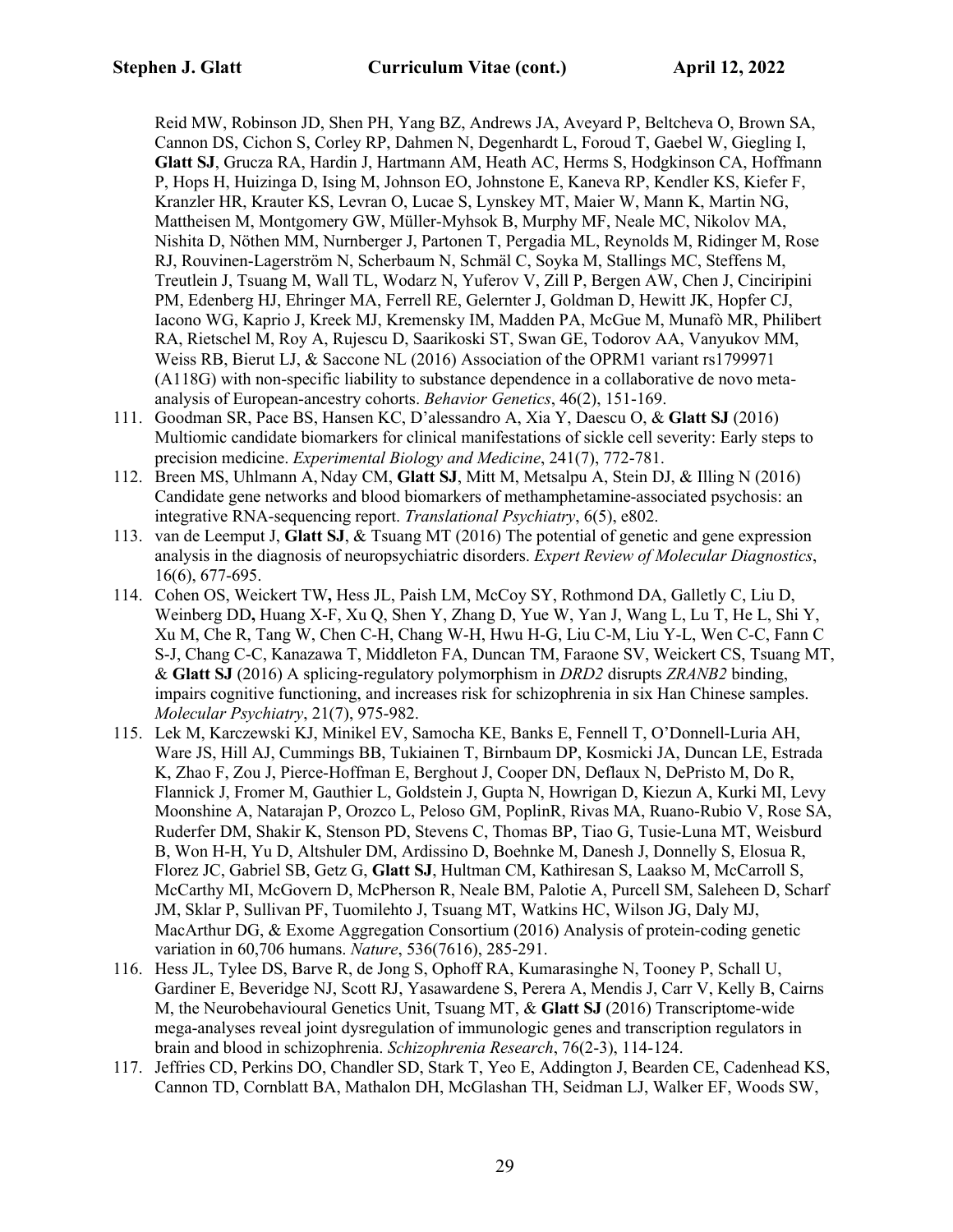**Glatt SJ**, & Tsuang M (2016) Insights into psychosis risk from leukocyte microRNA expression. *Translational Psychiatry*, 6(12), e981.

- 118. Park A, Kim J, Zaso MJ, **Glatt SJ**, Sher KJ, Scott-Sheldon LAJ, Eckert TL, Vanable PA, Carey KB, Ewart CK, & Carey MP (2016) The interaction between the *DRD4* VNTR polymorphism and perceived peer drinking norms in adolescent alcohol use and misuse. *Development and Psychopathology*, 23, 1-11.
- 119. Patak J, Hess J, Zhang-James Y, **Glatt SJ**, & Faraone SV (2017) SLC9A9 co-expression modules in autism-associated brain regions. *Autism Research*, 10(3), 414-429.
- 120. Tylee DS, Espinoza AJ, Hess JL, McCoy SY, Rim JK, Dhimal T, Cohen OS, & **Glatt SJ** (2017) RNA sequencing of transformed lymphoblastoid cells from siblings discordant for autism spectrum disorders reveals transcriptomic and functional alterations: Evidence for sex-specific effects. *Autism Research*, 10(3), 439-455.
- 121. Tylee DS, Hess JL, Quinn TP, Barve R, Huang H, Zhang-James Y, Chang J, Stamova BS, Sharp FR, Hertz-Picciotto I, Faraone SV, Kong SW, & **Glatt SJ** (2017) Blood transcriptomic comparison of individuals with and without autism spectrum disorder: A combined-samples mega-analysis. *American Journal of Medical Genetics B Neuropsychiatric Genetics*, 174(3), 181-201.
- 122. Tylee DS, Kikinis Z, Quinn TP, Antshel KM, Fremont W, Tahir MA, Zhu A, Gong X, **Glatt SJ**, Coman IL, Shenton ME, Kates WR & Makris N (2017) Machine-learning classification of 22q11.2 deletion syndrome: A diffusion tensor imaging study. *NeuroImage: Clinical*, 15, 832-842.
- 123. Philibert R & **Glatt SJ** (2017) Optimizing the chances of success in the search for epigenetic biomarkers: Embracing genetic variation. *American Journal of Medical Genetics B Neuropsychiatric Genetics*, 174(6), 589-594.
- 124. Joseph J, Kremen WS, Franz CE, **Glatt SJ**, van de Leemput J, Chandler SD, Tsuang MT & Twamley EW (2017). Predictors of current functioning and functional decline in schizophrenia. *Schizophrenia Research*, 188, 158-164.
- 125. Lin W-Y, Chen WJ, Liu C-M, Hwu H-G, McCarroll SA, **Glatt SJ**, & Tsuang MT (2017) Adaptive combination of Bayes factors as a powerful method for the joint analysis of rare and common variants. *Scientific Reports*, 7(1), 13858.
- 126. Tylee DS, Gray R, **Glatt SJ**, & Bourke F (2017) Evaluation of the reconsolidation of traumatic memories protocol for the treatment of PTSD: A randomized, wait-list-controlled trial. *Journal of Military, Veteran and Family Health*, 3(1), 21-33.
- 127. Zaso MJ, Maisto SA, **Glatt SJ**, Belote JM, & Park A (2017). Interaction between the μ-opioid receptor gene and the number of heavy drinking peers on alcohol use. *Alcoholism: Clinical and Experimental Research*, 41(12), 2041-2050.
- 128. Wang S-H, Hsiao P-C, Yeh L-L, Liu C-M, Liu C-C, Hwang T-J, Hsieh MH, Chien Y-L, Lin Y-T, Chandler SD, Faraone SV, Laird N, Neale B, McCarroll SA, **Glatt SJ**, Tsuang MT, Hwu H-G, & Chen WJ (2018) Polygenic risk for schizophrenia and neurocognitive performance in patients with schizophrenia. *Genes, Brain and Behavior*, 17(1), 49-55.
- 129. Quinn T, Tylee D & **Glatt S** (2017) *exprso*: an R-package for the rapid implementation of machine learning algorithms. *F1000Research*, 5, 2588.
- 130. Breen MS, Tylee DS, Maihofer AZ, Neylan TC, Mehta D, Binder E, Chandler SD, Hess JL, Kremen WS, Risbrough VB, Woelk CH, Baker DG, Nievergelt CM, Tsuang MT, Buxbaum JD, & **Glatt SJ** (2018) PTSD blood transcriptome mega-analysis: Shared inflammatory pathways across biological sex and modes of trauma. *Neuropsychopharmacology*, 43(3), 469-481.
- 131. Bousman CA, Cropley V, Klauser P, Hess JL, Pereira A, Idrizi R, Bruggemann J, Mostaid S, Lenroot R, Weickert T, **Glatt SJ**, Everall IP, Sundram S, Zalesky A, Weickert CS, & Pantelis C (2018) Neuregulin-1 (*NRG1*) polymorphisms linked with psychosis transition are associated with enlarged lateral ventricles and white matter disruption in schizophrenia. *Psychological Medicine*, 48(5), 801-809.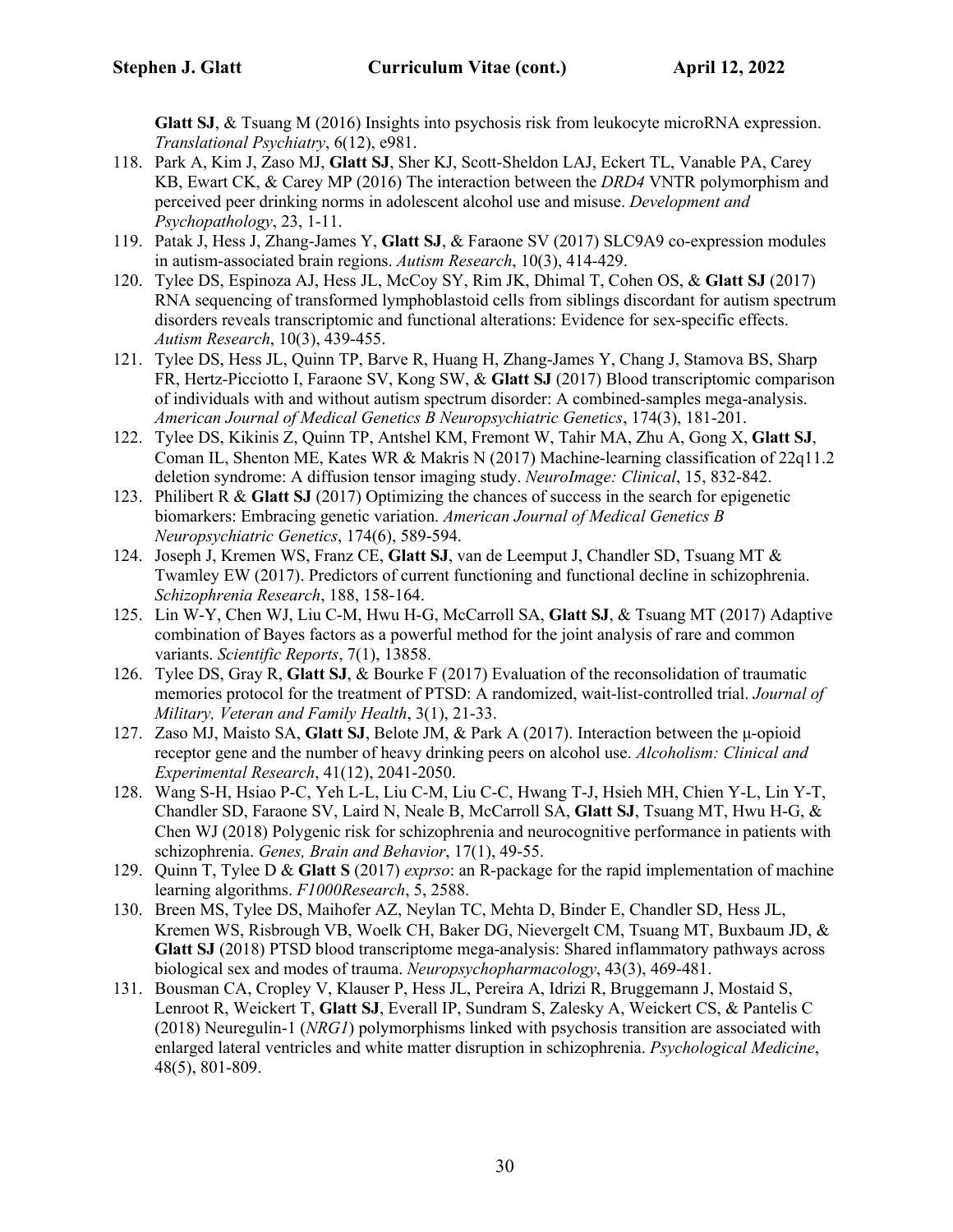- 132. Hess JL, Akutagava-Martins G, Patak J, **Glatt SJ**, & Faraone SV (2018) Why is there selective subcortical vulnerability in ADHD? Clues from postmortem brain gene expression data. *Molecular Psychiatry*, 23(8), 1787-1793.
- 133. Tylee DS, Sun J, Hess JL, Tahir MA, Sharma E, Malik R, Worrall BB, Levine AJ, Martinson JJ, Nejentsev S, Speed D, Fischer A, Mick E, Walker BR, Crawford A, Grant SFA, Polychronakos C, Bradfield JP, Sleiman PMA, Hakonarson H, Ellinghaus E, Elder JT, Tsoi LC, Trembath RC, Barker JN, Franke A, Dehghan A, The 23andMe Research Team, The Inflammation Working Group of the CHARGE Consortium, The METASTROKE Consortium of the International Stroke Genetics Consortium, The Netherlands Twin Registry, The neuroCHARGE Working Group, The Obsessive Compulsive and Tourette Syndrome Working Group of the Psychiatric Genomics Consortium, Faraone SV, & **Glatt SJ** (2018) Genetic correlations among neuro-behavioral and immune-related phenotypes based on genome-wide association data. *American Journal of Medical Genetics B Neuropsychiatric Genetics*, 177(7), 641-657.
- 134. Liu C, Faraone SV, & **Glatt, SJ** (2019) Psychiatric genetics, epigenetics and cellular models in coming years. *Journal of Psychiatry and Brain Science*, 4, e190012.
- 135. Smoller JW, Andreassen OA, Edenberg HJ, Faraone SV, **Glatt SJ**, & Kendler KS (2019) Psychiatric genetics and the structure of psychopathology. *Molecular Psychiatry*, 24(3), 409-420.
- 136. Wang S-H, Hsiao P-C, Yeh L-L, Liu C-M, Liu C-C, Hwang T-J, Hsieh MH, Chien Y-L, Lin Y-T, Huang Y-T, Chen C-Y, Chandler SD, Faraone SV, Neale B, **Glatt SJ**, Tsuang MT, Hwu H-G, & Chen WJ (2019) Advanced paternal age and early-onset of schizophrenia in sporadic cases: not confounded by parental polygenic risk to schizophrenia. *Biological Psychiatry*, 86(1), 56-64.
- 137. Lee SC, Quinn TP, Lai J, Kong SW, **Glatt SJ**, Crowley TM, Venkatesh S, & Nguyen T (2019) Solving for X: evidence for sex-specific autism biomarkers across multiple transcriptomic studies. *American Journal of Medical Genetics B Neuropsychiatric Genetics*, 180(6), 377-389.
- 138. Zhang-James Y, Fernandez-Castillo N, Hess JL, Malki K, **Glatt SJ**, Corman B, & Faraone SV (2019) An integrated analysis of genes and functional pathways for aggression in human and rodent models. *Molecular Psychiatry*, 24(11), 1655-1667.
- 139. Nguyen NH, Albert AB, Van Orman S, Forken P, Blatt SD, Fremont WP, Faraone SV, & **Glatt SJ** (2019) Effort valuation and psychopathology in children and adults. *Psychological Medicine*, 49(16), 2801-2807.
- 140. Lam M, Chen C-Y, Li Z, Martin AR, Bryois J, Ma X, Gaspar H, Ikeda M, Benyamin B, Brown BC, Liu R, Zhou W, Guan L, Kamatani Y, Kim S-W, Kubo M, Kusumawardhani A, Liu C-M, Ma H, Periyasamy S, Takahashi A, Wang Q, Xu Z, Yu H, Zhu F, Psychiatric Genomics Consortium - Schizophrenia Working Group, Indonesia Schizophrenia Consortium, Genetic REsearch on schizophreniA neTwork-China and Netherland (GREAT-CN), Chen WJ, Faraone S, **Glatt SJ**, He L, Hyman SE, Hwu H-G, Li T, McCarroll S, Neale BM, Sklar P, Wildenauer D, Yu X, Zhang D, Mowry B, Lee J, Holmans P, Xu S, Sullivan PF, Ripke S, O'Donovan M, Daly MJ, Qin S, Sham P, Iwata N, Hong KS, Schwab SG, Yue W, Tsuang M, Liu J, Ma X, Kahn RS, Shi Y, & Huang H (2019) Comparative genetic architectures of schizophrenia in East Asian and European populations; *Nature Genetics*, 51(12), 1670-1678.
- 141. Howrigan DP, Rose SA, Samocha KE, Fromer M, Cerrato F, Chen WJ, Churchhouse C, Chambert K, Chandler SD, Daly MJ, Dumont A, Genovese G, Hwu H-G, Laird N, Kosmicki JA, Moran JL, Roe C, Singh T, Wang S-H, Faraone SV, **Glatt SJ**, McCarroll SA, Tsuang M, & Neale BM (2020) Exome sequencing in schizophrenia-affected parent-offspring trios reveals risk conferred by protein-coding de novo mutations. *Nature Neuroscience*, 23(2), 185-193.
- 142. Hess JL, Tylee DS, Barve R, de Jong S, Ophoff RA, Kumarasinghe N, Tooney P, Schall U, Gardiner E, Beveridge NJ, Scott RJ, Yasawardene S, Perera A, Mendis J, Carr V, Kelly B, Cairns M, the Neurobehavioural Genetics Unit, Tsuang MT, & **Glatt SJ** (2020) Transcriptomic abnormalities in peripheral blood in bipolar disorder, and discrimination of the major psychoses. *Schizophrenia Research*, 217, 124–135.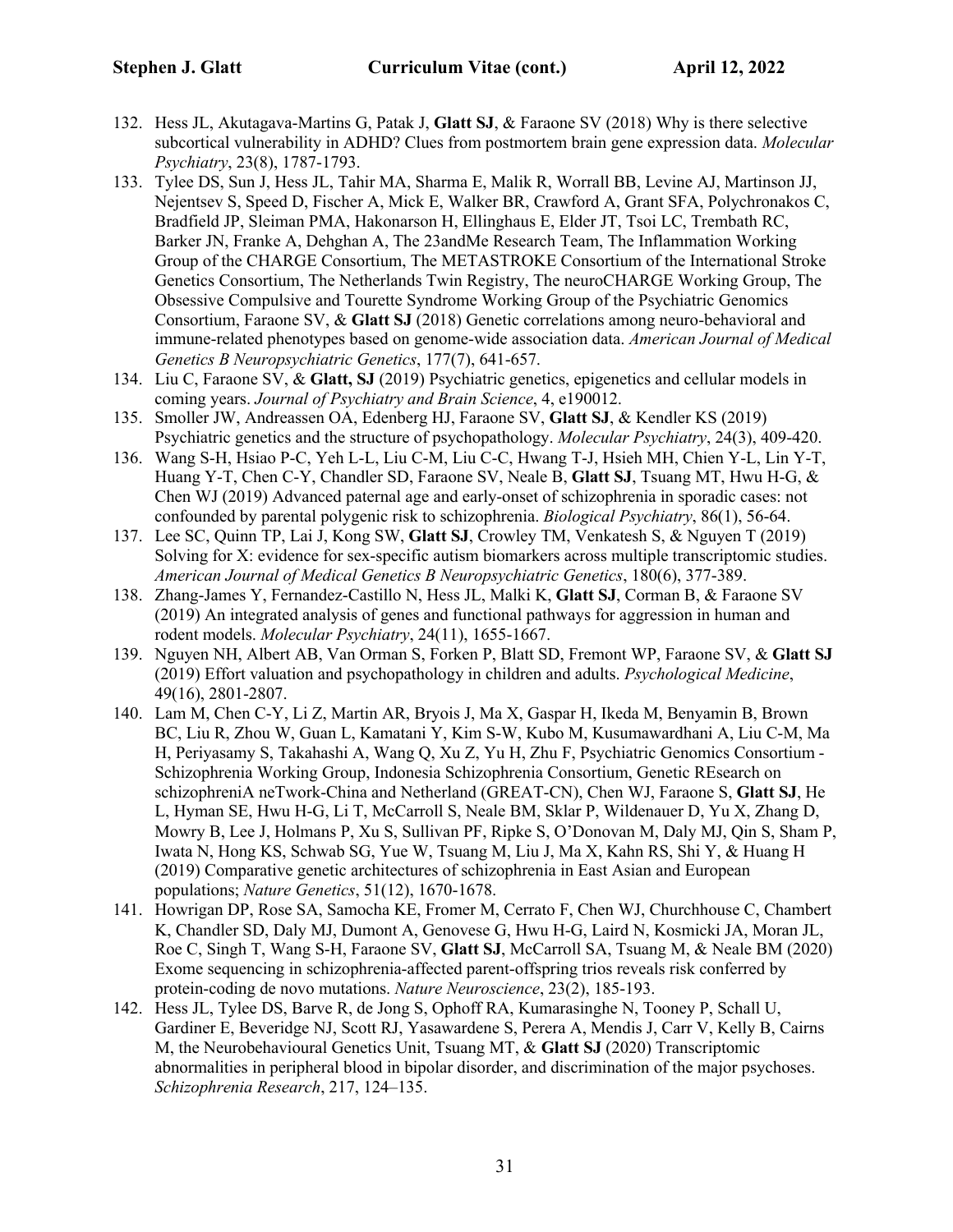- 143. Collins RL, Brand H, Karczewski KJ, Zhao X, Alföldi J, Francioli LC, Khera AV, Lowther C, Gauthier LD, Wang H, Watts NA, Solomonson M, O'Donnell-Luria A, Baumann A, Munshi R, Walker M, Whelan CW, Huang Y, Brookings T, Sharpe T, Stone MR, Valkanas E, Fu J, Tiao G, Laricchia KM, Ruano-Rubio V, Stevens C, Gupta N, Cusick C, Margolin L; Genome Aggregation Database Production Team; Genome Aggregation Database Consortium (includes **Glatt SJ**), Taylor KD, Lin HJ, Rich SS, Post WS, Chen YI, Rotter JI, Nusbaum C, Philippakis A, Lander E, Gabriel S, Neale BM, Kathiresan S, Daly MJ, Banks E, MacArthur DG, & Talkowski ME (2020) A structural variation reference for medical and population genetics. *Nature*, 581(7809), 444-451.
- 144. Minikel EV, Karczewski KJ, Martin HC, Cummings BB, Whiffin N, Rhodes D, Alföldi J, Trembath RC, van Heel DA, Daly MJ; Genome Aggregation Database Production Team; Genome Aggregation Database Consortium (includes **Glatt SJ**), Schreiber SL, & MacArthur DG (2020) Evaluating drug targets through human loss-of-function genetic variation. *Nature*, 581(7809), 459- 464.
- 145. Karczewski KJ, Francioli LC, Tiao G, Cummings BB, Alföldi J, Wang Q, Collins RL, Laricchia KM, Ganna A, Birnbaum DP, Gauthier LD, Brand H, Solomonson M, Watts NA, Rhodes D, Singer-Berk M, England EM, Seaby EG, Kosmicki JA, Walters RK, Tashman K, Farjoun Y, Banks E, Poterba T, Wang A, Seed C, Whiffin N, Chong JX, Samocha KE, Pierce-Hoffman E, Zappala Z, O'Donnell-Luria AH, Minikel EV, Weisburd B, Lek M, Ware JS, Vittal C, Armean IM, Bergelson L, Cibulskis K, Connolly KM, Covarrubias M, Donnelly S, Ferriera S, Gabriel S, Gentry J, Gupta N, Jeandet T, Kaplan D, Llanwarne C, Munshi R, Novod S, Petrillo N, Roazen D, Ruano-Rubio V, Saltzman A, Schleicher M, Soto J, Tibbetts K, Tolonen C, Wade G, Talkowski ME; Genome Aggregation Database Consortium (includes **Glatt SJ**), Neale BM, Daly MJ, & MacArthur DG (2020) The mutational constraint spectrum quantified from variation in 141,456 humans. *Nature*, 581(7809), 434-443.
- 146. Cummings BB, Karczewski KJ, Kosmicki JA, Seaby EG, Watts NA, Singer-Berk M, Mudge JM, Karjalainen J, Satterstrom FK, O'Donnell-Luria AH, Poterba T, Seed C, Solomonson M, Alföldi J; Genome Aggregation Database Production Team; Genome Aggregation Database Consortium (includes **Glatt SJ**), Daly MJ, & MacArthur DG (2020) Transcript expression-aware annotation improves rare variant interpretation. *Nature*, 581(7809), 452-458.
- 147. Wang Q, Pierce-Hoffman E, Cummings BB, Alföldi J, Francioli LC, Gauthier LD, Hill AJ, O'Donnell-Luria AH; Genome Aggregation Database Production Team; Genome Aggregation Database Consortium (includes **Glatt SJ**), Karczewski KJ, & MacArthur DG (2020) Landscape of multi-nucleotide variants in 125,748 human exomes and 15,708 genomes. *Nature Communications*, 11(1), 2539.
- 148. Whiffin N, Karczewski KJ, Zhang X, Chothani S, Smith MJ, Evans DG, Roberts AM, Quaife NM, Schafer S, Rackham O, Alföldi J, O'Donnell-Luria AH, Francioli LC; Genome Aggregation Database Production Team; Genome Aggregation Database Consortium (includes **Glatt SJ**), Cook SA, Barton PJR, MacArthur DG, & Ware JS (2020) Characterising the loss-of-function impact of 5' untranslated region variants in 15,708 individuals. *Nature Communications*, 11(1), 2523.
- 149. Whiffin N, Armean IM, Kleinman A, Marshall JL, Minikel EV, Goodrich JK, Quaife NM, Cole JB, Wang Q, Karczewski KJ, Cummings BB, Francioli L, Laricchia K, Guan A, Alipanahi B, Morrison P, Baptista MAS, Merchant KM; Genome Aggregation Database Production Team; Genome Aggregation Database Consortium (includes **Glatt SJ**), Ware JS, Havulinna AS, Iliadou B, Lee JJ, Nadkarni GN, Whiteman C; 23andMe Research Team, Daly M, Esko T, Hultman C, Loos RJF, Milani L, Palotie A, Pato C, Pato M, Saleheen D, Sullivan PF, Alföldi J, Cannon P, & MacArthur DG. (2020) The effect of LRRK2 loss-of-function variants in humans. *Nature Medicine*, 26(6), 869-877
- 150. Huckins LM, Chatzinakos C, Breen MS, Hartmann J, Klengel T, da Silva Almeida AC, Dobbyn A, Girdhar K, Hoffman GE, Klengel C, Logue M, Lori A, Maihofer AX, Morrison FG, Nguyen HT, Park Y, Ruderfer D, Sloofman LG, van Rooij SJH, PTSD Working Group Psychiatric Genomics Consortium, Baker DG, Chen C-Y, Cox N, Duncan LE, Geyer MA, **Glatt SJ**, Im HK, Risbrough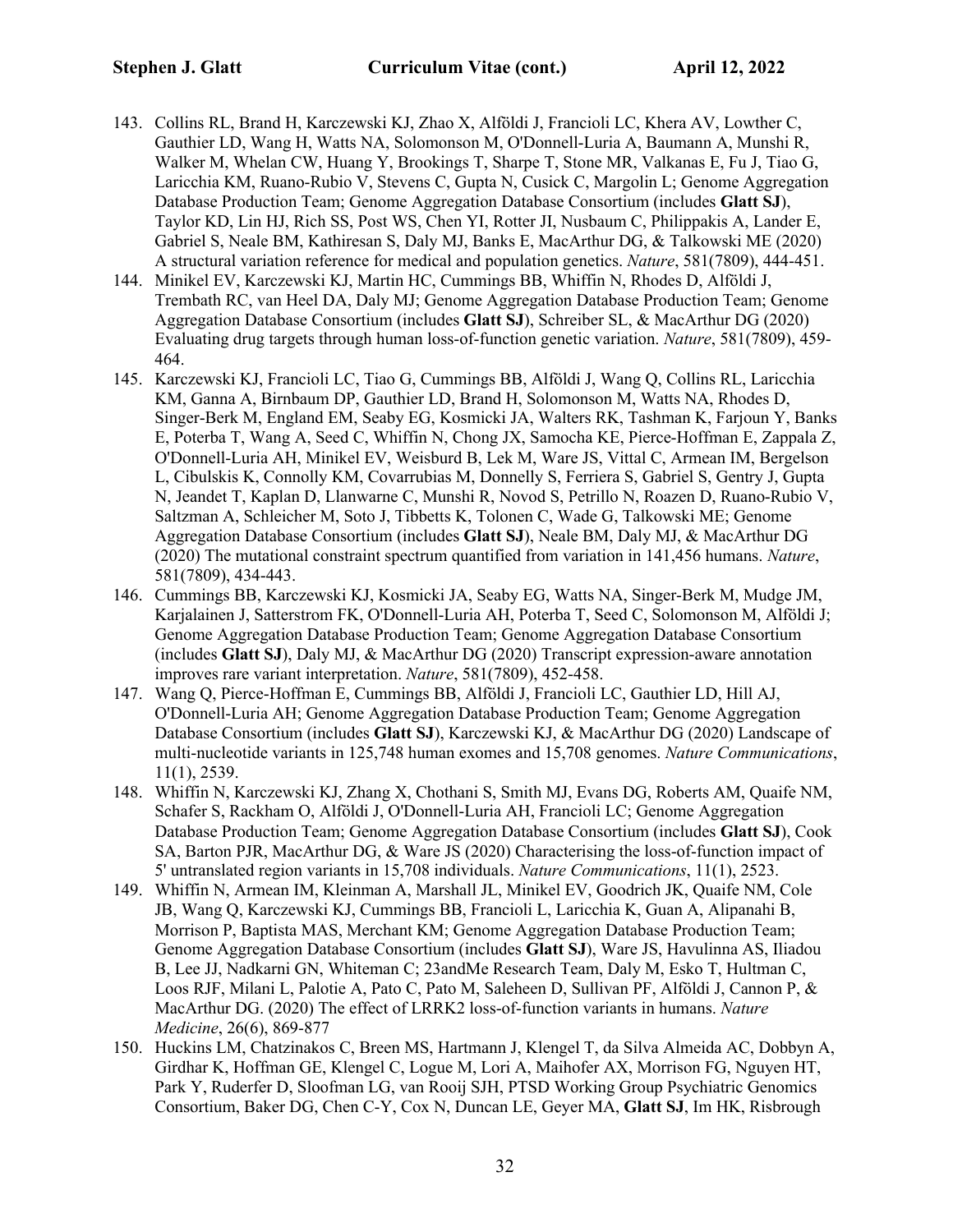VB, Smoller JW, Stein DJ, Yehuda R, Liberzon I, Koenen KC, Jovanovic T, Kellis M, Miller MW, Bacanu S-A, Nievergelt CM, Buxbaum JD, Sklar P, Ressler KJ, Stahl EA, & Daskalakis NP (2020) Analysis of genetically regulated gene expression identifies a prefrontal PTSD gene, SNRNP35, specific to military cohorts. *Cell Reports*, 31(9), 1-12.

- 151. Albert AB, Wagner KE, Van Orman SE, Anders KM, Forken PJ, Blatt SD, Fremont WP, Faraone SV, & **Glatt SJ** (2020) Initial responsiveness to reward attainment and psychopathology in children and adults: An RDoC study. *Psychiatry Research*, 289, 113021.
- 152. Hess JL, Nguyen NH, Suben J, Meath RM, Albert AB, Van Orman S, Anders K, Forken P, Roe CA, Schulze TG, Faraone SV, & **Glatt SJ** (2020) Gene co-expression networks in peripheral blood capture dimensional measures of emotional and behavioral problems from the Child Behavior Checklist (CBCL). *Translational Psychiatry*, 10(1), 328.
- 153. MacDonald K, Jianga Y, Krishnan A, Sardaar S, Qia B, Eleftheriadis A, **Glatt SJ**, Joober R, Mitchell J, Tabbanec K, & Trakadis Y (2020) Patient stratification using metabolomics to address the heterogeneity of psychosis. *Schizophrenia Bulletin Open*, 1(1), sgaa032.
- 154. Zaso MJ, Maisto SA, **Glatt SJ**, Hess JL, & Park A (2020). Effects of polygenic risk scores and perceived friend drinking and disruptive behavior on development of alcohol use across adolescence. *Journal of Studies on Alcohol and Drugs*, 81(6), 808-815*.*
- 155. Hess JL, Radonjić N, Patak J, **Glatt SJ**, & Faraone SV (in press) Autophagy, apoptosis, and neurodevelopmental genes might underlie selective brain region vulnerability in Attention-Deficit/Hyperactivity Disorder. *Molecular Psychiatry*.
- 156. Hess JL, Tylee DS, Mattheisen M, the Schizophrenia Working Group of the Psychiatric Genomics Consortium, Lundbeck Foundation Initiative for Integrative Psychiatric Research (*i*PSYCH), Børglum A, Als TD, Grove J, Werge T, Mortensen PB, Mors O, Nordentoft M, Hougaard DM, Byberg-Grauholm J, Bækvad-Hansen M, Greenwood TA, Tsuang MT, Curtis D, Steinberg S, Sigurdsson E, Stefansson H, Stefansson K, Edenberg HJ, Holmans P, Faraone SV, & **Glatt SJ** (2021) A polygenic resilience score moderates the genetic risk for schizophrenia. *Molecular Psychiatry*, 26, 800-815.
- 157. Rees E, Creeth HDJ, Hwu H-G, Chen WJ, Tsuang M, **Glatt SJ**, Rey R, Kirov HG, Walters JTR, Holmans P, Owen MJ, & O'Donovan MC (2021) Schizophrenia, autism spectrum disorders and developmental disorders share specific disruptive coding mutations. *Nature Communications*, 12, 5353.
- 158. Singh T, Poterba T, Curtis D, Akil H, Al Eissa M, Barchas JD, Bass N, Bigdeli TB, Breen G, Bromet EJ, Buckley PF, Bunney WE, Bybjerg-Grauholm J, Byerley WF, Chapman SB, Chen WJ, Churchhouse C, Craddock N, Curtis C, Cusick CM, DeLisi L, Dodge S, Escamilla MA, Eskelinen S, Fanous AH, Faraone SV, Fiorentino A, Francioli L, Gabriel SB, Gage D, Gagliano Taliun SA, Ganna A, Genovese G, Glahn DC, Grove J, Hall M-H, Hämäläinen E, Heyne HO, Holi M, Hougaard DM, Howrigan DP, Huang H, Hwu H-G, Kahn RS, Kang HM, Karczewski KJ, Kirov G, Knowles JA, Lee FS, Lehrer DS, Lescai F, Malaspina D, Marder SR, McCarroll SA, Medeiros H, Milani L, Morley CP. Morris DW, Mortensen PB, Myers RM, Nordentoft M, O'Brien NL, Olivares AM, Ongur D, Ouwehand WH, Palmer DS, Paunio T, Quested D, Rapaport MH, Rees E, Rollins B, Satterstrom FK, Schatzberg A, Scolnick E, Scott LJ, Sharp SI, Sklar P, Smoller JW, Sobell JL, Solomonson M, Stevens CR, Suvisaari J, Tiao G, Watson SJ, Watts NA, Blackwood DH, Børglum AD, Cohen BM, Corvin AP, Esko T, Freimer NB, **Glatt SJ**, Hultman CM, McQuillin A, Palotie A, Pato CN, Pato MT, Pulver AE, St. Clair D, Tsuang MT, Vawter MP, Walters JT, Werge TM, Ophoff RA, Sullivan PF, Owen MJ, Boehnke M, O'Donovan MC, Neale BM, & Daly MJ (in press) Exome sequencing identifies rare coding variants in 10 genes which confer substantial risk for schizophrenia. *Nature*.
- 159. Trubetskoy V, Pardiñas AF, Qi T, …**Glatt SJ**, … Walters JTR, O'Donovan MC, & Schizophrenia Working Group of the Psychiatric Genomics Consortium (in press) Mapping genomic loci implicates genes and synaptic biology in schizophrenia. *Nature*.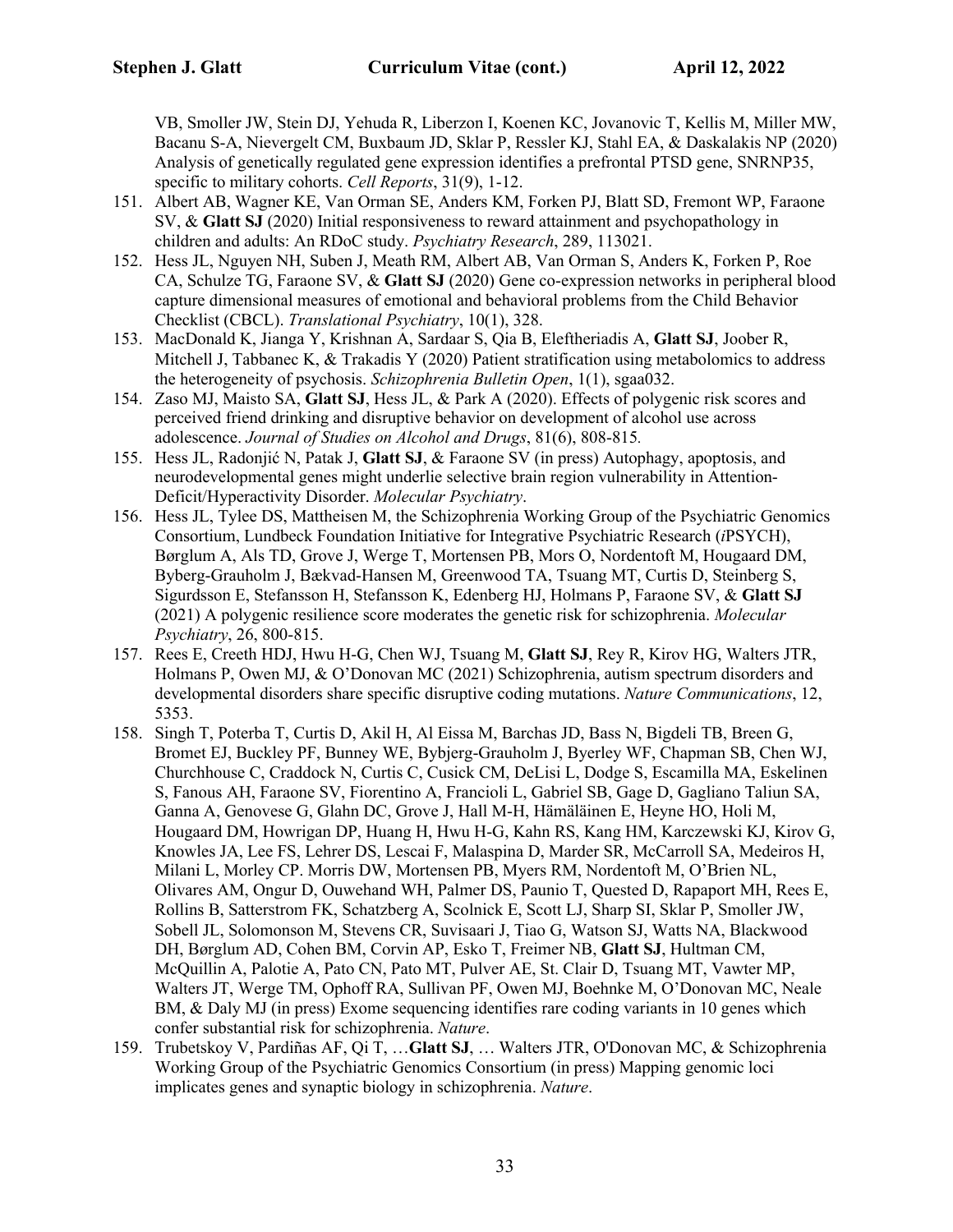- 160. LaRowe LR, Powers JM, Maisto SA, Zvolensky MJ, **Glatt SJ**, & Ditre JW (in press) Expectancies for alcohol analgesia are associated with greater alcohol use among moderate-to-heavy drinkers without chronic pain. *The American Journal on Addictions*.
- 161. Jackson DC, McLawhorn DE, Slutzky AR, **Glatt SJ**, & Daly RW (in press) Bipolar disorder, religion and spirituality: A scoping review. *Journal of Religion and Health*.
- 162. White KM, LaRowe LR, Powers JM, Paladino MB, Maisto SA, Zvolensky MJ, **Glatt SJ**, & Ditre JW (in press) Family history of alcohol use disorder as a predictor of endogenous pain modulation among moderate to heavy drinkers. *The Journal of Pain*.

#### BOOKS

- 1. Tsuang MT, Faraone SV, & **Glatt SJ** (2011) *Schizophrenia: The Facts*, *Third Edition*. 130 pp. Oxford: Oxford University Press.
- 2. Bulayeva K, Bulayev O, & **Glatt S** (2016) *Genomic Architecture of Schizophrenia Across Diverse Genetic Isolates: A Study of Dagestan Populations*. 134 pp. Switzerland: Springer International Publishing.
- 3. **Glatt SJ**, Faraone SV, & Tsuang MT (2019) *Schizophrenia: The Facts*, *Fourth Edition*. 139 pp. Oxford: Oxford University Press.

### **CHAPTERS**

- 1. Faraone SV, **Glatt SJ**, & Taylor L (2004) The Genetic Basis of Schizophrenia. In: Stone WS, Faraone SV, & Tsuang MT (Editors) *Early Clinical Intervention and Prevention of Schizophrenia*. Totowa, NJ: Humana Press; pp. 3-23.
- 2. Stone WS, **Glatt SJ**, & Faraone SV (2004) The Biology of Schizotaxia. In: Stone WS, Faraone SV, & Tsuang MT (Editors) *Early Clinical Intervention and Prevention of Schizophrenia*. Totowa, NJ: Humana Press; pp. 339-355.
- 3. Tsuang MT, Stone WS, **Glatt SJ**, & Faraone SV (2005) Schizophrenia Spectrum: Pathology and Treatment. In: Sadock BJ & Sadock VA (Editors) *Kaplan and Sadock's Comprehensive Textbook of Psychiatry*, *Eighth Edition*. Philadelphia, PA: Lippincott, Williams & Wilkins; pp. 1502-1512.
- 4. Tsuang MT, **Glatt SJ**, & Faraone SV (2006) The Complex Genetics of Psychiatric Disorders. In: Runge MS & Patterson WC (Editors) *Principles of Molecular Medicine, Second Edition*. Totowa, NJ: Humana Press; pp. 1186-1192.
- 5. **Glatt SJ**, Faraone SV, & Tsuang MT (2007) Genetic Risk Factors for Mental Disorders: General Principles and State of the Science. In: Tsuang MT, Stone WS, & Lyons MJ (Editors) *Recognition and Prevention of Major Mental and Substance Abuse Disorders*. Washington, DC: American Psychiatric Publishing, Inc.; pp. 3-20.
- 6. **Glatt SJ**, Faraone SV, & Tsuang MT (2008) Psychiatric genetics: A Primer. In: Smoller JW, Tsuang MT, & Rosen-Sheidley B (Editors) *Psychiatric Genetics: Applications in Clinical Practice*. Arlington, VA: American Psychiatric Publishing, Inc.; pp. 3-32.
- 7. **Glatt SJ** (2008) Genetics. In: Mueser KT & Jeste DV (Editors) *Clinical Handbook of Schizophrenia*. New York, NY: Guilford Press; pp. 55-64.
- 8. **Glatt SJ**, Faraone SV, & Tsuang MT (2008) Mental Health Etiology: Biological and Genetic Determinants. In: Heggenhougen HK & Quah SR (Editors) *International Encyclopedia of Public Health*. San Diego, CA: Academic Press; pp. 343-349.
- 9. Chana G, **Glatt SJ**, Everall IP, & Tsuang MT (2009) Blood and Brain Gene Expression in Major Psychiatric Disorders: A Search for Biomarkers. In: Turck CW (Editor) *Biomarkers for Psychiatric Disorders*. New York, NY: Springer US; pp. 1-22.
- 10. Chana G, Kwok J, **Glatt SJ**, Everall IP, & Tsuang MT (2009) Gene Expression Changes and Potential Impact of Endophenotypes in Major Psychiatric Disorders. In: Ritsner MS (Editor) *Neuropsychiatric Biomarkers, Endophenotypes, and Genes: Promises, Advances, and Challenges*. New York, NY: Springer US; 77-93.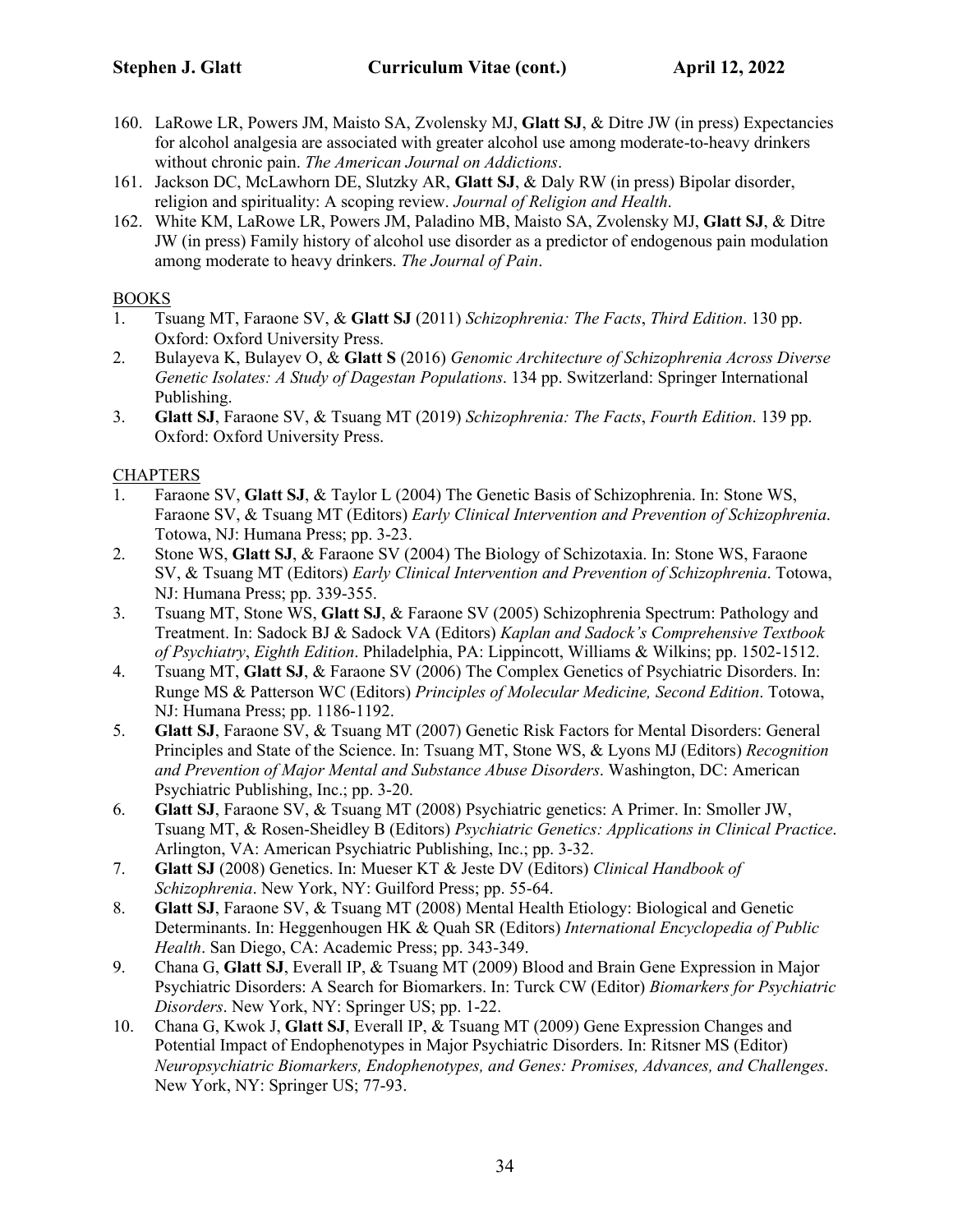- 11. **Glatt SJ** & Profenno LA (2009) Genetics of Late-Life Neurodegenerative Disorders. In: Sadock BJ & Sadock VA (Editors) *Kaplan and Sadock's Comprehensive Textbook of Psychiatry*, *Ninth Edition*. Philadelphia, PA: Lippincott, Williams & Wilkins; pp. 4003-4009.
- 12. **Glatt SJ**, Faraone SV, & Tsuang MT (2010) Mental Health Etiology: Biological and Genetic Determinants. In: Patel V, Woodward A, Feigin VL, Heggenhougen HK, & Quah S (Editors) *Mental and Neurological Public Health: A Global Perspective*. Chennai, India: Elsevier Publishing Services Chennai; pp. 107-113.
- 13. Bousman CA, Chana G, Tatro ET, **Glatt SJ**, Tsuang MT, & Everall IP (2010) Biomarker Discovery in Major Psychiatric Disorders: Approaches, Limitations, and Future Directions. In: Urbano KV (Editor) *Advances in Genetic Research*. Hauppauge, NY: Nova Science Publishers, Inc.
- 14. Faraone SV, **Glatt SJ**, & Tsuang MT (2011) Genetic Epidemiology. In: Tsuang MT, Tohen M, & Jones P (Editors) *Textbook in Psychiatric Epidemiology, Third Edition*. London, UK: John Wiley & Sons, Ltd.; pp. 31-55.
- 15. Mostafavi-Abdolmaleky H, **Glatt SJ**, & Tsuang MT (2011) Epigenetics in Psychiatry. In: Roach HI & Bronner F (Editors) *Epigenetic Aspects of Chronic Diseases*. Springer; pp. 163-173.
- 16. Bousman CA, **Glatt SJ**, Everall IP, & Tsuang MT (2011). Methamphetamine associated psychosis: A model for biomarker discovery in schizophrenia. In: M. Ritsner (Editor). *Textbook of Schizophrenia Spectrum Disorders.* New York, NY: Springer; pp. 327-343.
- 17. Ramanathan S & **Glatt SJ** (2017) Genetics of Late-Life Neurodegenerative Disorders. In: Sadock BJ & Sadock VA (Editors) *Kaplan and Sadock's Comprehensive Textbook of Psychiatry*, *Tenth Edition*. Philadelphia, PA: Lippincott, Williams & Wilkins; pp. 4004-4010.
- 18. Ramanathan S & **Glatt SJ** (in press) Genetics of Late-Life Neurodegenerative Disorders. In: Sadock BJ & Sadock VA (Editors) *Kaplan and Sadock's Comprehensive Textbook of Psychiatry*, *Eleventh Edition*. Philadelphia, PA: Lippincott, Williams & Wilkins; pp..

### INVITED MANUSCRIPTS

1. Tsuang MT, **Glatt SJ**, & Faraone SV (2003) Genetics and Genomics in Schizophrenia. *Primary Psychiatry*, 10:37-50.

#### LETTERS TO THE EDITOR, EDITOR'S NOTES, AND COMMENTS

- 1. **Glatt SJ**, Faraone SV, & Tsuang MT (2004) Dr. Glatt and Colleagues Reply. *American Journal of Psychiatry*, 161, 1135-1136.
- 2. Novins DK, Stoddard J, Althoff RR, Charach A, Cortese S, Cullen KR, Frazier JA, **Glatt SJ**, Henderson SW, Herringa RJ, Hulvershorn L, Kieling C, McBride AB, McCauley E, Middeldorp C, Reiersen AM, Rockhill CM, Sagot AJ, Scahill L, Simonoff E, Stewart SE, Szigethy E, Taylor JH, White T, Zima BT (2021) Editors' Note and Special Communication: Research Priorities in Child and Adolescent Mental Health Emerging From the COVID-19 Pandemic. *Journal of the American Academy of Child & Adolescent Psychiatry*, 60(5), 544-554.
- 3. Lin PI, **Glatt SJ**, & Tsuang MT (2020) Methodology in the GBD study of China. *Lancet*, 396(10243), 25.

### POEMS

1. **Glatt SJ** (2012) "Third Degree: A Poem in Ironic Rhyme". *The Healing Muse*, 12.

### MEDIA, NEWS, AND INTERVIEWS

- 2005/10/19 Research News: "WCPG 2005: SELENBP1 Joins Array of Schizophrenia Gene Candidates." *Schizophrenia Research Forum*.
- 2006/12/28 Print Interview: Haag AL "Biomarkers trump behavior in mental illness diagnosis". *Nature Medicine*, 13, 3.
- 2010/10/27 News Story: "Stephen Glatt, PhD, recognized for his research into schizophrenia". *Upstate Update*.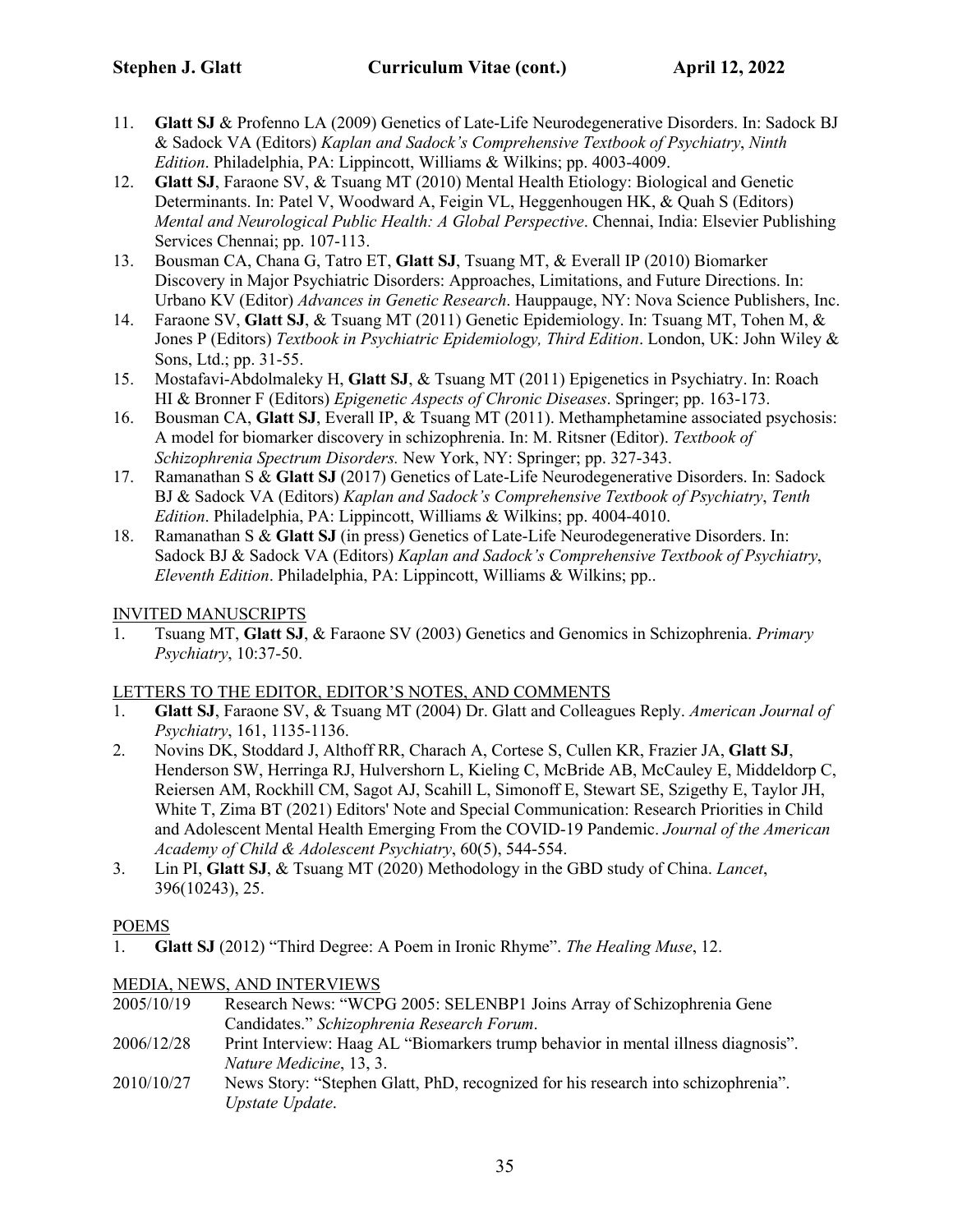| 2010/10/28 | News Story: "BREAKTHROUGH: NARSAD Researcher Makes Progress Toward His<br>Goal of Prevention of Schizophrenia and Other Mental Illnesses". eNews from NARSAD.                                                           |  |  |
|------------|-------------------------------------------------------------------------------------------------------------------------------------------------------------------------------------------------------------------------|--|--|
| 2010/11/02 | News Brief: "NARSAD Announces 2010 Awards". Schizophrenia Research Forum<br>Newsletter.                                                                                                                                 |  |  |
| 2010/11/11 | News Story: "Upstate scientist Stephen Glatt wins \$40,000 prize for schizophrenia<br>research". The Post-Standard (Syracuse, NY).                                                                                      |  |  |
|            | http://blog.syracuse.com/cny/2010/11/upstate scientist stephen glatt wins 40000 p<br>$\bullet$<br>rize for schizophrenia research.html                                                                                  |  |  |
| 2010/12/26 | Radio Interview: "Schizophrenia, other mental health issues and epigenetics". SUNY<br>UMU HealthLink on Air.                                                                                                            |  |  |
| 2010/12/03 | http://media.upstate.edu:81/pod_content/hloa/archive/2010-12-23_12-26-10-i1.mp3<br>$\bullet$<br>Professional News: "Scientists Honored for MH Research Advances". Psychiatric News,<br>45(23), 12.                      |  |  |
| 2011/09/23 | http://psychnews.psychiatryonline.org/doi/10.1176/pn.45.23.psychnews 45 23 019<br>2020 Vision: "Assessing the Decade Ahead/On Understanding Schizophrenia".<br>Northeastern Magazine.                                   |  |  |
|            | http://www.mydigitalpublication.com/publication/index.php?i=82379&m=&l=&p=1<br>$2$ ⪯=&ver=swf                                                                                                                           |  |  |
| 2012/09/27 | Print Interview: Hughes V "Strapped for funding, medical researchers pitch to the<br>crowd". Nature Medicine, 18(9), 1307.                                                                                              |  |  |
| 2012/11/01 | http://www.nature.com/nm/journal/v18/n9/full/nm0912-1307.html<br>Print Interview: Schmitt, E. "Heavy Lifting: Doctors say the mental weight you carry<br>could lead to Alzheimer's". Finger Lakes Community Health, 16. |  |  |
|            | http://onlinedigitalpublishing.com/publication/index.php?p=18&i=130024&ver=swf<br>$\bullet$<br>$&pp=1&zoom=0$                                                                                                           |  |  |
| 2013/11/20 | News Story: "Predicting post-traumatic stress disorder (PTSD) in servicemen and<br>women". Upstate Health.                                                                                                              |  |  |
|            | http://blogs.upstate.edu/healthlinkonair/2013/07/03/predicting-post-traumatic-stress-<br>disorder-ptsd-in-servicemen-and-women/                                                                                         |  |  |
| 2014/03/14 | Print Interview: "Psychiatric Genetics Hold Great Promise". Psychiatric News, 49(6), 1.                                                                                                                                 |  |  |
| 2014/10/09 | http://psychnews.psychiatryonline.org/doi/10.1176/appi.pn.2014.3a1<br>Radio Interview: "Mental health group wants more help for adolescents with mental<br>illnesses". NPR/WRVO Syracuse.                               |  |  |
|            | http://wrvo.org/post/mental-health-group-wants-more-help-adolescents-mental-<br>illnesses#stream/0                                                                                                                      |  |  |
| 2014/11/23 | Radio Interview: "Upstate pediatric mental health researchers receive \$2.8 million<br>federal grant". SUNY UMU HealthLink on Air. November 23, 2014.                                                                   |  |  |
|            | http://blogs.upstate.edu/healthlinkonair/2014/11/05/upstate-pediatric-mental-health-<br>researchers-receive-2-8-million-federal-grant/                                                                                  |  |  |
| 2015/02/08 | Radio Interview: "Removing the stigma of mental illness in the schools". SUNY UMU<br>HealthLink on Air.                                                                                                                 |  |  |
|            | http://blogs.upstate.edu/healthlinkonair/2015/01/22/removing-the-stigma-of-mental-<br>illness-in-the-schools/                                                                                                           |  |  |
| 2015/07/02 | Television Interview: "Mental illness, workplace wellness". Cycle of Health, WCNY.<br>July 2, 2015.                                                                                                                     |  |  |
| 2015/09/06 | http://video.wcny.org/video/2365510103/<br>Television Interview: "NAMI Syracuse in the Community". Weekend in Central New<br>York, WSTM.                                                                                |  |  |
| 2015/05/16 | Television Interview: "Upstate Study on Mental Health". Bridge Street. WSYR.                                                                                                                                            |  |  |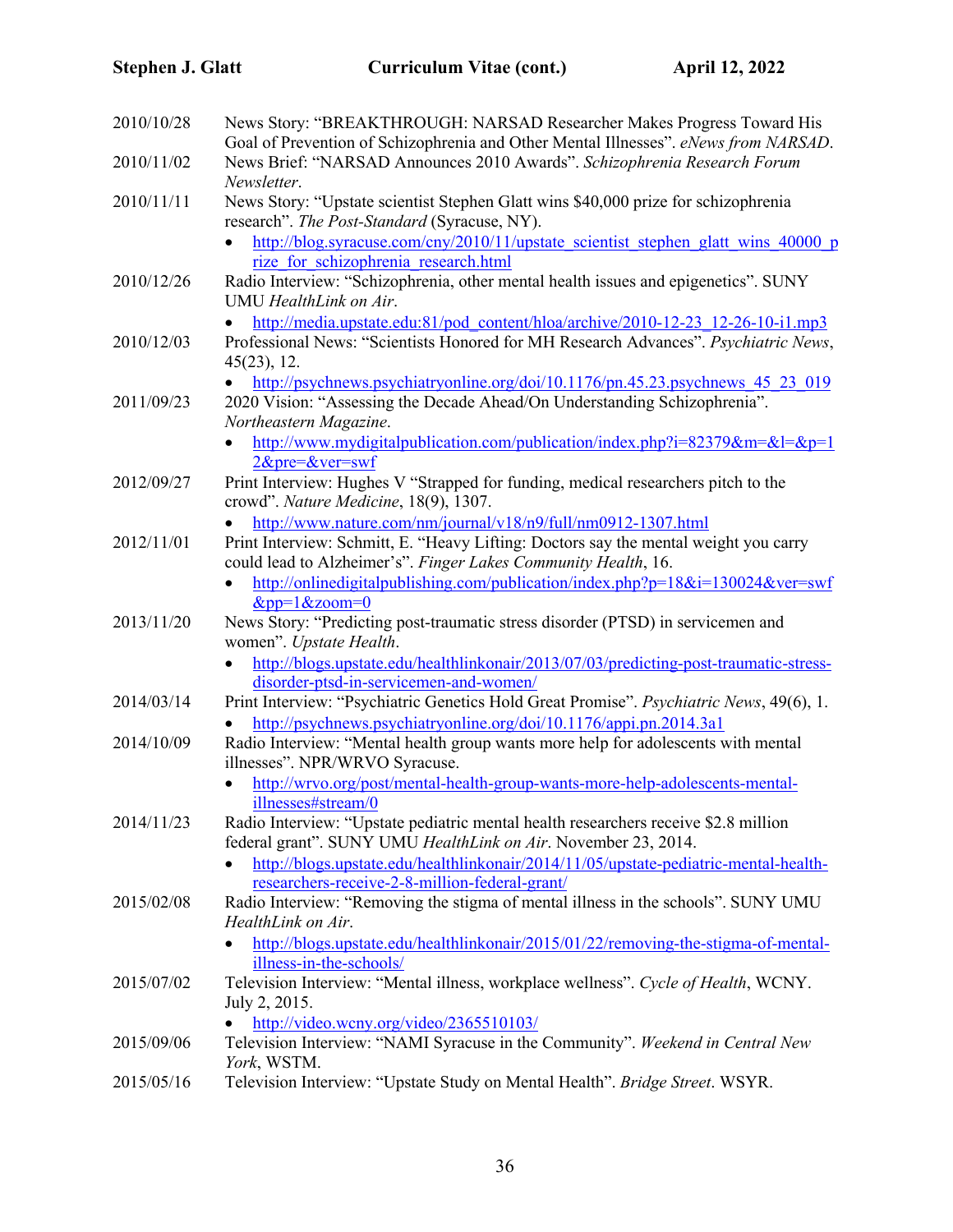|               | http://www.localsyr.com/bridge-street/as-seen-on/bridge-street-charting-childrens-                                                                                                                                                                 |
|---------------|----------------------------------------------------------------------------------------------------------------------------------------------------------------------------------------------------------------------------------------------------|
| 2016/05/19    | mental-health<br>Radio Interview: "Mental health researchers focus on interplay of nature, nurture".<br>SUNY UMU HealthLink on Air.                                                                                                                |
|               | http://blogs.upstate.edu/healthlinkonair/2016/05/19/mental-health-researchers-focus-<br>$\bullet$                                                                                                                                                  |
| 2016/05/29    | on-interplay-of-nature-nurture/<br>Radio Interview: "Mental health researchers focus on interplay of nature, nurture".                                                                                                                             |
|               | SUNY UMU HealthLink on Air.<br>http://blogs.upstate.edu/healthlinkonair/2016/05/19/mental-health-first-aid-trains-                                                                                                                                 |
| 2016/05/30    | lay-people-to-deal-with-mentally-ill-youth/<br>Print Interview: "The Humanity of Mental Illness". Syracuse Woman Magazine, 49(6), 1.                                                                                                               |
| 2016/07/13    | https://issuu.com/syracusewomanmagazine/docs/swm june 2016 online<br>Radio Interview: "PTSD". Lehman College Public Health Minute with William Lattimer.                                                                                           |
| 2016/08/14    | https://soundcloud.com/publichealthminute/ptsd-dr-stephen-glatt<br>Radio Interview: "Students, veterans gain research experience as they study PTSD".                                                                                              |
|               | SUNY UMU HealthLink on Air.<br>http://blogs.upstate.edu/healthlinkonair/2016/08/11/students-veterans-gain-research-<br>$\bullet$                                                                                                                   |
| $2019 - 2021$ | experience-as-they-study-ptsd/<br>SUNY UMU Home Page: "Research at Upstate" Representative. SUNY UMU                                                                                                                                               |
| 2018/06/05    | http://www.upstate.edu/research<br>Video Interview: "Upstate Innovations with the Dean". SUNY UMU.                                                                                                                                                 |
| 2018/07/25    | https://youtu.be/VdKMKngx1Gg<br>Video Interview: "The Marathon Mile: Mile 7". Make An Effort charity effort for the<br>Brain and Behavior Research Foundation.                                                                                     |
| 2020/02/19    | https://www.youtube.com/watch?v=Pzc9H7GvXCQ<br>Radio Interview: "Scientist explores how genes can help protect some people from<br>schizophrenia, Alzheimer's disease, post-traumatic stress and other conditions". SUNY<br>UMU HealthLink on Air. |
| 2020/03/31    | https://www.upstate.edu/hloa/2020/021920-glatt-interview.php<br>Online Interview: "Why It's More Important Than Ever For Celebrities to Be Candid<br>About Mental Health". POPSUGAR.com.                                                           |
| 2021/07/21    | https://www.popsugar.com/entertainment/why-celebrities-need-to-talk-about-mental-<br>health-47344775<br>Print Interview: "Upstate researcher awarded NIMH grant for brain research". With<br>Distinction blog; SUNY UMU.                           |
| 2021/08/31    | https://www.upstate.edu/news/articles/2021/2021-07-08-braingenie.php<br>Radio Interview: "brainGENIE: a research tool that aims to improve the study of brain<br>disorders". SUNY UMU HealthLink on Air.                                           |
| 2021/11/18    | https://www.upstate.edu/hloa/2021/083021-glatt-hess-interview.php<br>Print Interview: Kaiser J "200,000 whole genomes made available for biomedical studies<br>by U.K. effort". ScienceInsider.                                                    |
|               | https://www.science.org/content/article/200-000-whole-genomes-made-available-<br>biomedical-studies-uk-effort                                                                                                                                      |

#### **PATENTS**

- 1. Tsuang MT, Everall IP, **Glatt SJ**, & Kremen WS (2011) Detection of Biomarkers for Neuropsychiatric Disorders. United States Patent and Trademark Office. Patent 7,879,548.
	- Licensed by Neuromark, Inc. (2007)
- 2. **Glatt SJ**, Tsuang MT, Courchesne E & Schork NJ (pending). Collection of Probes for Autistic Spectrum Disorders and their Use. United States Patent and Trademark Office. Patent pending.